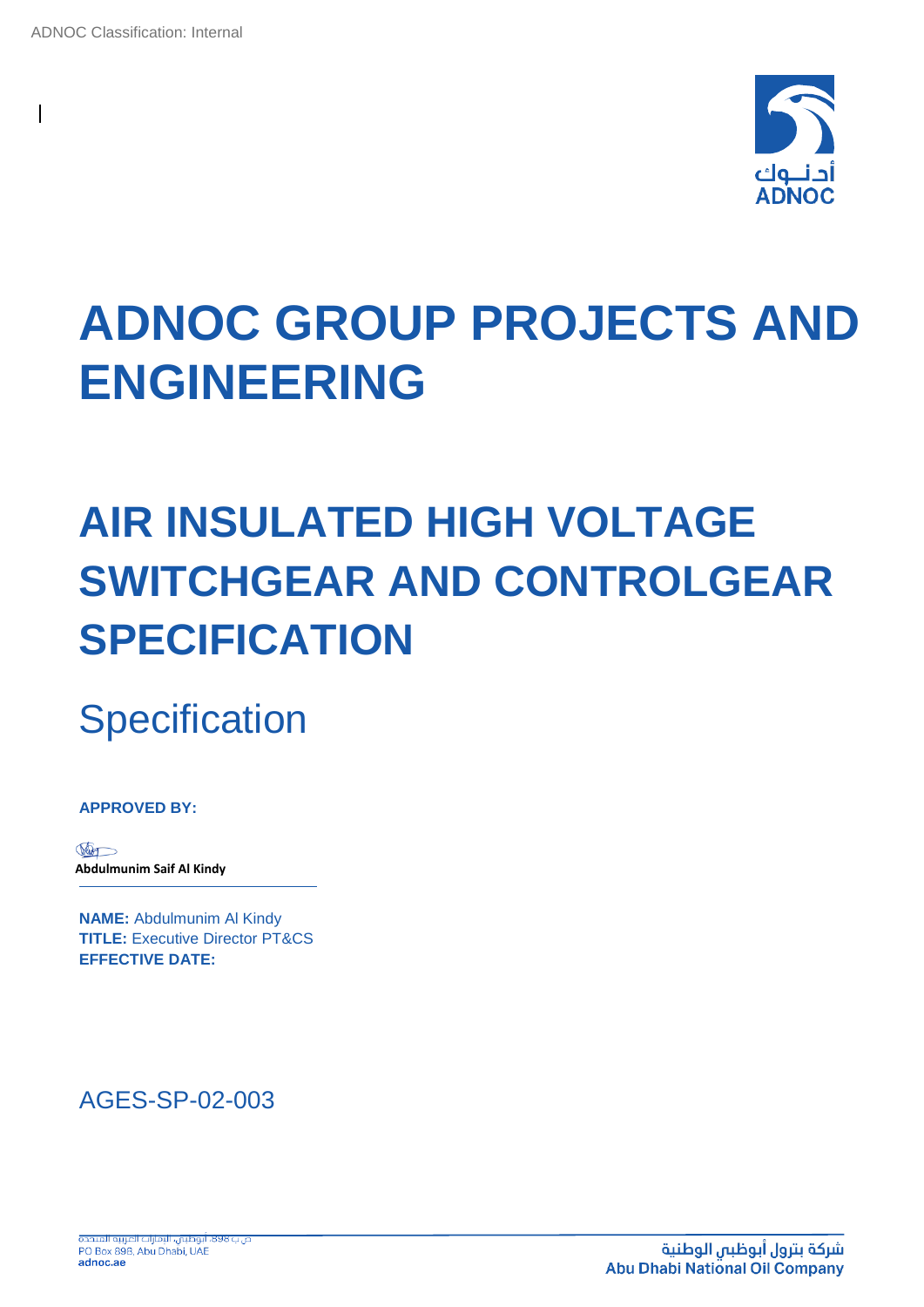



#### **GROUP PROJECTS & ENGINEERING / PT&CS DIRECTORATE**

| <b>CUSTODIAN</b> | Group Projects & Engineering / PT&CS                      |
|------------------|-----------------------------------------------------------|
| <b>ADNOC</b>     | Specification applicable to ADNOC & ADNOC Group Companies |

Group Projects & Engineering is the owner of this Specification and responsible for its custody, maintenance and periodic update.

In addition, Group Projects & Engineering is responsible for communication and distribution of any changes to this Specification and its version control.

This specification will be reviewed and updated in case of any changes affecting the activities described in this document.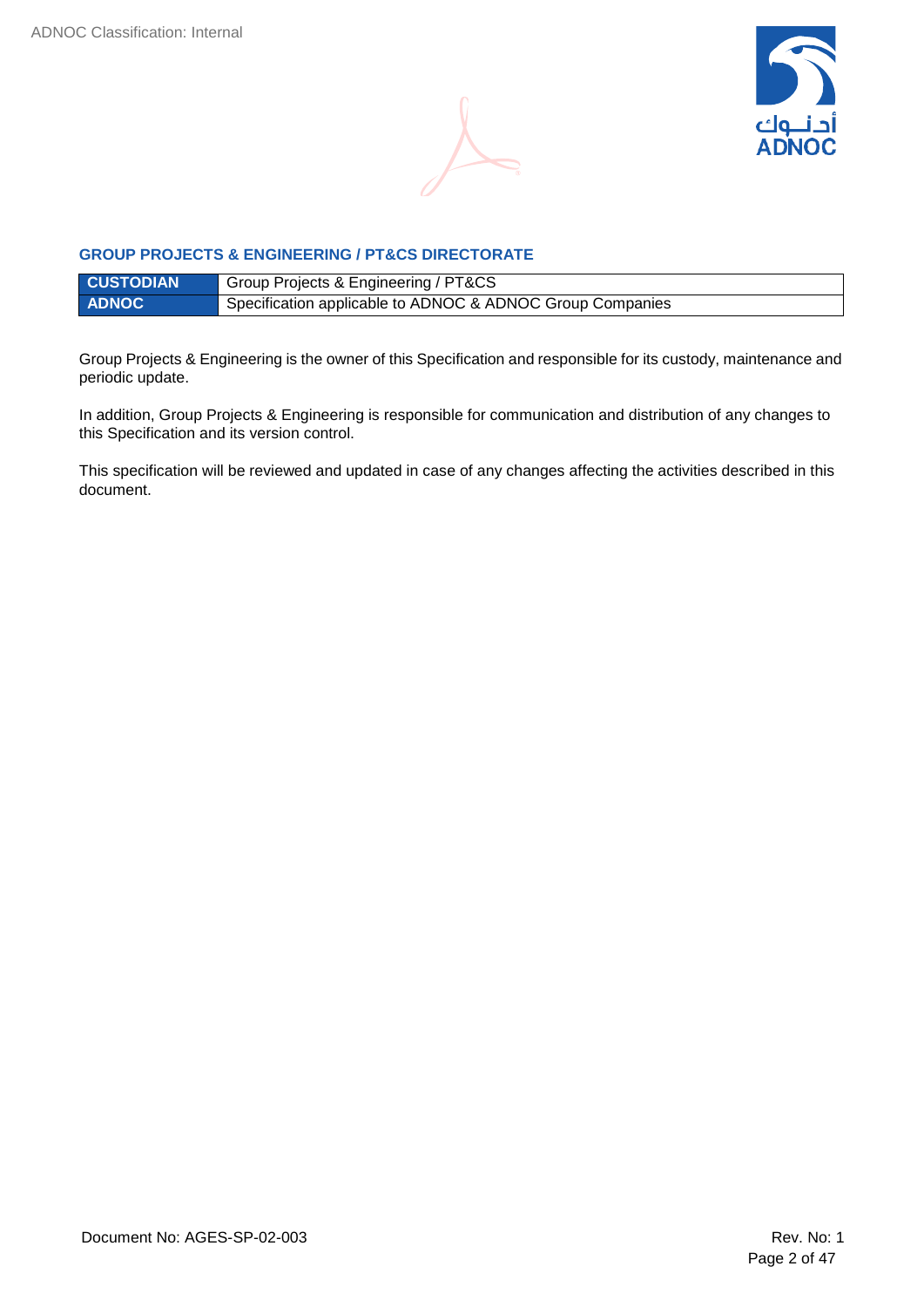

#### <span id="page-2-0"></span>**INTER-RELATIONSHIPS AND STAKEHOLDERS**

- a) The following are inter-relationships for implementation of this Specification:
	- i. ADNOC Upstream and ADNOC Downstream Directorates and
	- ii. ADNOC Onshore, ADNOC Offshore, ADNOC Sour Gas, ADNOG Gas Processing. ADNOC LNG, ADNOC Refining, ADNOC Fertilisers, Borouge, Al Dhafra Petroleum, Al Yasat
- b) The following are stakeholders for the purpose of this Specification:

ADNOC PT&CS Directorate.

- c) This Specification has been approved by the ADNOC PT&CS is to be implemented by each ADNOC Group company included above subject to and in accordance with their Delegation of Authority and other governance-related processes in order to ensure compliance
- d) Each ADNOC Group company must establish/nominate a Technical Authority responsible for compliance with this Specification.

#### DEFINED TERMS / ABBREVIATIONS / REFERENCES

"**ADNOC**" means Abu Dhabi National Oil Company.

"**ADNOC Group**" means ADNOC together with each company in which ADNOC, directly or indirectly, controls fifty percent (50%) or more of the share capital.

"**Approving Authority**" means the decision-making body or employee with the required authority to approve Policies & Procedures or any changes to it.

"**Business Line Directorates**" or "**BLD**" means a directorate of ADNOC which is responsible for one or more Group Companies reporting to, or operating within the same line of business as, such directorate.

"**Business Support Directorates and Functions**" or "**Non- BLD**" means all the ADNOC functions and the remaining directorates, which are not ADNOC Business Line Directorates.

"**CEO**" means chief executive officer.

"**Group Company**" means any company within the ADNOC Group other than ADNOC.

**"Specification"** means this Air Insulated High Voltage Switchgear and Controlgear Specification.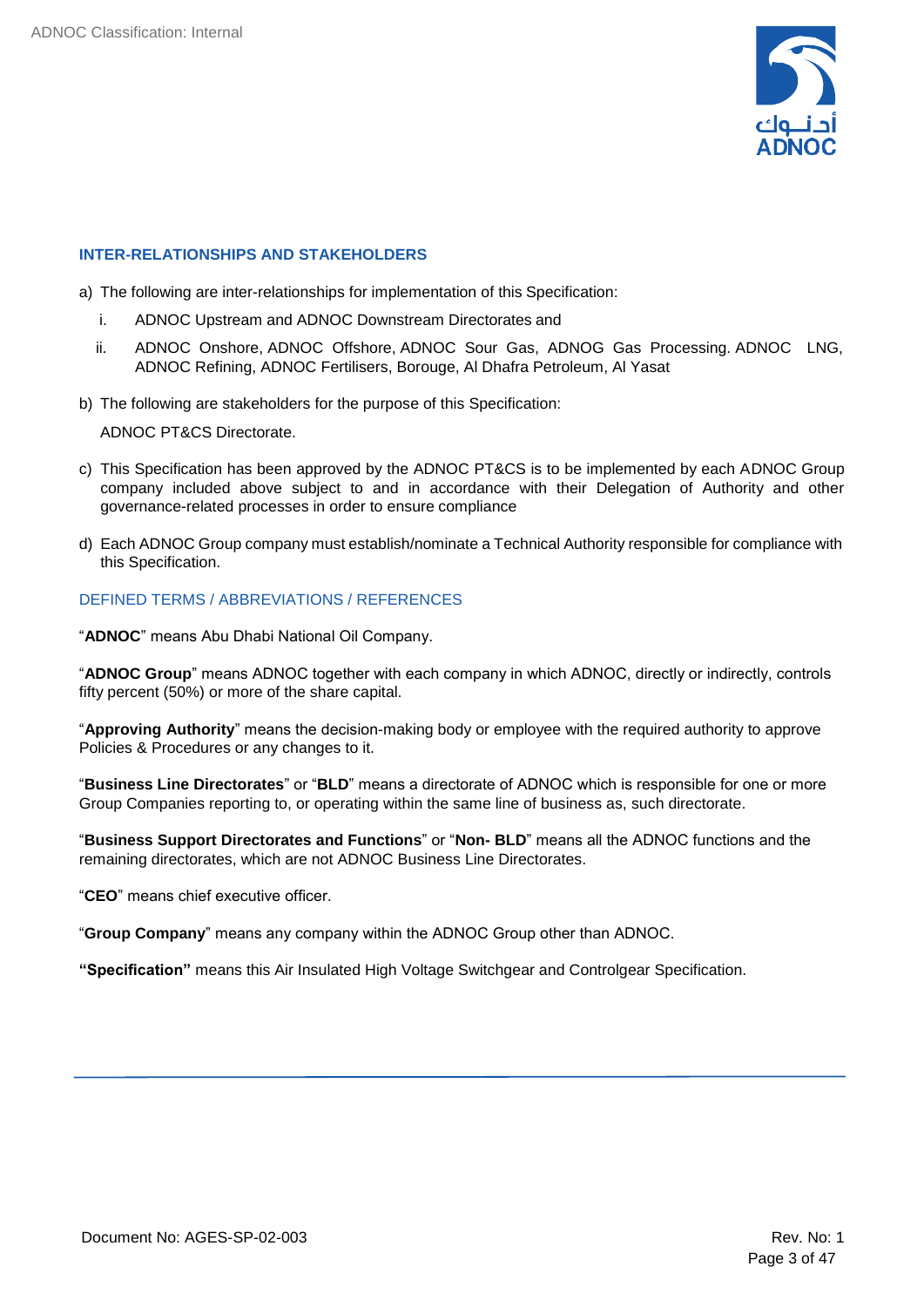

|                  |     | <b>TABLE OF CONTENTS</b> |  |
|------------------|-----|--------------------------|--|
|                  |     |                          |  |
|                  |     |                          |  |
| $\mathbf{1}$     |     |                          |  |
| $\mathbf{2}$     |     |                          |  |
| $\mathbf{3}$     |     |                          |  |
|                  | 3.1 |                          |  |
|                  | 3.2 |                          |  |
| $\blacktriangle$ |     |                          |  |
|                  | 4.1 |                          |  |
|                  |     |                          |  |
| 5 <sup>1</sup>   |     |                          |  |
|                  | 5.1 |                          |  |
|                  | 5.2 |                          |  |
|                  | 5.3 |                          |  |
| 6                |     |                          |  |
| $\overline{7}$   |     |                          |  |
| 8                |     |                          |  |
|                  | 8.1 |                          |  |
|                  | 8.2 |                          |  |
|                  | 8.3 |                          |  |
|                  | 8.4 |                          |  |
|                  | 8.5 |                          |  |
|                  |     |                          |  |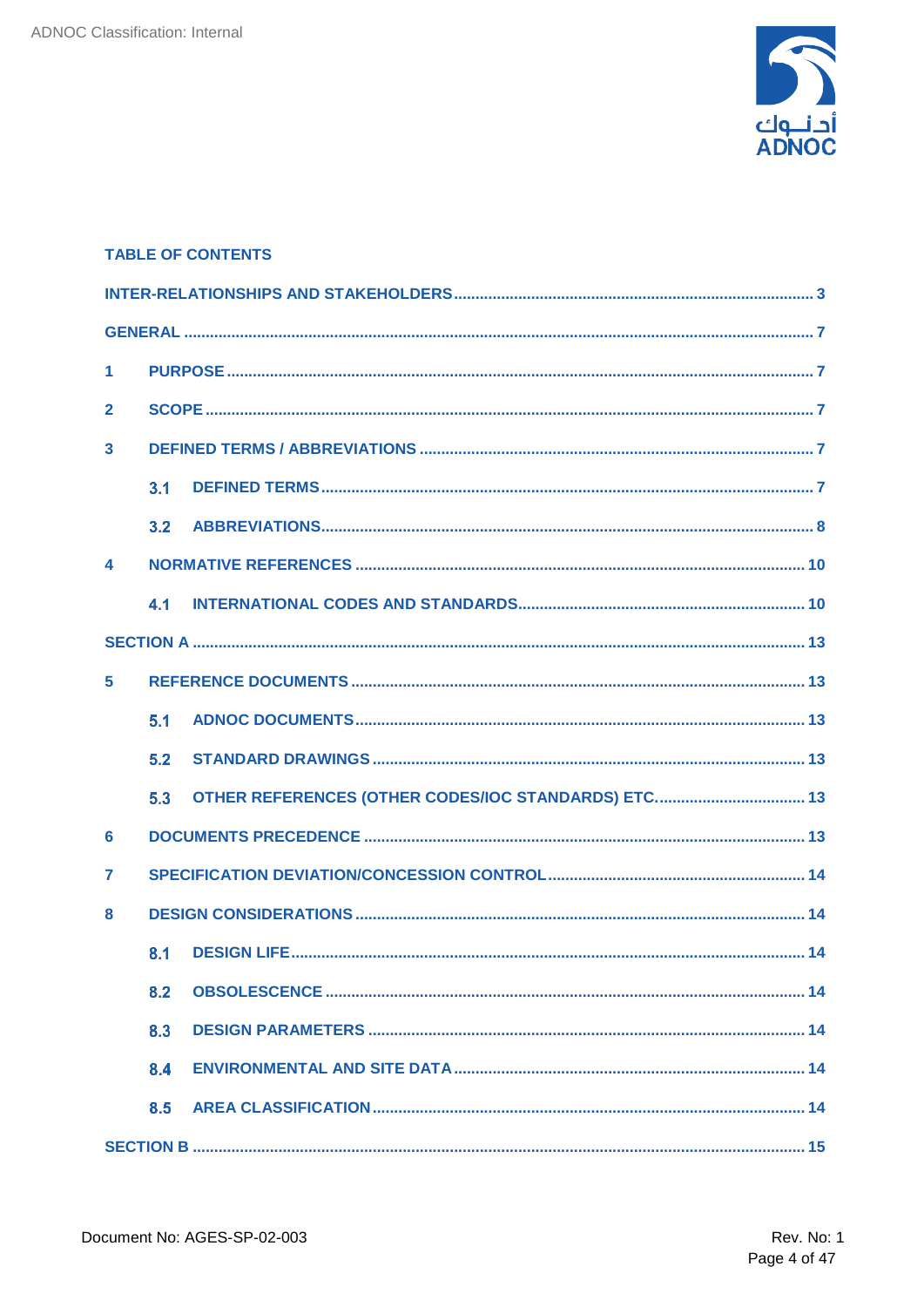

| 9  |                                                                           |
|----|---------------------------------------------------------------------------|
|    | 9.1                                                                       |
|    | ADDITIONS AND AMENDMENTS TO CLAUSES RELATING TO IEC 62271-200:  15<br>9.2 |
| 10 |                                                                           |
|    |                                                                           |
|    |                                                                           |
|    |                                                                           |
|    |                                                                           |
|    |                                                                           |
|    |                                                                           |
|    |                                                                           |
|    |                                                                           |
| 11 |                                                                           |
| 12 |                                                                           |
|    |                                                                           |
| 13 |                                                                           |
| 14 |                                                                           |
|    |                                                                           |
|    |                                                                           |
|    |                                                                           |
|    |                                                                           |
| 15 |                                                                           |
| 16 |                                                                           |
|    |                                                                           |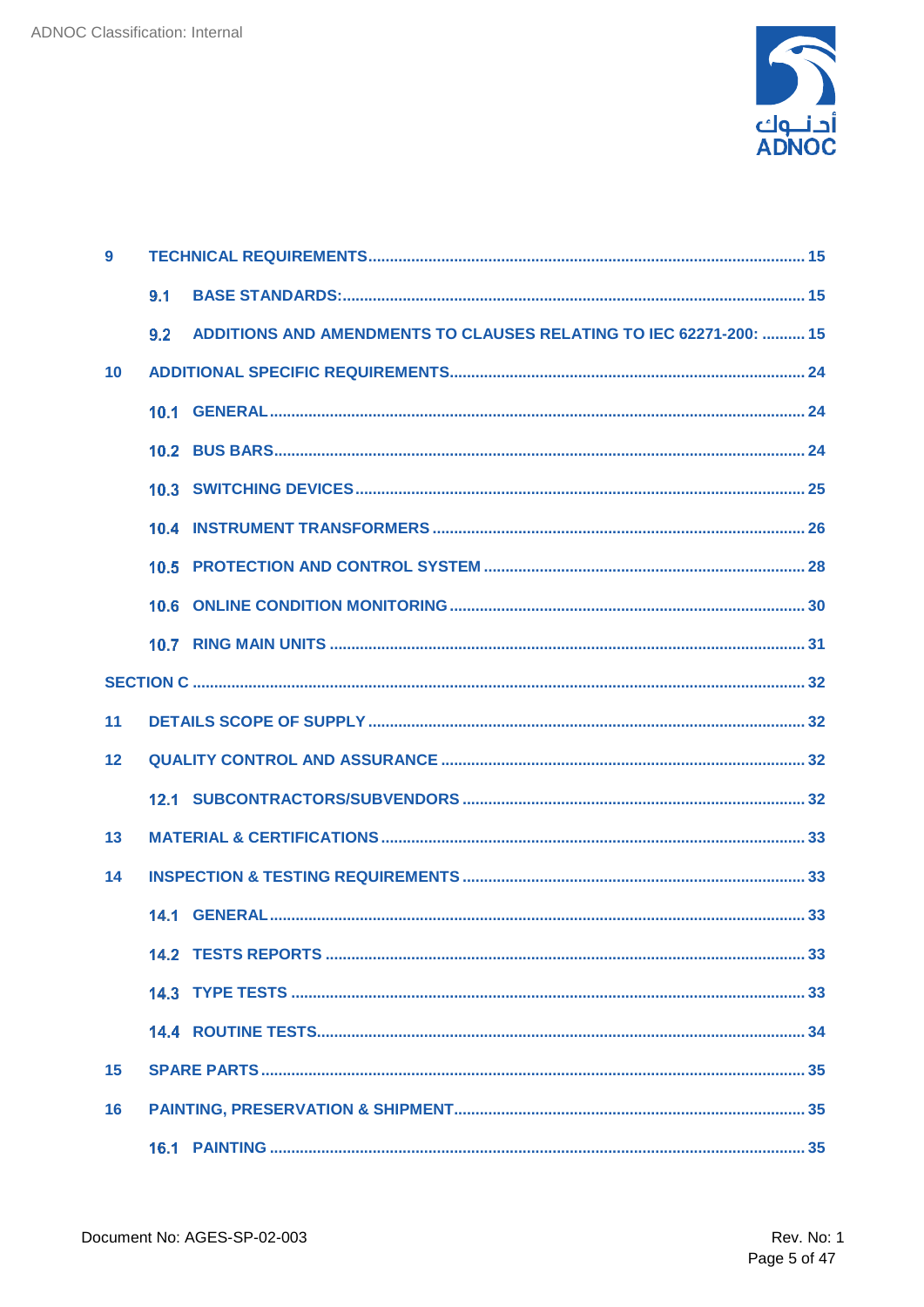

| 17 <sup>17</sup> |                                                                                |  |
|------------------|--------------------------------------------------------------------------------|--|
| 18               |                                                                                |  |
| 19               |                                                                                |  |
|                  |                                                                                |  |
|                  |                                                                                |  |
|                  |                                                                                |  |
|                  |                                                                                |  |
| 21               |                                                                                |  |
|                  |                                                                                |  |
|                  |                                                                                |  |
| 23               | <b>ANNEXURE-1: AUXILIARY AND CONTROL EQUIPMENT ADDITIONAL REQUIREMENTS: 40</b> |  |
|                  |                                                                                |  |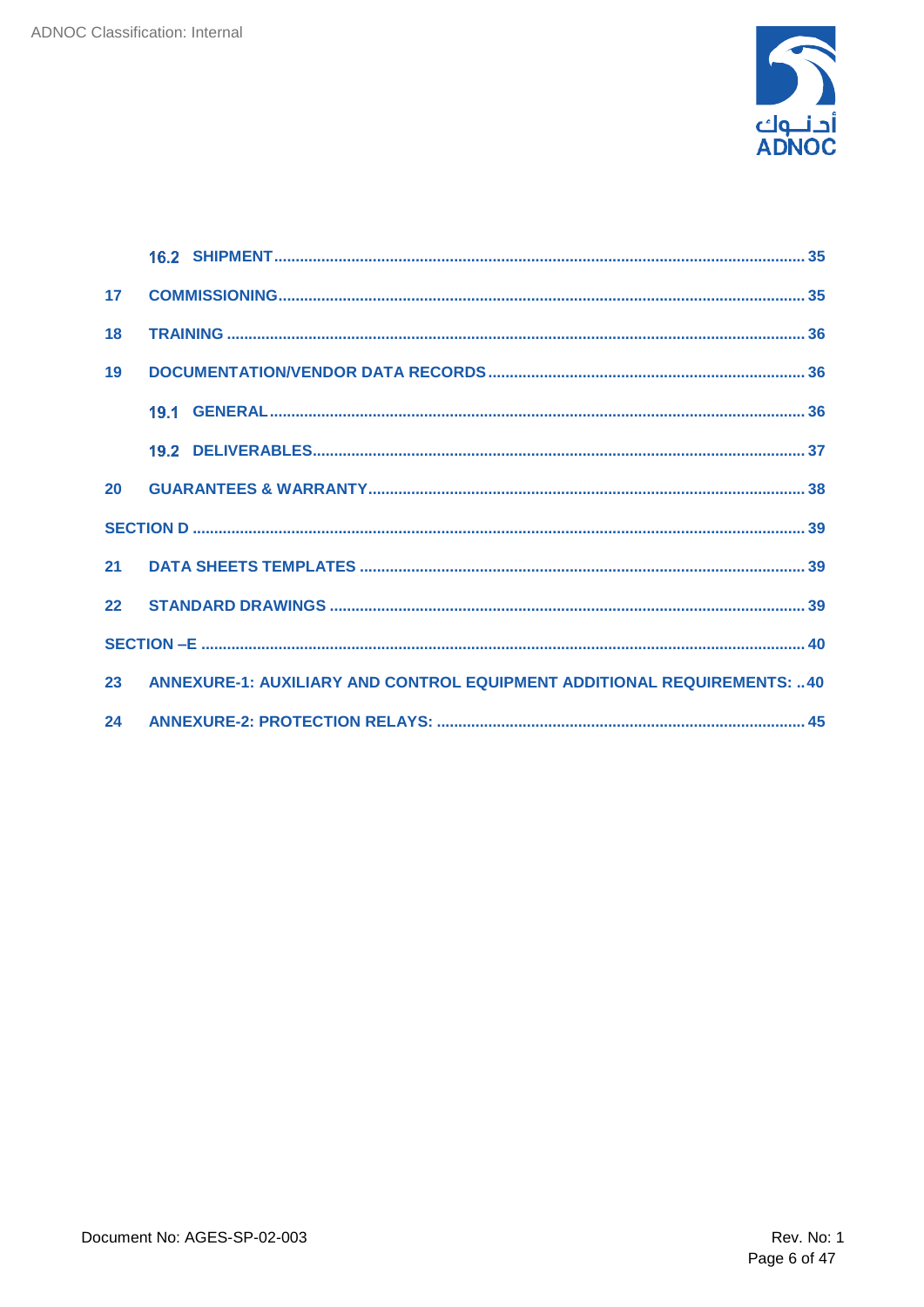

## <span id="page-6-0"></span>**General**

#### <span id="page-6-1"></span>**1 PURPOSE**

- a) The purpose of this specification is to specify the requirements of the design, performance, materials, manufacturing, inspection, testing, documentation and preparation for shipment of 'factory built assemblies' of air insulated switchgear rated for above 1 kV to 52 kV.
- b) Throughout the text of this specification switchgear shall mean 'switchgear and controlgear'.

### <span id="page-6-2"></span>**2 SCOPE**

- a) This specification applies to 'factory-built assembly' metal-enclosed air insulated switchgear and controlgear for ac voltages above 1 kV and up to and including 52 kV.
- b) The standard voltages used by ADNOC for air insulated switchgear are 3.3 kV, 6.6 kV and 11 kV (including 11kV for RMU units).
- c) For project and site specific additional requirements, refer to supplementary requirements stated in respective project's Purchase Requisition documentation.

#### <span id="page-6-3"></span>**3 DEFINED TERMS / ABBREVIATIONS**

#### $3.1$ DEFINED TERMS

<span id="page-6-4"></span>COMPANY shall mean 'Abu Dhabi National Oil Company or any of its group companies. It may also include an agent or consultant authorized to act for, and on behalf of the COMPANY'

CONTRACTOR shall mean the company contracted to carry out engineering work on behalf of ADNOC

VENDOR shall mean the manufacturer or supplier of the equipment.

The term (PSR) where used, shall indicate a process safety requirement.

The word 'Shall' indicates a requirement.

The word 'Should' indicates a recommendation.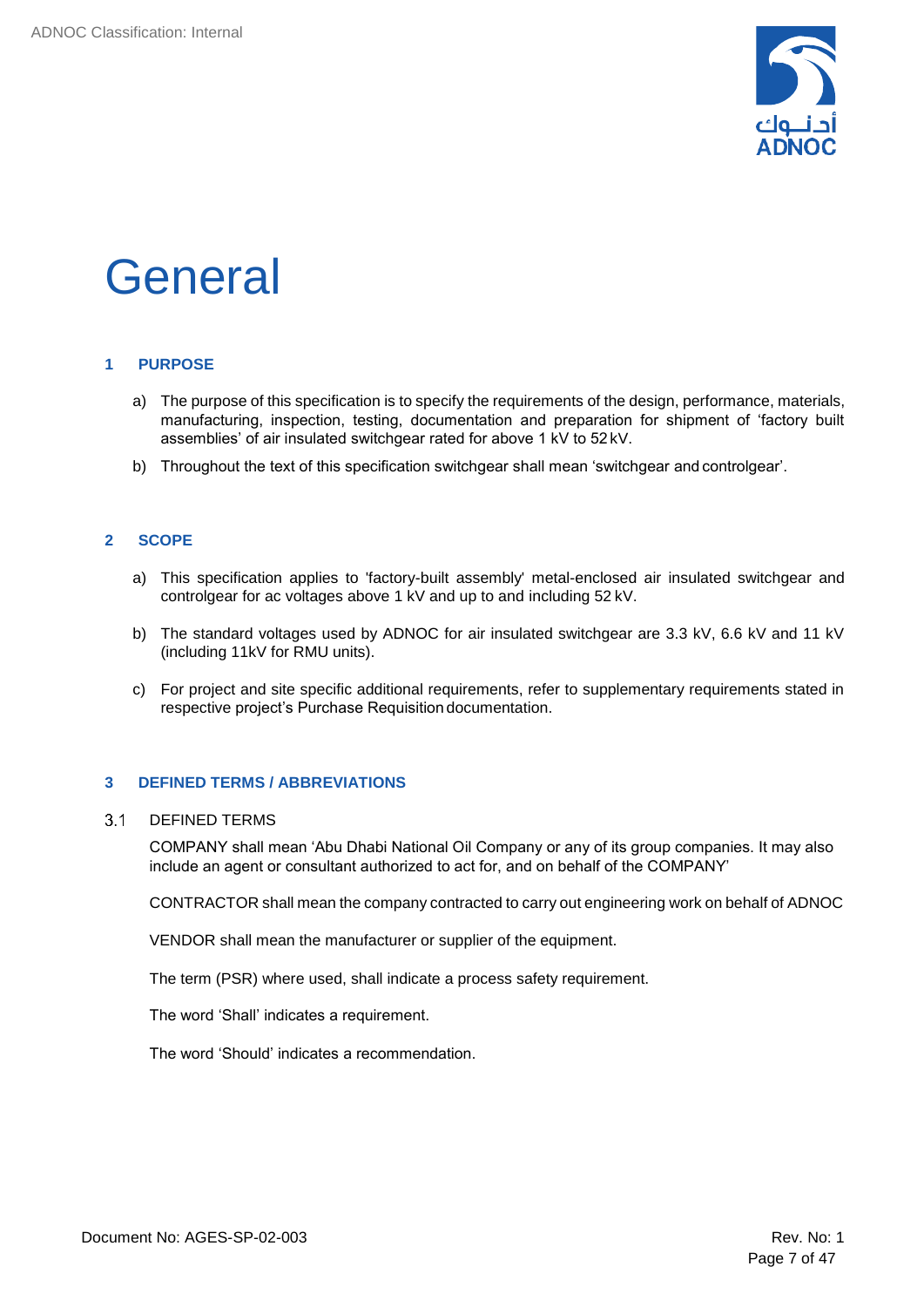

### <span id="page-7-0"></span>3.2 ABBREVIATIONS

| <b>Abbreviations</b> |                                                                 |
|----------------------|-----------------------------------------------------------------|
| <b>AC</b>            | <b>Alternating Current</b>                                      |
| <b>AIS</b>           | Air Insulated Switchgear                                        |
| <b>CT</b>            | <b>Current Transformer</b>                                      |
| <b>DC</b>            | <b>Direct Current</b>                                           |
| <b>DCS</b>           | Distributed Control System (Process Controls)                   |
| <b>ECMS</b>          | <b>Electrical Control and Monitoring System</b>                 |
| EHV                  | Extra High Voltage                                              |
| <b>EMC</b>           | Electromagnetic compatibility                                   |
| GRP                  | <b>Glass Reinforced Plastic</b>                                 |
| HMI                  | Human Machine Interface                                         |
| <b>HRC</b>           | <b>High Rupturing Capacity</b>                                  |
| <b>HV</b>            | High Voltage (above 1kV)                                        |
| <b>IAC</b>           | <b>Internal Arc Classification</b>                              |
| <b>IEC</b>           | International Electrotechnical Commission                       |
| IED                  | Intelligent Electronic Device                                   |
| <b>IEEE</b>          | Institute of Electrical and Electronics Engineers               |
| <b>IOC</b>           | International Oil Companies                                     |
| <b>IOGP</b>          | International Association of Oil and Gas Producers              |
| <b>IPC</b>           | Institute for Interconnecting and Packaging Electronic Circuits |
| <b>IRP</b>           | Interposing Relay Panel                                         |
| IS                   | Intrinsically Safe                                              |
| <b>ISO</b>           | International Organization for Standardization                  |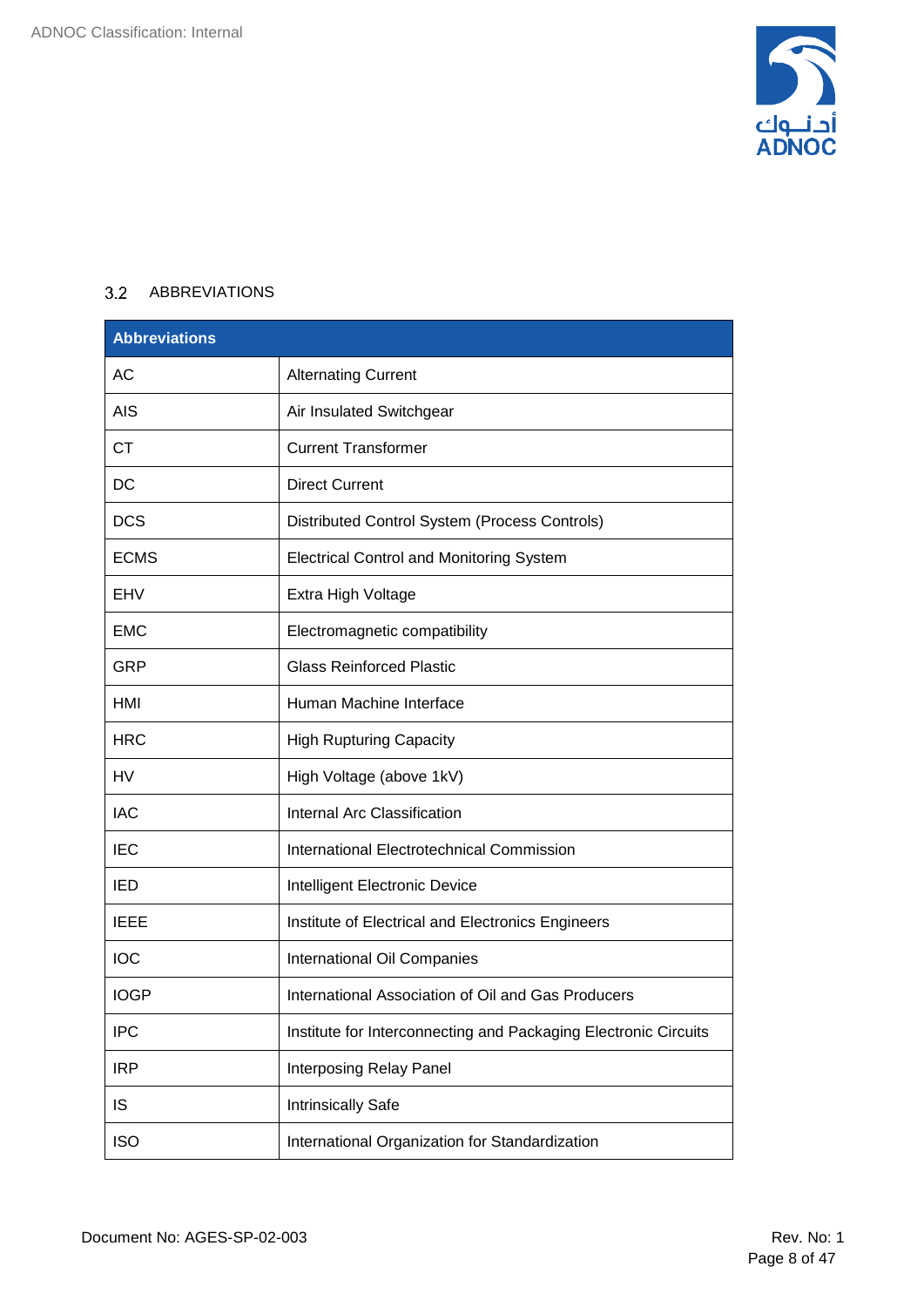

| <b>ITP</b>  | Inspection and Test Plan                |
|-------------|-----------------------------------------|
| kV          | <b>Kilo Volts</b>                       |
| kVA         | Kilo Volt Amperes (Apparent Power)      |
| kW          | Kilo Watt                               |
| <b>LCD</b>  | <b>Liquid Crystal Display</b>           |
| LED         | <b>Light Emitting Diode</b>             |
| <b>LSC</b>  | Loss of Service Continuity              |
| LV          | Low Voltage ( $\leq$ 1000V)             |
| <b>MCB</b>  | Miniature Circuit Breaker               |
| <b>MCCB</b> | <b>Moulded Case Circuit Breaker</b>     |
| <b>PCB</b>  | <b>Printed Circuit Board</b>            |
| PE          | <b>Protective Earth</b>                 |
| <b>PRP</b>  | <b>Parallel Redundancy Protocol</b>     |
| <b>PSR</b>  | <b>Process Safety Requirement</b>       |
| <b>RCCB</b> | <b>Residual Current Circuit Breaker</b> |
| <b>RMU</b>  | Ring Main Unit                          |
| <b>SIL</b>  | Safety Integrity Level                  |
| <b>SLD</b>  | Single Line Diagram                     |
| <b>TCS</b>  | <b>Trip Circuit Supervision</b>         |
| <b>TFTP</b> | <b>Trivial File Transfer Protocol</b>   |
| VT          | Voltage Transformer                     |

#### **References**

See reference documents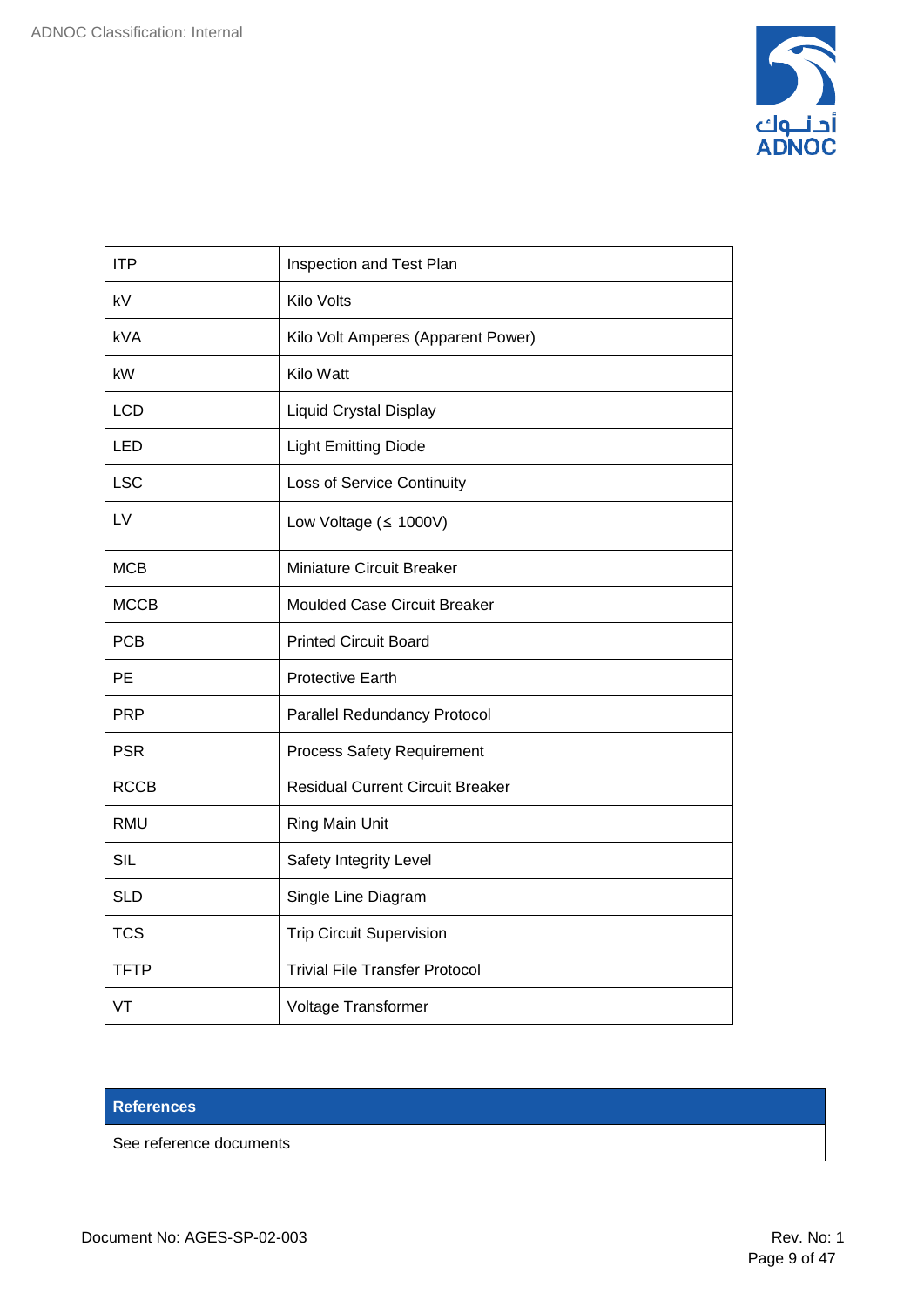

### <span id="page-9-0"></span>**4 NORMATIVE REFERENCES**

#### <span id="page-9-1"></span>INTERNATIONAL CODES AND STANDARDS  $4.1$

The following documents are referred to in this Standard and some or all of their content is therefore deemed to constitute requirements of this Standard as set out below.

| IEC 60204-1    | Safety of machinery - Electrical equipment of machines - Part 1: General<br>requirements.                                                                                          |
|----------------|------------------------------------------------------------------------------------------------------------------------------------------------------------------------------------|
| IEC 60204-11   | Safety of machinery - Electrical equipment of machines. Requirements for<br>equipment for voltages above 1000V AC or 1500V DC and not exceeding 36kV.                              |
| IEC 60255      | Measuring relays and protection equipment - All Parts                                                                                                                              |
| IEC 60332      | Tests on electric and optical fibre cables under fire conditions.                                                                                                                  |
| IEC 60364      | Low voltage electrical installation.                                                                                                                                               |
| IEC 60364-4-41 | Low Voltage Electrical Installations. Protection for Safety - Protection against<br>electric shock.                                                                                |
| IEC 60445      | Basic and safety principles for man-machine interface, marking and identification.<br>Identification of equipment terminals, conductor terminations and conductors.                |
| IEC 60529      | Degrees of protection provided by enclosures (IP Code).                                                                                                                            |
| IEC 60617-DB   | Graphical symbols for diagrams.                                                                                                                                                    |
| IEC 60870      | Tele-control Equipment and System.                                                                                                                                                 |
| IEC 61034-2    | Measurement of smoke density of cables burning under defined conditions - Part 2:<br>Test procedure and requirements.                                                              |
| IEC 61439      | Low voltage switchgear and controlgear assemblies.                                                                                                                                 |
| IEC 61511-1    | Functional safety – safety instrumented systems for the process industry sector –<br>Part 1: Framework, definitions, system, hardware and application programming<br>requirements. |
| IEC 61850      | Communication networks and systems for power utility automation - All Parts.                                                                                                       |
| IEC 61869      | Instrument Transformers - All Parts.                                                                                                                                               |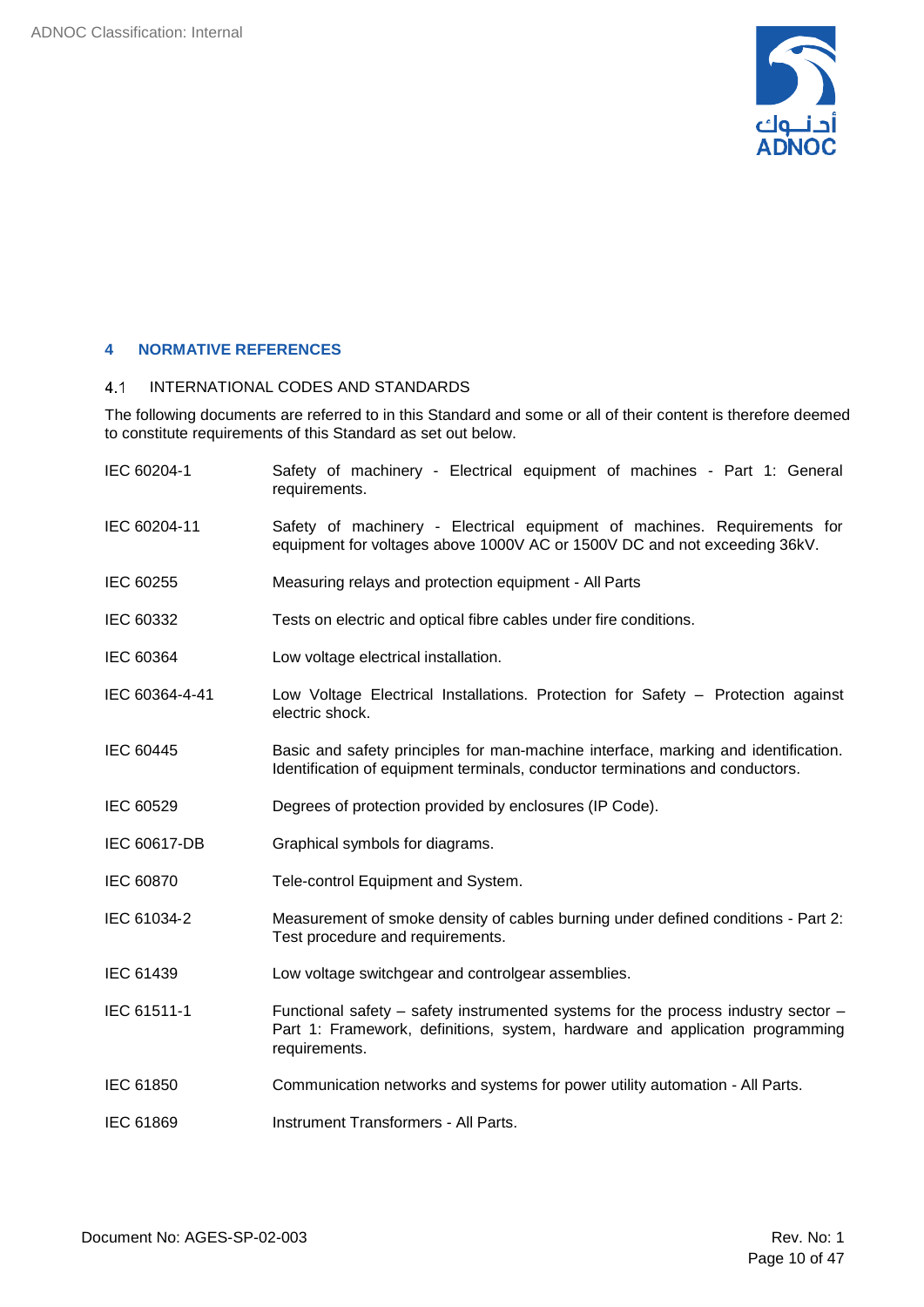

- IEC 62061 Safety of machinery Functional safety of safety-related electrical, electronic and programmable electronic control systems.
- IEC 62271-1 High voltage switchgear and controlgear Part 1: Common specification for alternating current switchgear and controlgear.
- IEC 62271-3 High voltage switchgear and controlgear Part 3: Digital interfaces based on IEC 61850
- IEC 62271-37-013 IEEE/IEC Standard for high-voltage switchgear and controlgear. Alternating current generator circuit breakers.
- IEC 62271-100 High voltage switchgear and controlgear Part 100: Alternating current circuit breakers
- IEC 62271-103 High voltage switchgear and controlgear Part 103. Switches for rated voltages above 1kV up to and including 52kV
- IEC 62271-106 High voltage switchgear and controlgear Part 106. Alternating current contactors, contactor-based controllers and motor starters
- IEC 62271-200 High voltage switchgear and controlgear Part 200: AC metal enclosed switchgear and controlgear for rated voltages above 1kV and up to 52kV.
- IEC 62271-206 High voltage switchgear and controlgear Part 206: Voltage presence indicating system for rated voltage above 1kV and up to and including 52kV.
- IEC 62351 power systems management and associated information exchange.
- IEC 62402 Obsolescence management.
- IEC 62439 Industrial communication networks High availability automation networks.
- IEC 62443 Industrial communication networks Network and system security (DRAFT)

IEC TS 62271-304 High-voltage switchgear and controlgear - Part 304: Classification of indoor enclosed switchgear and controlgear for rated voltages above 1 kV up to and including 52 kV related to the use in special service conditions with respect to condensation and pollution.

- IEC TR 61000-3-6 Electromagnetic compatibility (EMC) Part 3-6: Limits Assessment of emission limits for the connection of distorting installations to MV, HV and EHV power systems.
- IEC TR 62061-1 Guide to the application of ISO 13849-1 and IEC 62061.
- ANSI C-37.2 Electrical power system device function numbers.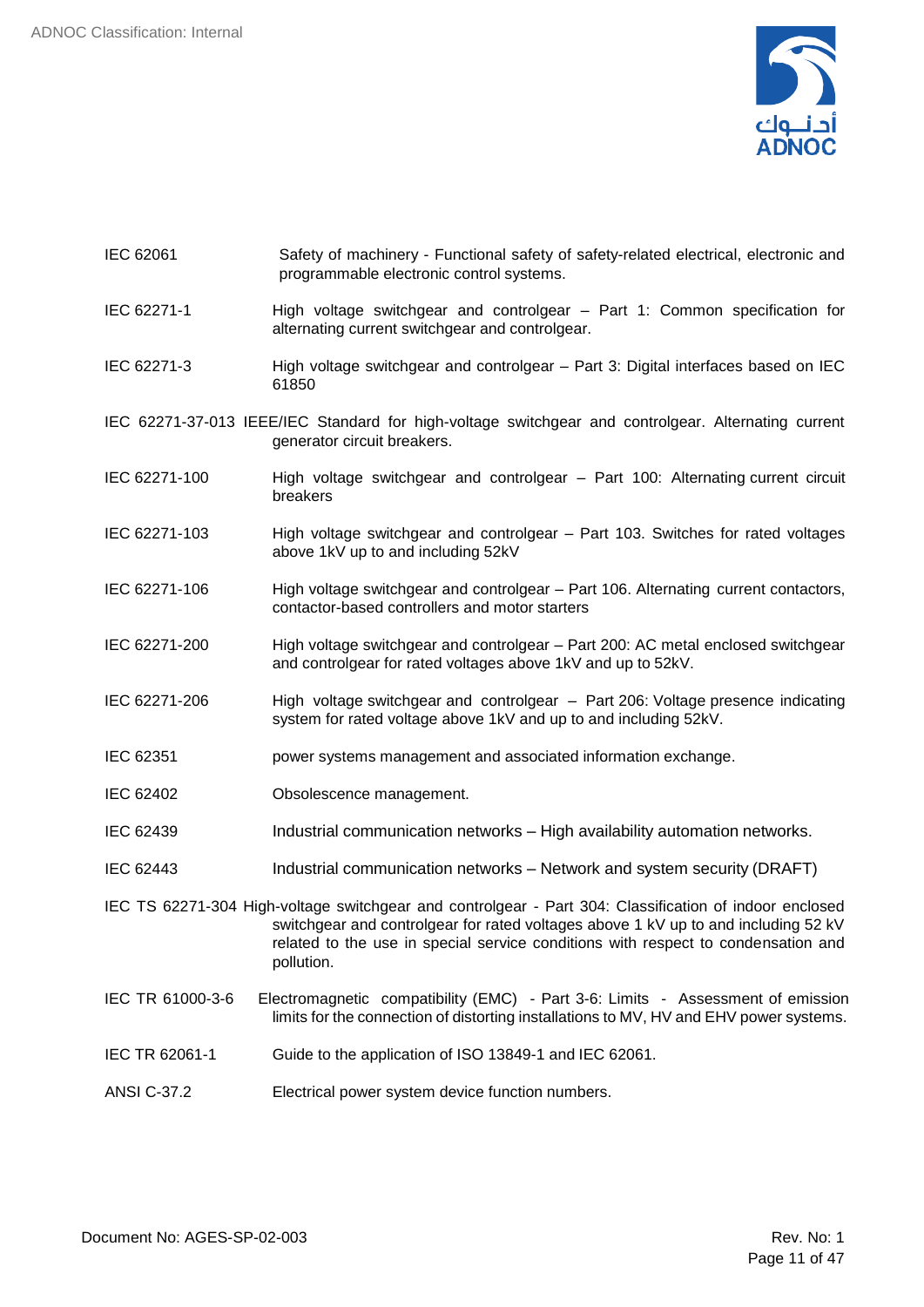

Where switchgear is defined on datasheets for service on an offshore installation, the equipment shall also conform to requirements for such equipment, as defined in the following standards:

IEC 60092-101 Electrical installations in ships - Part 101: Definitions and general requirements.

IEC 61892-3 Mobile and fixed offshore units - Electrical installations - Part 3: Equipment.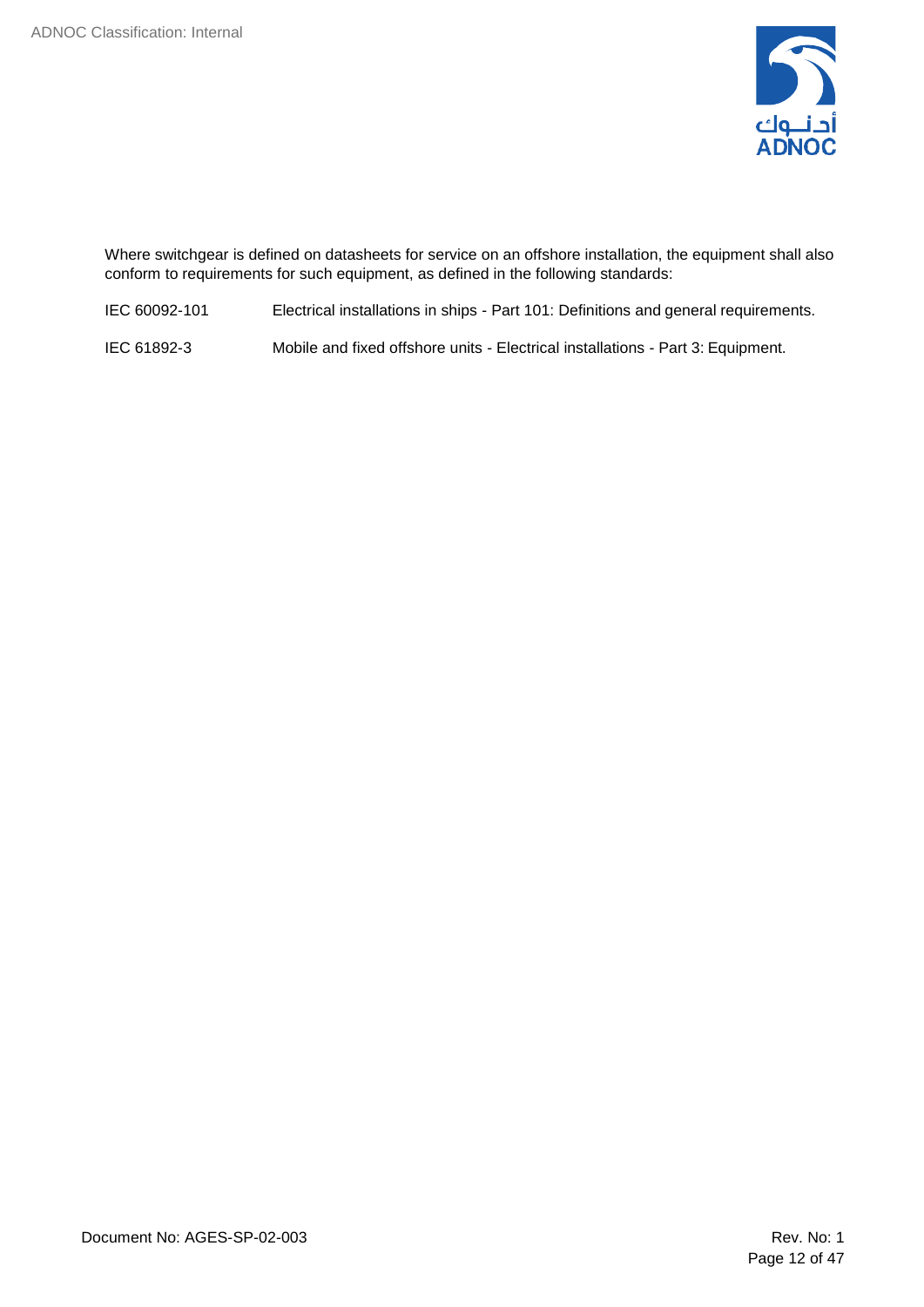

## <span id="page-12-0"></span>**SECTION A**

### <span id="page-12-1"></span>**5 REFERENCE DOCUMENTS**

#### <span id="page-12-2"></span>5.1 ADNOC DOCUMENTS

| AGES-SP-02-008 | Electrical control and monitoring system specification. |
|----------------|---------------------------------------------------------|
| LATER          | ADNOC tagging and numbering procedure                   |
| LATER          | ADNOC painting, preservation and shipment specification |

#### <span id="page-12-3"></span> $5.2$ STANDARD DRAWINGS

To be advised

#### <span id="page-12-4"></span> $5.3$ OTHER REFERENCES (OTHER CODES/IOC STANDARDS) ETC.

IOGP Specification: S-620 Supplementary Specification to IEC 62271-200 High-voltage switchgear and controlgear

#### <span id="page-12-5"></span>**6 DOCUMENTS PRECEDENCE**

The specifications and codes referred to in this specification shall, unless stated otherwise, be the latest approved issue at the time of Purchase Order placement.

In case of conflict, the order of precedence shall be:

UAE Statutory Requirements

ADNOC Codes of Practice

Equipment Data Sheets and Drawings

Project Specification and Standard Drawings

Company Specifications

National / International Standards

Any conflicts shall be highlighted to the COMPANY/CONTRACTOR and a resolution proposed.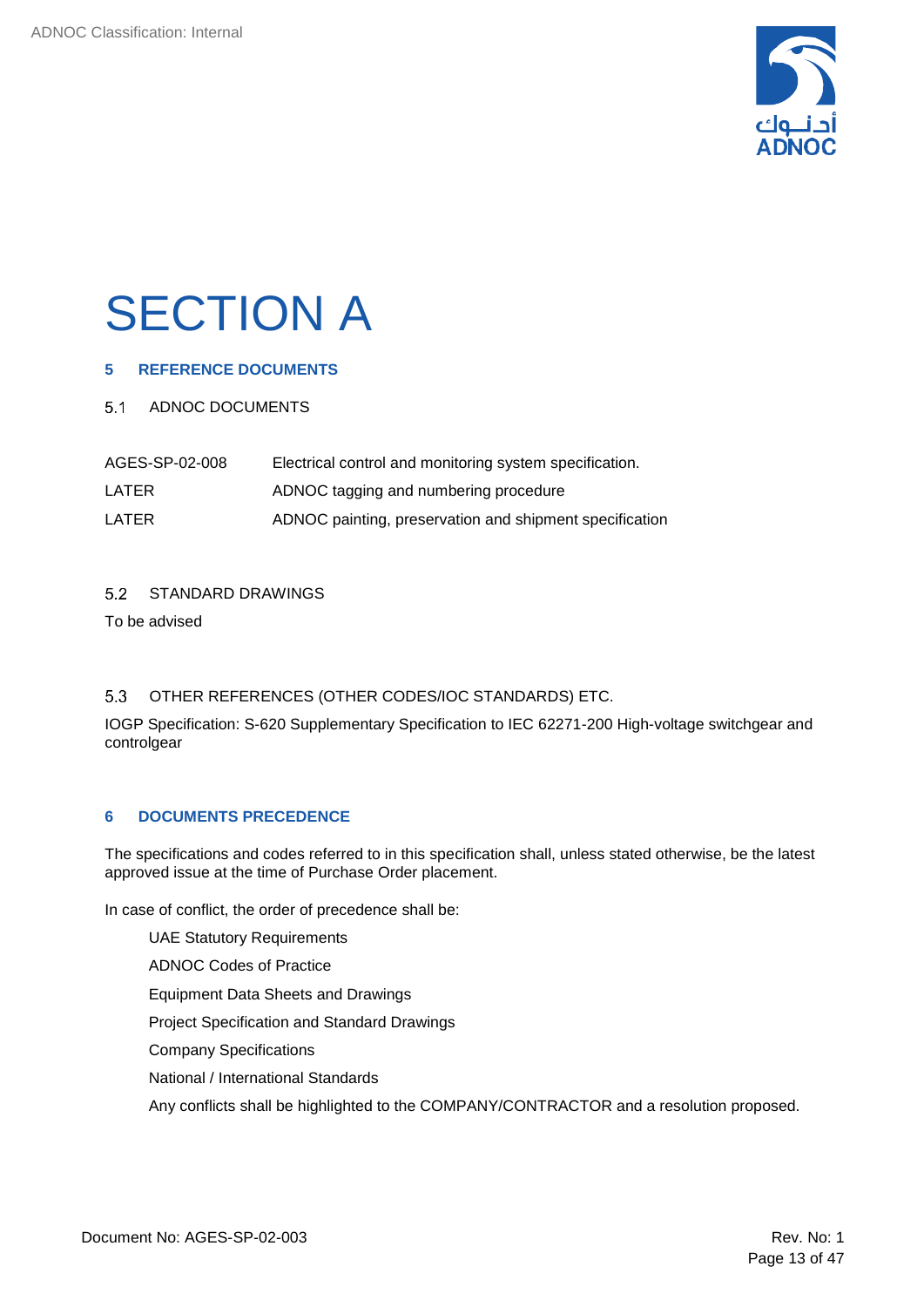

#### <span id="page-13-0"></span>**7 SPECIFICATION DEVIATION/CONCESSION CONTROL**

Deviations from this specification are only acceptable where the VENDOR has listed in his quotation the requirements he cannot, or does not wish to comply with, and the COMPANY/CONTRACTOR has accepted in writing the deviations before the order is placed.

In the absence of a list of deviations, it will be assumed that the VENDOR complies fully with this specification.

Any technical deviations to the Purchase Order and its attachments including, but not limited to, the data sheets and Narrative Specifications shall be sought by the VENDOR only through Concession Request Format. Concession requests require CONTRACTOR'S and COMPANY'S review and approval, prior to the proposed technical changes being implemented. Technical changes implemented prior to COMPANY approval are subject to rejection.

### <span id="page-13-1"></span>**8 DESIGN CONSIDERATIONS**

#### 8.1 DESIGN LIFE

- <span id="page-13-2"></span>a) The switchgear shall have a minimum design life of 25 years when operating at rated conditions and maintained according to the VENDOR's recommendations.
- <span id="page-13-3"></span>b) The switchgear shall be capable of continuous operation at full load for a minimum of 50,000 hours without the need for routine maintenance involving de-energisation of the switchgear.

#### 8.2 **OBSOLESCENCE**

The manufacturer shall submit a statement along with the bid, in accordance with IEC 62402, on any planned or predicted obsolescence of equipment or components over this design life and advise what provisions are made to allow ease of future upgrading of any switchgear purchased.

#### <span id="page-13-4"></span>8.3 DESIGN PARAMETERS

Refer to data sheet

#### ENVIRONMENTAL AND SITE DATA

- <span id="page-13-5"></span>a) Unless otherwise specified on the data sheet the service conditions of the switchgear shall be as below.
- b) Equipment shall be installed indoors in an air-conditioned environment.
- c) The switchgear shall be rated for normal service conditions as per IEC 62271-1. The maximum air ambient temperature specified in IEC 62271-1 is 40°C. The max 24-hour average ambient temperature shall be 35°C.
- d) The environmental conditions with respect to condensation and pollution shall be Class 0 as per the IEC TS 62271-304.

#### <span id="page-13-6"></span>8.5 AREA CLASSIFICATION

The equipment will be located indoors in a non-hazardous area in respect of hydrocarbon hazards.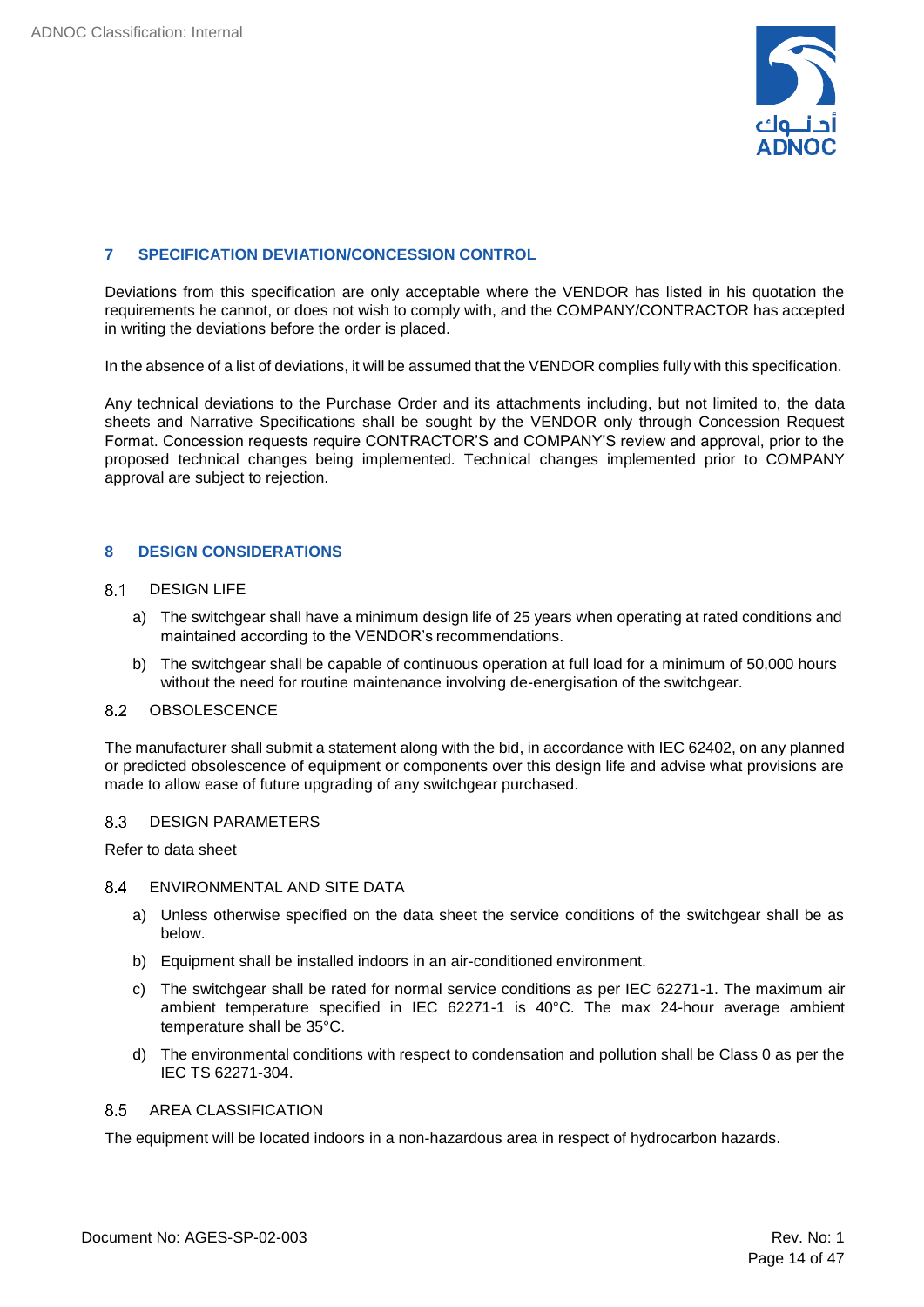

## <span id="page-14-0"></span>SECTION B

### <span id="page-14-1"></span>**9 TECHNICAL REQUIREMENTS**

#### <span id="page-14-2"></span> $9.1$ BASE STANDARDS:

The HV switchgear shall comply with

IEC 62271-1

IEC 62271-200

Associated standards referenced in the above standards

#### <span id="page-14-3"></span>9.2 ADDITIONS AND AMENDMENTS TO CLAUSES RELATING TO IEC 62271-200:

#### **IEC Clause 4.0 Ratings**

- 1. The equipment ratings as defined in IEC 62271-1 shall be as specified in the data sheet.
- 2. Ratings detailed on data sheets are intended for equipment operating at rated output. Ratings shall be specified on the basis of the equipment and components housed in the enclosures with natural ventilation under the service conditions specified. Forced ventilation shall not be used unless otherwise agreed with the COMPANY.
- 3. All components shall have the user defined ratings after applying any de-rating factors for the specified service conditions.
- 4. When a switchgear assembly is close to a generator, it shall be capable of breaking a shortcircuit current with a higher percentage DC component than the value given in figure 9 of IEC 62271-100. The required DC component shall be specified in the data sheet.
- 5. The main bus bar shall be fully rated along its entire length and shall not be lower in rating than the incoming and bus sectionalizing devices.
- 6. Supply System Variations: The switchgear and control gear shall be capable of continuous operation at its rating and within the limits of temperature rise under continuous deviation of the nominal values of the system voltage and frequency with specified variations as given in the data sheet.
- 7. Unless otherwise stated in the data sheet the supply voltage harmonic content shall not exceed 6.5% in accordance with IEC TR 61000-3-6: 2008, Table 2
- 8. Insulation Coordination. The rated insulation levels shall be the higher values selected from Table 1 of IEC 62271-1, for:
	- a) 11kV systems 75kV
	- b) 6.6kV systems 60kV
	- c) 3.3kV systems 40kV
- 9. Unless otherwise specified, the following auxiliary power supplies shall be used: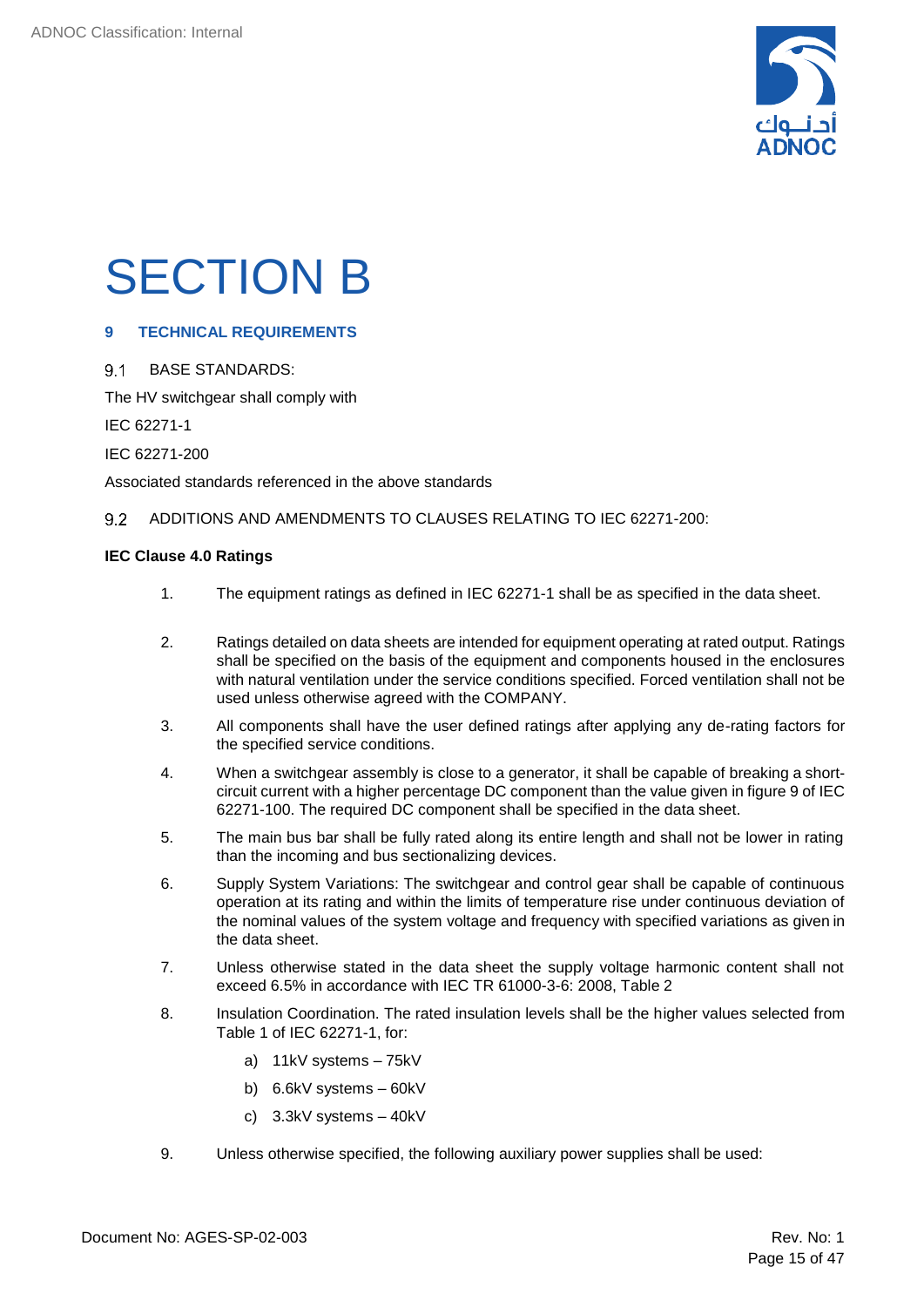

- a) Close and trip supplies and spring charger motors: 110V DC (unearthed).
- b) Control, protection, monitoring and inter-trip: 110V DC (unearthed).
- c) Space heaters, panel lighting, and small power: 240V / 220V AC (earthed).

#### **IEC Clause 4.101 Ratings of the Internal Arc Classification (IAC)**

- 1. Switchgear enclosures shall comply with IEC 62271-200 Annex AA with regard to their mechanical strength in the event of an internal arc.
- 2. The switchgear shall be IAC classified as AFLR unless otherwise stated in the data sheet.
- 3. Switchgear accessibility type shall be Type A i.e. authorised personnel only.
- 4. The switchgear shall be designed to withstand the stated maximum arcing fault current for a duration of 1.0 seconds, unless otherwise stated in the data sheet.

#### **IEC Clause 5.0 Design and Construction**

- 1. Removable parts and components of the same type, rating and construction shall be mechanically and electrically interchangeable. A mechanical mismatching system shall be provided to prevent the entry of units, which are not identical.
- 2. All components requiring periodic maintenance shall be easily accessible.
- 3. Cable installation work on functional units and replacement on spare panels shall be safely possible without de-energising adjacent units.
- 4. Unless stated otherwise stated on the data sheet, the switchgear shall be designed as a single bus bar system. Where a double bus bar system is specified, each bus system shall be fully segregated with functional units independently connectable to each bus bar. Where bus couplers and sectionalisers are detailed on the data sheet, these shall be capable of electrical connection of buses via an interlocking system.
- 5. The incoming and bus-sectionalising breaker cubicles shall be located at the centre of the switchgear unless otherwise stated on the data sheet or SLD.
- 6. The switchgear shall be designed to facilitate future extension at either end of the line-up with minimum disturbance to installed equipment and without a shutdown of the complete switchgear. Bus bars shall be pre-drilled for future extension.
- 7. The design shall include facilities for HV testing of one bus section while the other section is in operation.
- 8. HV and LV Power Cable Terminations:
	- a) The type and size of the cables will be advised by the COMPANY or CONTRACTOR as defined in the circuit schedule.
	- b) The switchgear supplier shall size the terminals and shall determine the size of terminating compartment.
	- c) Separate compartment for high and low voltage shall be provided.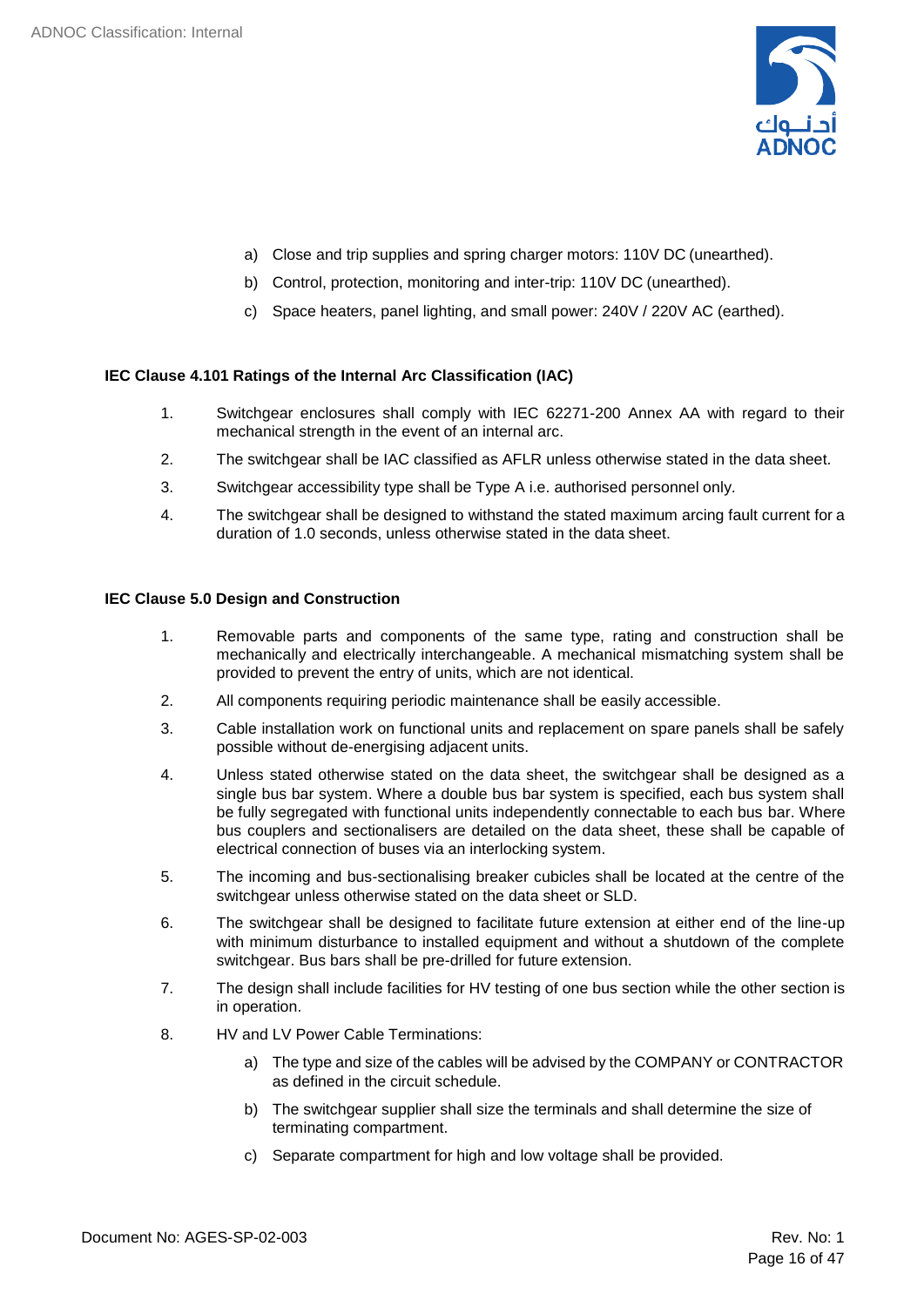

- d) When terminating to bar conductors the bar conductors shall be pre-drilled by the switchgear supplier.
- e) Pre-drilled gland plates shall be supplied as stated in the data sheet. Gland plates for single core cables shall be of non-ferrous material.
- f) Where three phase cables are to be terminated the dimension of the cable compartment shall enable adequate clearances for crossing of cable cores.
- 9. All cables entering the enclosure shall be bottom entry unless otherwise stated on the data sheet.
- 10. Back-to-back (double front) layout of switchgear is not acceptable.

#### **IEC Clause 5.3 Earthing of switchgear and controlgear**

- 1. An earthing bus bar shall be provided along the full length of the switchgear structure.
- 2. Earthing bolts of at least 10 mm shall be provided at both ends of the earthing bus bar for direct connection to the station earthing grid.
- 3. Earthing bus bar shall have a minimum cross sectional area as specified on the data sheet or shall be sized in accordance with clause 5.3.105 of IEC 62271-200.
- 4. Earthing bus bar shall be made of hard drawn copper.

#### **IEC Clause 5.3.101 Earthing of the High Voltage Conductive Parts**

- 1. Circuit earthing switches shall be provided on each incomer and outgoing feeder.
- 2. Earthing switches shall be rated, as a minimum unless stated otherwise in the data sheet.
	- a) Short-circuit making capacity Class E1
	- b) Mechanical endurance classification M0.
- 3. Bus bar earthing switch shall be provided either on each supply incomer, or via dedicated bus bar earthing compartment through a bus bar earthing truck.
- 4. Mechanical interlocking in addition to fail-safe electrical interlocking as per single line diagram and data sheet shall be provided such that:
	- a) Power cannot be switched on a live circuit or bus.
	- b) Earth switch cannot be closed on to a live circuit or bus.
- 5. Key exchange interlocking shall be provided for bus bar earthing such that:
	- a) The bus bar earth switch cannot be closed unless all incoming and outgoing supplies to that section of the bus are isolated and bus section breaker(s) is isolated.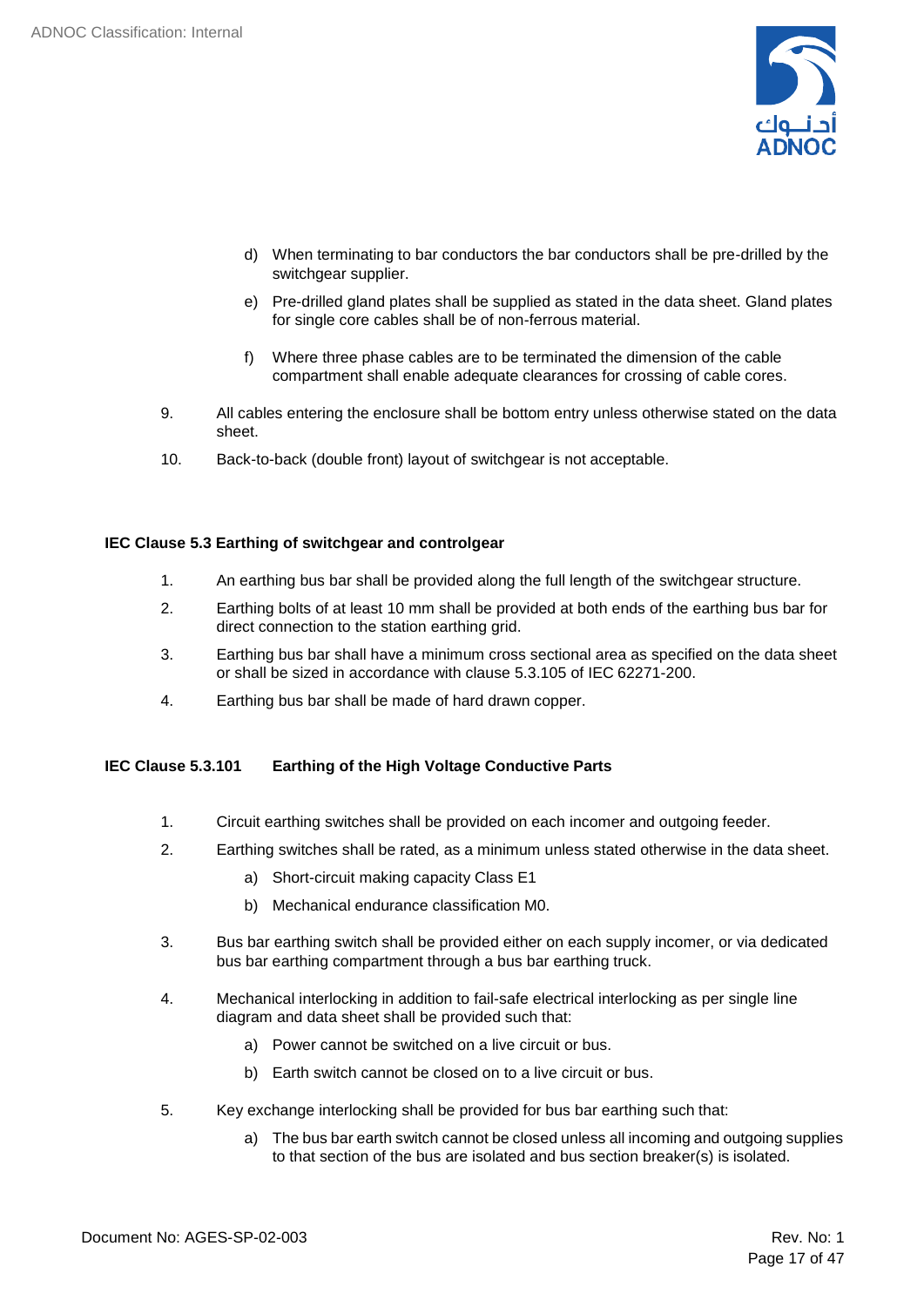

- b) None of the incoming power supply can be switched 'on' unless the bus bar earth switch is open.
- 6. Earthing devices shall be arranged for local, manual operation only.
- 7. 'Circuit earthed' and 'bus bar earthed' Indication signals shall be provided.
- 8. Padlocking facilities for locking the earthing device in the open and closed position shall be provided

#### **IEC Clause 5.4 Auxiliary and Control Equipment (General)**

- 1. Unless otherwise specified in datasheets, Voltage tolerances shall be as specified in the IEC 62271-1
- 2. Each tripping and closing supply to the switchgear assembly shall have the following arrangements:
	- a) Dual redundant feeders with auto transfer system for AC auxiliary power. Auto transfer will be prevented if the feeder is tripped due to a fault downstream of the supply MCB.
	- b) Dual redundant feeders via blocking diodes for DC auxiliary power.
- 3. Each feeder shall normally feed one section of the switchgear. A switching facility with auto changeover shall be provided at the switchgear such that any one feeder can feed the entire switchgear.
- 4. Each functional unit shall be provided with separate two pole MCB for control and auxiliary circuits.
- 5. Failure of trip circuit shall prevent closing of the circuit breaker. Failure of a power supply shall initiate an alarm.
- 6. Padlocking or key operated lock shall be provided for each MCB for locking it on open position.
- 7. Switching device operation counter shall be included.

#### **IEC Clause 5.4 Auxiliary and Control Equipment (Accessibility)**

1. Indicating instruments shall be in accordance with the IEC standards and have an accuracy class 2.5. They should be of the square pattern type 96 x 96 mm and mounted at a suitable height for easy reading from the front. Readings shall be in actual value(s).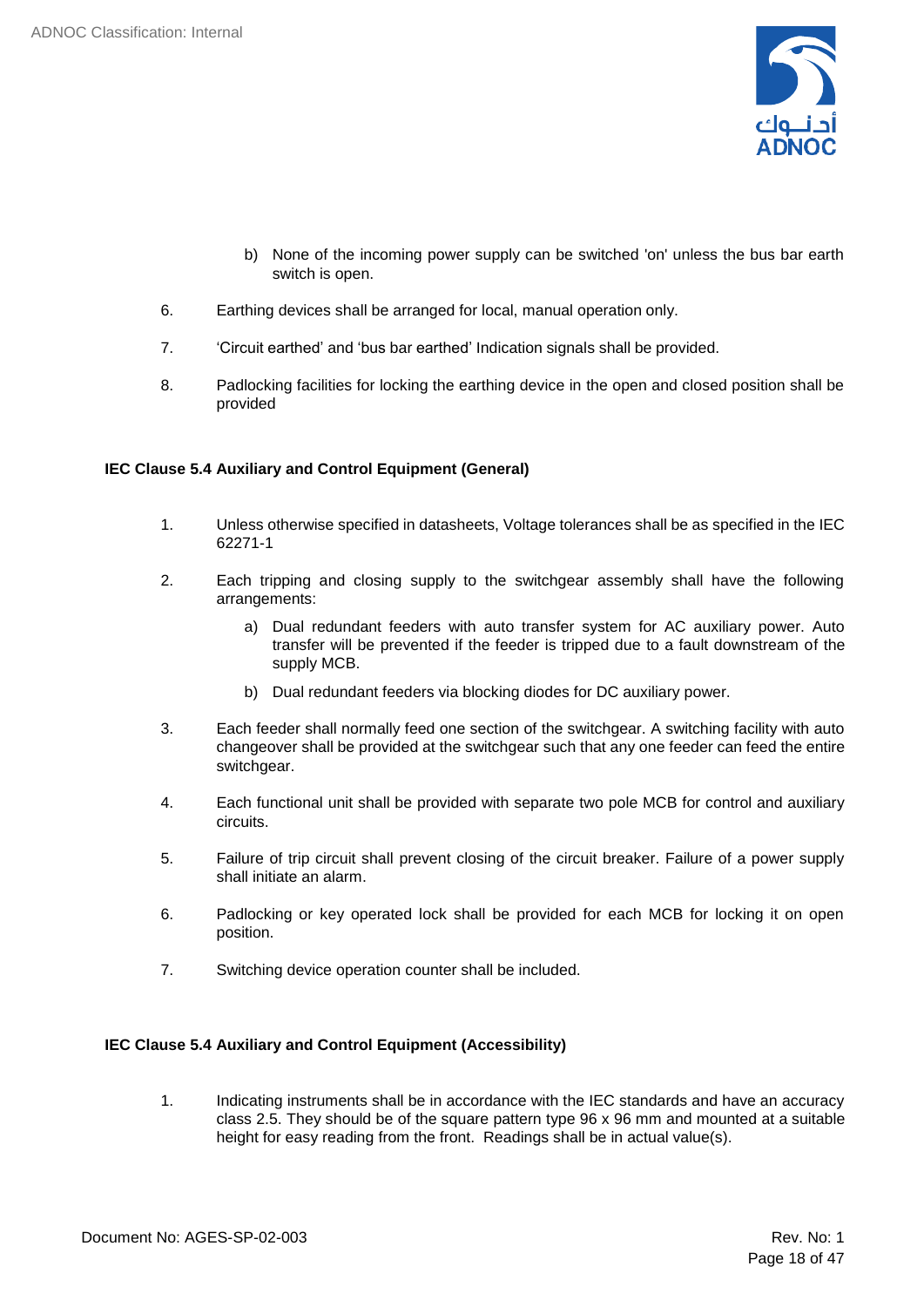

2. Protection and Metering devices in Switchgear shall be installed at a height not exceeding a maximum 1.8m from substation floor level.

**IEC Clause 5.4 Auxiliary and Control Equipment (Components Installed in Enclosures) Requirements for auxiliary and control circuit components**

- 1. Switchgear compartments shall have natural ventilation. Circuit breaker arrangements requiring forced cooling will not be acceptable.
- 2. The utilisation categories and minimum characteristics of relays shall be:
	- a) AC15 for AC applications
	- b) DC13 for DC applications
	- c) Minimum rated operational current of the relay: 5A @ 240VAC; 1A @ 110VDC
	- d) Service cycles: 120 cycles/hour (each relay)
	- e) Mechanical duration class: 1 (one million operation cycles)
	- f) Each relay shall have two sets of spare NO/NC change over contacts for future use.

Additional requirements for auxiliary and control equipment are given in Annexure 1 of this specification.

### **IEC Clause 5.4 Auxiliary and Control Equipment**

#### **Cables and Wiring**

- 1. Cabling and wiring shall comply with Section 14 of IEC 60204-11.
- 2. All wiring for external connections shall be brought out to individual terminals on a terminal block.
- 3. The terminal blocks shall be grouped by function and operating voltage, separated from other groups using barrier plates or earthed terminals.
- 4. Functional grouping, voltage levels and discrete terminals shall be identified by labels.
- 5. Terminals remaining live when a functional unit is isolated shall be provided with a warning label.
- 6. Terminals associated with external sources of supply shall be provided with a warning label.
- 7. Terminals associated with inductive CT circuits shall be provided with shorting links.
- 8. Links used for earthing of control supplies and CTs shall be mounted in accessible lowvoltage compartments.
- 9. Equipment containing instrument or instrument circuits requiring special earthing shall be equipped with a separate instrument earth bar isolated from the enclosure.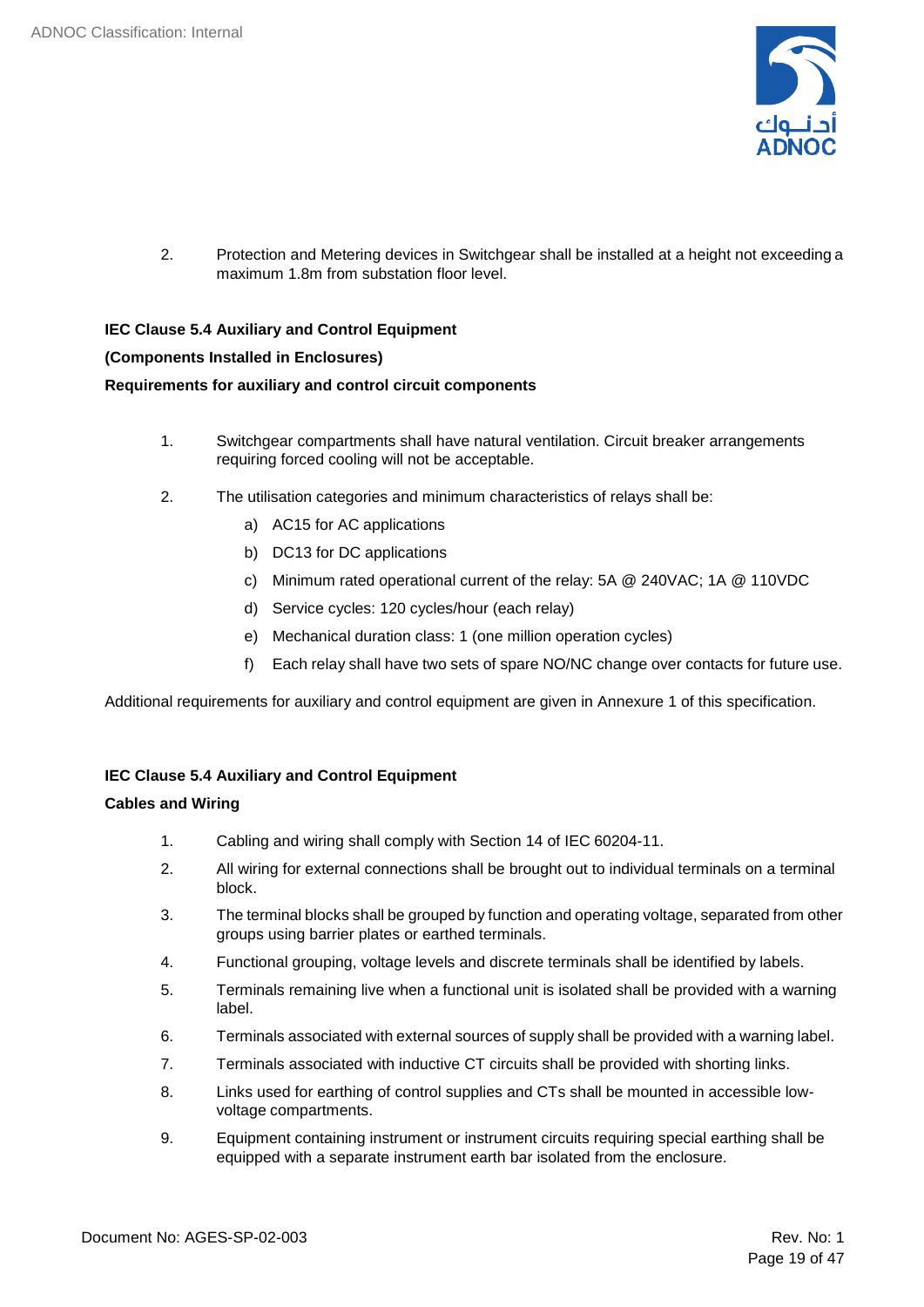

10. Knife disconnect terminals shall be used where control circuits are required to be opened without disturbing the wiring.

Additional cabling requirements for auxiliary and control equipment are given in Annexure 1 of this specification.

#### **IEC Clause 5.6 Stored Energy Operation**

- 1. Circuit breaker motor-wound spring operating mechanisms shall be provided with means to charge springs manually. The manual charging mechanism shall be such that the manual charging handle will decouple as soon as the springs are fully charged.
- 2. The supply voltage to the spring charging motor shall be disconnected when the spring charge handle is inserted for manual charging of the spring. Alternatively, the charging handle shall be so designed that it self-disengages should the motor start running.
- 3. The closing operation shall be possible only when the closing spring is fully charged.
- 4. The closing spring can only be released when the breaker is fully open.
- 5. A device shall be employed to block overcharging of the closing spring when manual charging.

#### **IEC Clause 5.10 Nameplates**

Labels and Nameplates shall be provided for:

- 1. Each Functional Unit. The functional unit name plate shall include
	- a) Functional unit compartment location (number);
	- b) Tag number of connected equipment;
	- c) Service description of connected equipment;
	- d) Circuit rating / kW rating.
- 2. Name plates with same information shall be fixed at both the front and the rear of each functional unit.
- 3. Circuit designation labels shall be secured with non-corrodible screws or other demountable fixing systems.
- 4. Identification of the conductors of main and auxiliary circuits: Alphanumeric notation, generally in accordance with IEC 60445 shall be used for identification and marking of phases, conductors and terminals.
- 5. A durable mimic synoptic diagram displaying the single line arrangement of bus bars and the main switching devices of incomers, bus couplers and feeders shall be provided on the front of the assembly.
- 6. Main equipment name plate and rating plate shall be stainless steel and engraved.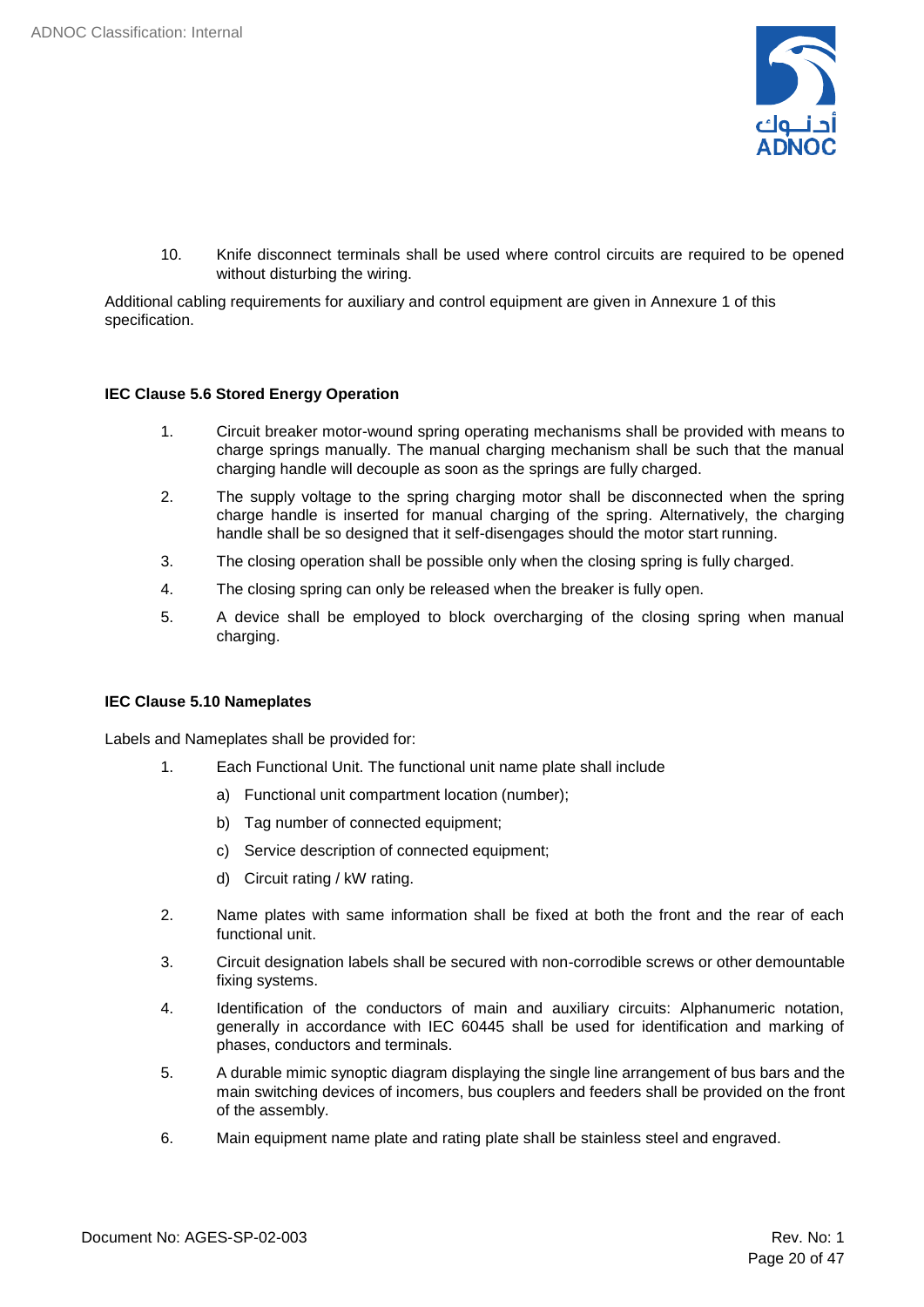

#### **IEC Clause 5.11 Interlocking Devices**

- 1. Padlocking or key operating facilities shall be provided for the following:
	- a) Circuit breakers in either the disconnected, or earthed positions.
	- b) Circuit breaker mechanical closing push button
	- c) All isolators in the "OFF" position only
	- d) Access to isolation and earth switch operating mechanism
	- e) High voltage compartments doors closed position.
	- f) Selector switches such as local/remote, auto/manual selector switches in all positions.
	- g) Circuit breakers closed in earthed position.
	- h) Power supply switching devices in control circuits, lockable in open position
	- i) It shall not be possible to padlock any switching device in its closed position, except for switches used for earthing.
- 2. Interlocking requirements between functional units and the external system will be specified in the data sheet and drawings included in the requisition.

#### **IEC Clause 5.12 Position Indication**

1. Mechanical indicators connected directly and permanently to the operating shaft are required to positively display the actual switch position. Indirect position indicators are not acceptable.

#### **IEC Clause 5.13 Degrees of Protection by Enclosures**

- 1. The minimum degree of protection for LV compartments shall be IP31 for indoor applications, unless otherwise stated in the data sheet.
- 2. Components remaining live when LV enclosure doors are opened shall have a minimum IP 20 protection.
- 3. Degree of protection between adjacent functional units shall be a minimum of IP3X
- 4. For outdoor installations, the minimum degree of protection shall be as below.
	- a) IP 55: Onshore
	- b) IP56: Offshore locations.
- 5. Minimum dropped object impact level shall be IK07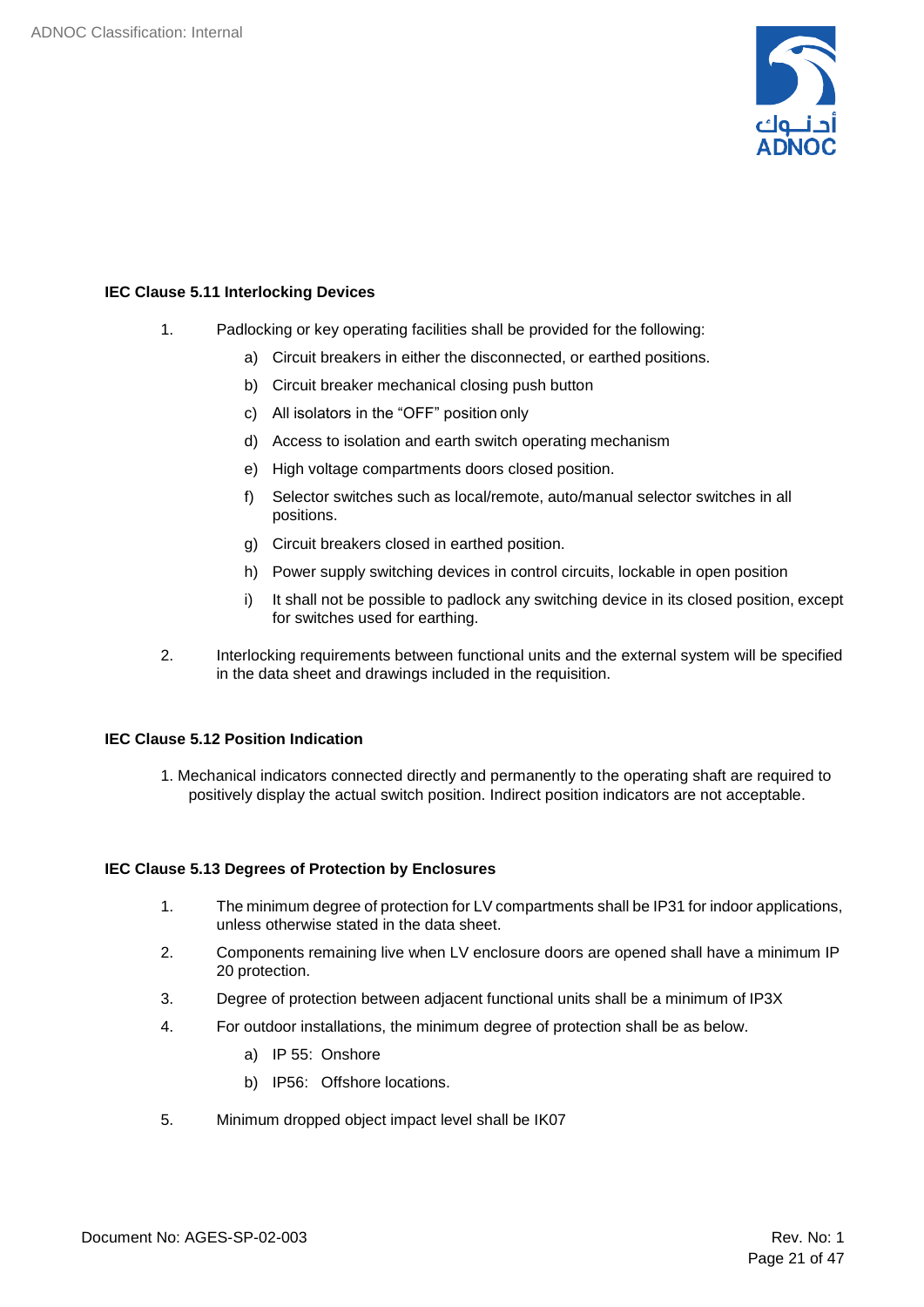

#### **IEC Clause 5.17 Fire Hazard (Flammability)**

1. Where specified in the data sheets, auxiliary and control circuit insulation shall be low smoke and halogen free. Refer to Annexure 1 for more details.

#### **IEC Clause 5.20 Corrosion**

Refer to Section 16 of this specification.

#### **IEC Clause 5.101 Internal Arc Fault**

- 1. Each separated compartment of the switchgear shall be provided with means to safely direct and exhaust gases resulting from an internal arc flash to a safe area.
- 2. Partitions shall be provided at bus coupler boundaries to prevent an internal arc in one bus section propagating to other bus sections.
- 3. Where required as per the user diagrams, an internal arc fault detection and protection system to reduce incident energy levels, shall be provided and integrated into the highvoltage switchgear assembly.

#### **IEC Clause 5.102.1 General (Enclosure)**

- 1. The switchgear shall be free standing, floor mounting and of flush fronted construction.
- 2. Unless otherwise specified in the data sheet the switchgear assembly functional units shall be of withdrawable type.
- 3. The switchgear shall be of the LSC2B-PM category as defined in IEC 62271-200 publication.
- 4. A base frame, complete with holding down bolts, nuts and washers, rails, etc., shall be included to provide foundation for the installation of the switchgear assembly.
- 5. Each cubicle shall consist of at least the following arc proof Medium Voltage interlock controlled, tool-based accessible compartments:
	- a) Circuit Breaker compartment
	- b) Bus bar compartment
	- c) Power cable connection compartment
- 6. In addition, protection, control and monitoring facilities shall be located in a segregated, dedicated low voltage compartment.
- 7. The switchgear assembly shall be complete with eyebolts/lifting eyes, etc., to facilitate installation.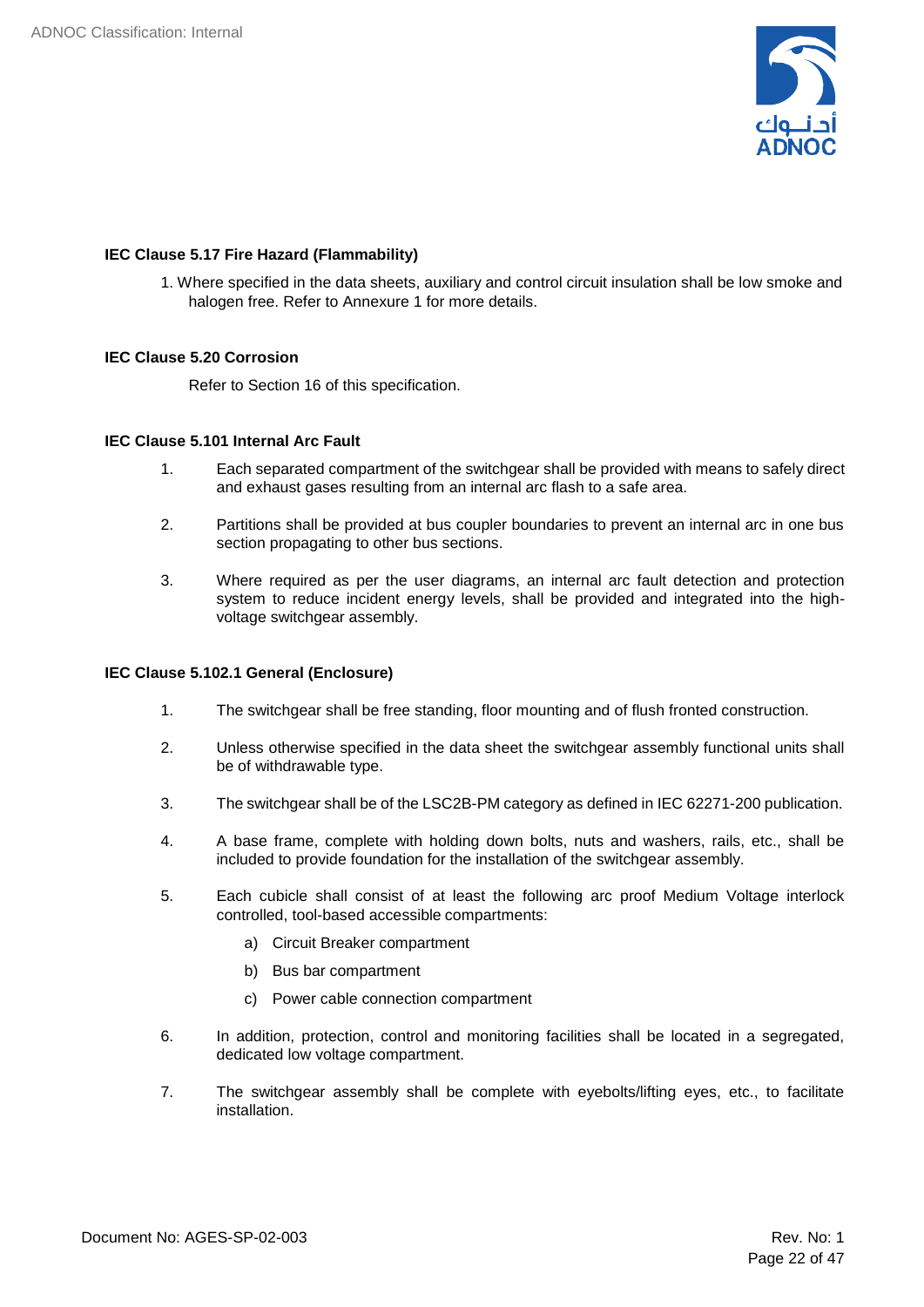

8. The floor surface below the installed switchgear shall not be considered as part of the enclosure.

#### **IEC Clause 5.102.2 Covers and Doors (Enclosures)**

- 1. Hinged doors shall not be obstructed, when open, by adjacent equipment or doors of the assembly
- 2. Doors shall be provided with supplementary equipotential bonding, in accordance with IEC 60364-4-41.
- 3. For offshore applications, doors shall be provided with restraints to secure the door in the open position.

#### **IEC Clause 5.103 High Voltage Compartments**

- 1. The access to the high voltage compartment from front and rear of the panel for normal operation and maintenance shall be interlocked as below.
	- a) Such that the compartment door cannot be opened unless the equipment inside is de-energised,
	- b) The equipment cannot be energised unless the door is closed.
	- c) The rear door or panel cannot be opened if the breaker is in service position.
	- d) The breaker cannot be put in service position unless the rear door or panel is closed.
- 2. To allow safe access to one bus section when the other is live, bus bar compartments of the different sections of the switchgear shall have separate doors or covers. No bus bar compartment shall contain more than one bus section. Bus bar risers on different sides of a bus coupler shall be in separate compartments.
- 3. The LSC category for functional units shall be:
	- a) LSC2B for circuit-breakers.
	- b) A minimum LSC2A for contactor feeders without back-feed.
- 4. Shutters for bus section circuit breakers shall be labelled with their respective bus bar identification, tags, and reference.
- 5. Voltage transformer: Shutter shall be provided to automatically seal off the high voltage spout when the voltage transformers are withdrawn.
- 6. Connection Compartment:
	- a) An air insulated connection compartment having adequate clearance for access, installation, and termination of HV cables shall be provided.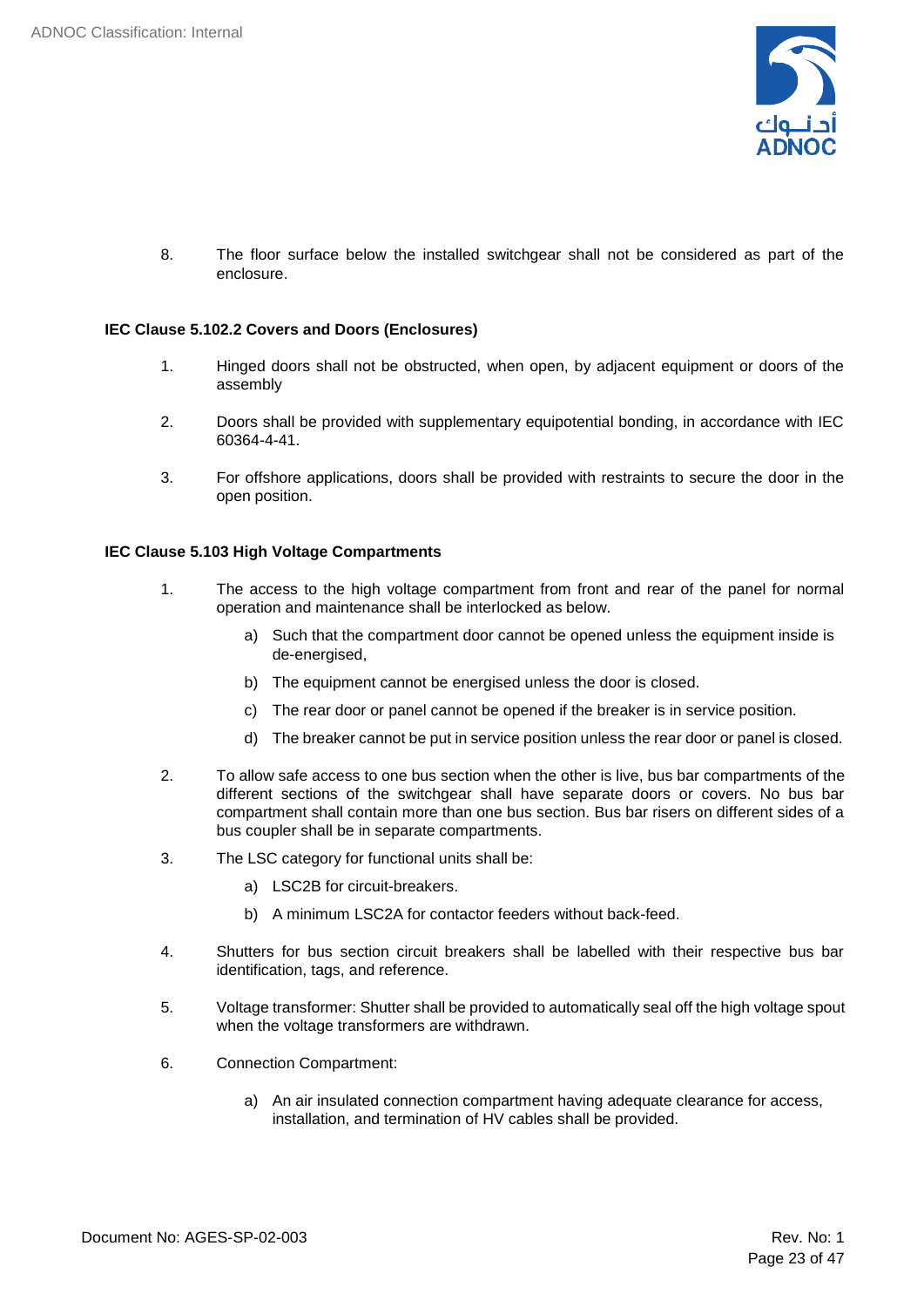

- b) The connection compartment shall be suitable for terminating heat shrink type cables including stress cones.
- c) Single core cables shall be glanded using undrilled non-magnetic gland plates, insulated from the framework.
- d) Cable entry shall be from bottom.
- e) Cable type and size shall be defined on the data sheet.
- f) Where cable test facilities are included on the data sheet, they shall be fully interlocked with the switching device and any upstream device to ensure that testing can be carried out without risk to personnel or equipment.

#### **IEC Clause 5.105 Provisions for dielectric tests on cables**

Requirement for cable testing when connected to the switchgear terminals shall be stated in the data sheet.

#### **IEC Clause 6.0 Type Tests**

For inspection and testing requirements see Section 14

#### **IEC Clause 7.0 Routine Tests**

For inspection and testing requirements see Section 14

#### **IEC Clause 10.1 Conditions during transport, storage and installation**

VENDOR's standard packing shall be acceptable unless otherwise stated in the users' Preservation and Export Packing Procedure and/or data sheet.

#### <span id="page-23-0"></span>**10 ADDITIONAL SPECIFIC REQUIREMENTS**

#### <span id="page-23-1"></span>10.1 GENERAL

In addition to the IEC Standards' requirements, the switchgear shall comply with the following.

#### <span id="page-23-2"></span>10.2 BUS BARS

- a) Bus bars shall be of the same cross sectional area throughout the length of the switchgear
- b) Bus bars shall be made of hard drawn high conductivity copper.
- c) The bus bars including the branch connections shall be fully insulated. The insulation shall be rated to withstand at least the line voltage of the system.
- d) All bolted connections shall be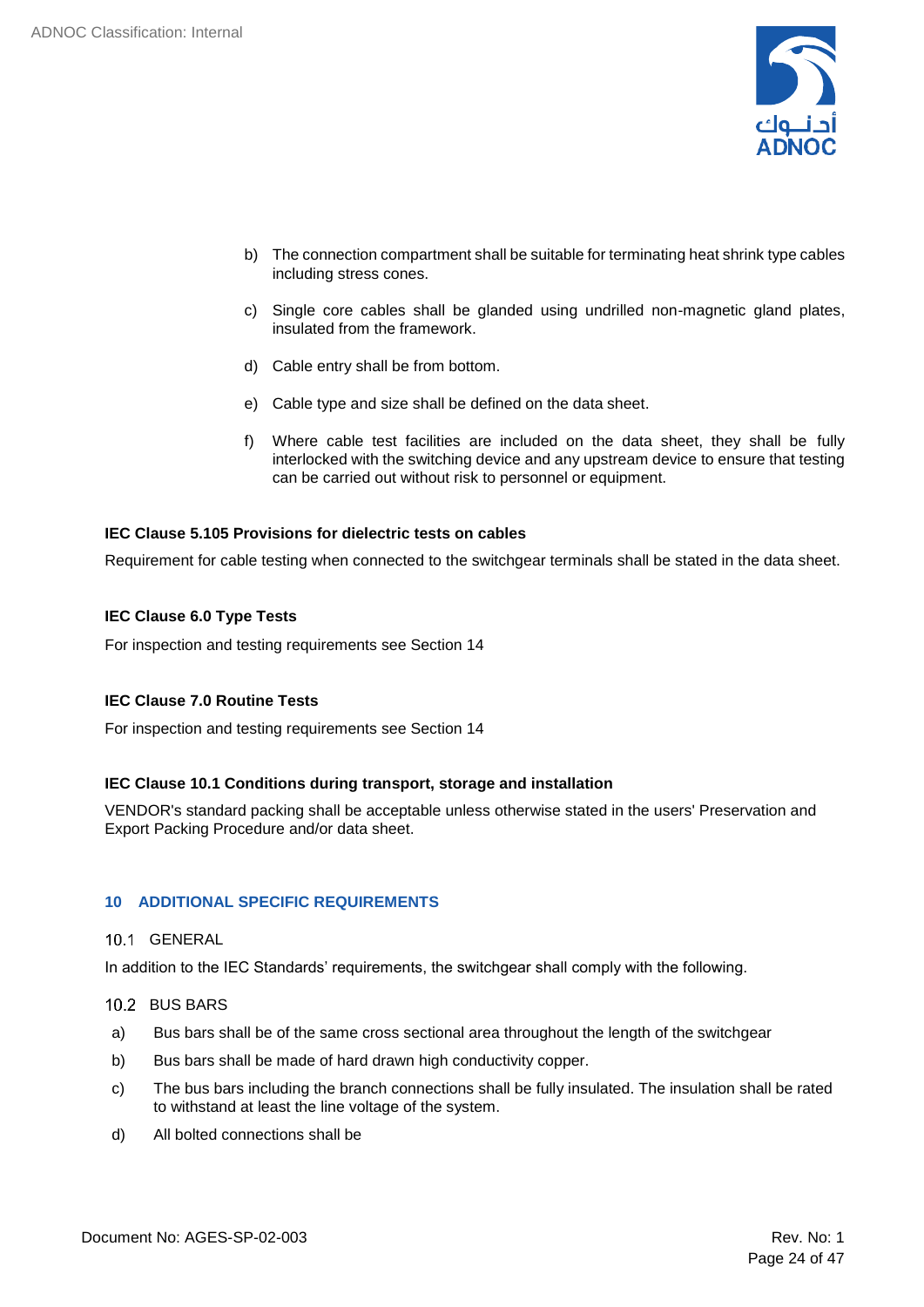

- i. Silver or tin plated
- ii. Made with high tensile strength bolts
- iii. Secured against loosening.
- <span id="page-24-0"></span> $10.3$ SWITCHING DEVICES
- 10.3.1 General
- a) Unless otherwise specified in the data sheet circuit breakers and contactors shall be vacuum type.
- b) Unless otherwise specified circuit breakers and contactors shall be withdrawable type.
- c) Surge suppressors shall be provided for all vacuum circuit breakers and contactors.
- 10.3.2 Circuit Breakers
- a) Circuit breakers shall comply with the requirements of IEC 62271-100.
- b) Circuit breakers shall be rated for the fault make and break duties stated in the data sheet and single line diagram.
- c) Circuit breakers shall be designed for use with cable circuits and be rated Class S1, unless defined otherwise in the data sheet.
- d) Circuit breakers designated for use in generator incomer circuits shall conform to IEC/IEEE 62271- 37-013 for operation with the circuit parameters defined on the data sheet and accompanying documents.
- e) Circuit breakers shall be rated as below as a minimum unless stated otherwise in the data sheet.
	- i. Basic electrical endurance Class E1
	- ii. Normal mechanical endurance Class M1 for non-motor circuit breakers.
	- iii. Extended mechanical endurance Class M2 for motor feeders.
- f) Circuit breakers shall be withdrawable type with the following positions:
	- i. Inserted (service position)
	- ii. Test position (power contact disconnected, and auxiliary circuit connected).
	- iii. Rack out position (isolated).
- 10.3.3 Switches and Fuse Switches
- a) Switches shall be of 3-phase, load break, fault make design, rated for the specified load and fault conditions, and shall incorporate three positions, Closed, Open and Earthed.
- b) Switches shall be designed for 'increased operating frequency' in accordance with IEC 62271-103
- c) Unless otherwise specified the operating mechanism shall be manually initiated motor powered, fast acting with speed of operation independent of operator action.
- d) Where indicated on the data sheet, switches shall be fitted with electrical operating mechanisms.
- e) Padlocking facilities shall be provided for locking in the Closed, Open and Earthed positions.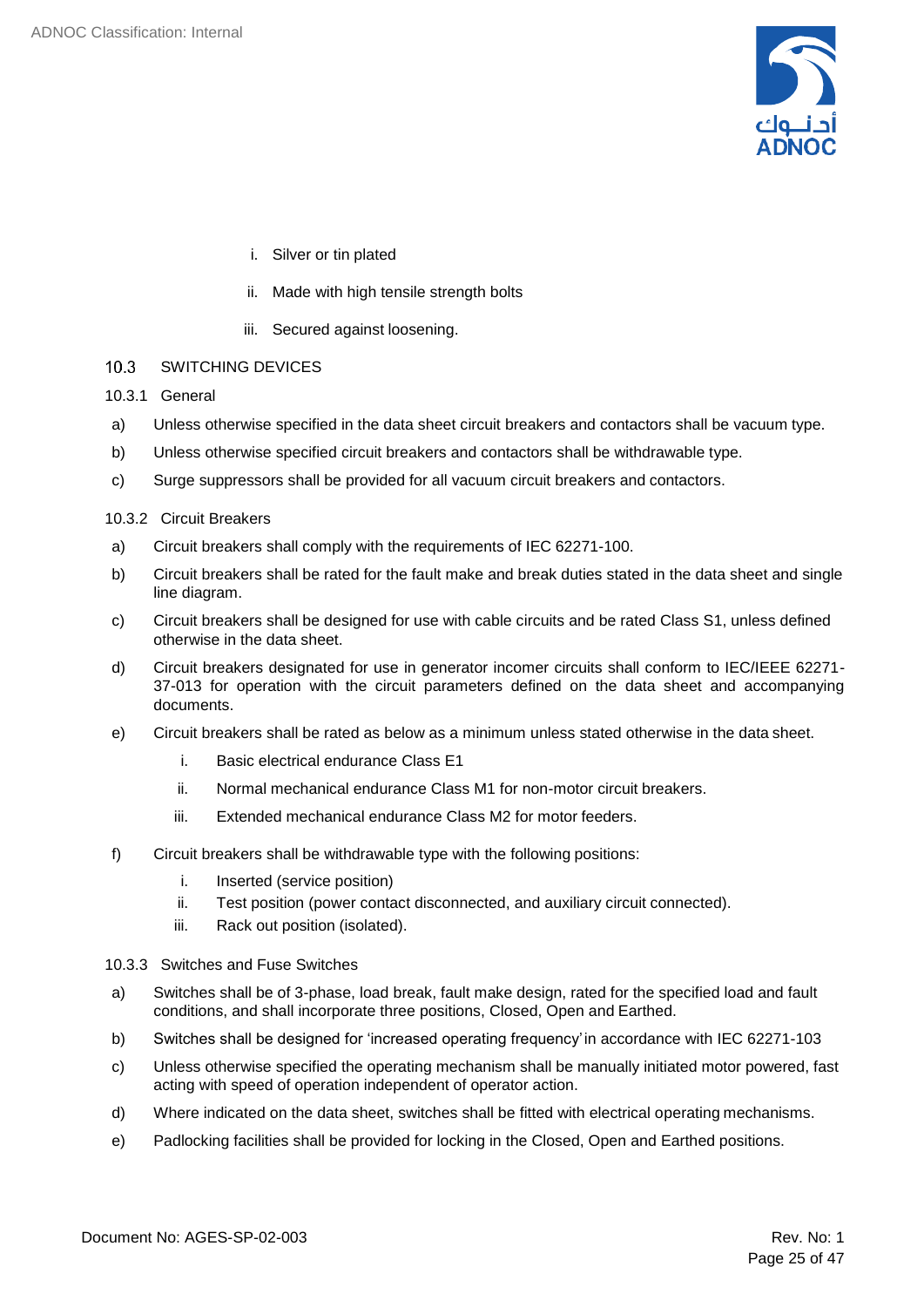

- f) Where fuses are specified, they shall be housed in a separate air insulated, phase segregated compartment.
- g) Fuses shall incorporate a mechanical trip. Fuse blow in any of the phase shall open all three phases of the switch.
- h) Auxiliary boxes shall be interlocked such that they can only be opened when the switch is in the earthed position. In addition, the switch shall be interlocked such that it cannot be moved from the earthed position if the access of the auxiliary compartment is open.
- i) Where switches are supplied directly from upstream remote switchgear, a Key exchange interlocking scheme shall be provided to prevent switching to the earthed position if the upstream device is closed, and to prevent closure of the switch if the upstream device is open.
- 10.3.4 Contactors
- a) Contactors and motor starter circuits shall comply with IEC 62271-106.
- b) Contactors shall be rated for an utilisation category of AC-3 and shall be rated for both continuous and intermittent duty of Class 12, a minimum intermittent duty.
- c) The minimum short-circuit breaking capacity shall be 5kA at rated voltage.
- d) Unless otherwise specified on the data sheet or SLD, contactors shall be mechanically latched type with an electrical trip coil and manual release.
- e) The minimum no-load operating cycle mechanical endurance shall be in excess of 100,000 operations for latched contactors and 300,000 operations for non-latched contactors.
- f) The classification of acceptable damage shall be Type C considering the largest fuse that can be accommodated.
- <span id="page-25-0"></span>10.4 INSTRUMENT TRANSFORMERS:

10.4.1 Voltage Transformers

- a) Voltage transformers shall be encapsulated cast resin type.
- b) Voltage transformers shall be withdrawable type and protected by HRC fuses at the primary and MCB at the secondary.
- c) The MCBs shall be with auxiliary contact for trip indication.
- d) Broken delta connection shall have adequate surge suppression protection, if required, in conformance with the application.
- e) Voltage transformers shall be provided in accordance with the data sheet and single line diagram. Voltage transformers shall comply with IEC 61869-1:2007 and IEC 61869-3:2011.
- f) Unless otherwise specified on the data sheet, voltage transformers shall have minimum accuracy as:
	- i. Measurement: class 1.0
	- ii. Protection: class 3P
- g) The secondary rated voltage shall be 110 V.
- h) VENDOR shall be responsible for the selection of the VT burden and shall provide calculations to justify the selection. VT's shall have a burden rating with a spare capacity of at least25%.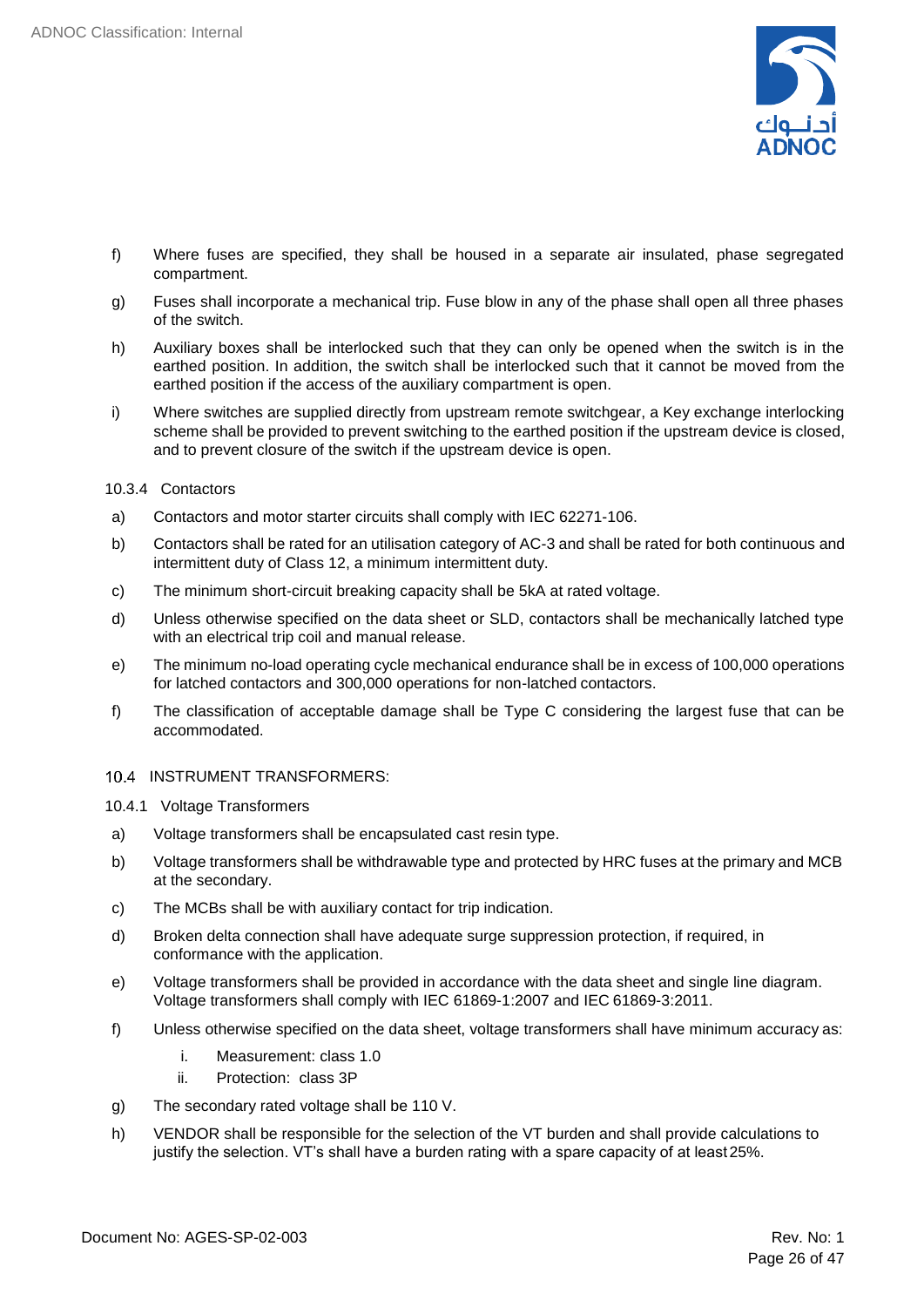

- i) Secondary circuits shall be suitably supervised by a four pole MCCB's of adequate characteristics and shall be equipped with remote alarm contacts to be connected to the ECMS.
- j) One side of the low voltage winding of single phase voltage transformers and the star-point of three phase voltage transformers shall be earthed via an earthing link.
- k) Voltage transformer nameplates shall be fixed in a position so that details can easily be read when fitted in the cubicle.
- l) The use of low power VTs with alternative configurations to those described above shall be acceptable in place of conventional VTs subject to COMPANY approval. In this case, the VTs shall comply with IEC 61869-6/7/9/11/13.
- 10.4.2 Current Transformers
- a) Current transformers shall be of the toroidal ring type or of the core balance type (as applicable); and shall comply with IEC 61869-2:2012.
- b) Current transformers shall be provided in accordance with the single line diagram and data sheet.
- c) The selection of appropriate class of protection CT shall remain the responsibility of the VENDOR. The VENDOR shall size the CT to ensure correct operation of the protection equipment and provide a spare capacity of at least 25% and shall provide calculations to justify the selection.
- d) The short-time current rating of CTs shall be, as a minimum, equal to that of the let-through current of the main circuit protective device.
- e) Unless otherwise stated, the minimum accuracy classes shall be:
	- i. Measurement:
		- Class 1 for incoming feeders
		- Class 3 for outgoing feeders
		- For tariff metering higher accuracy class as given in the data sheet or SLD shall be used.
	- ii. Differential: Class PX (a minimum margin of 50% shall be provide in knee-point voltage)
	- iii. Other Protections: Class 5P20
- f) The secondary current rating of the CTs shall be 1A.
- g) Secondary windings of each CT shall be earthed at one point only.
- h) Shorting terminals for current transformers shall be provided for all terminals.
- i) Where current balance protection is specified, VENDOR shall provide calculations together with current transformer magnetization curves to prove the through fault stability of the protection up to the switchgear fault rating.
- j) Current transformer nameplates shall be fixed in a position so that details can easily be read when fitted in the cubicle.
- k) Maximum possible DC component and auto-reclosing shall be considered for CT dimensioning.
- l) The use of low power or electronic CTs with alternative configurations to those described above shall be acceptable, subject to COMPANY approval, in place of conventional CTs. In this case, the CTs shall comply with IEC 61869-6/8/9/10/13.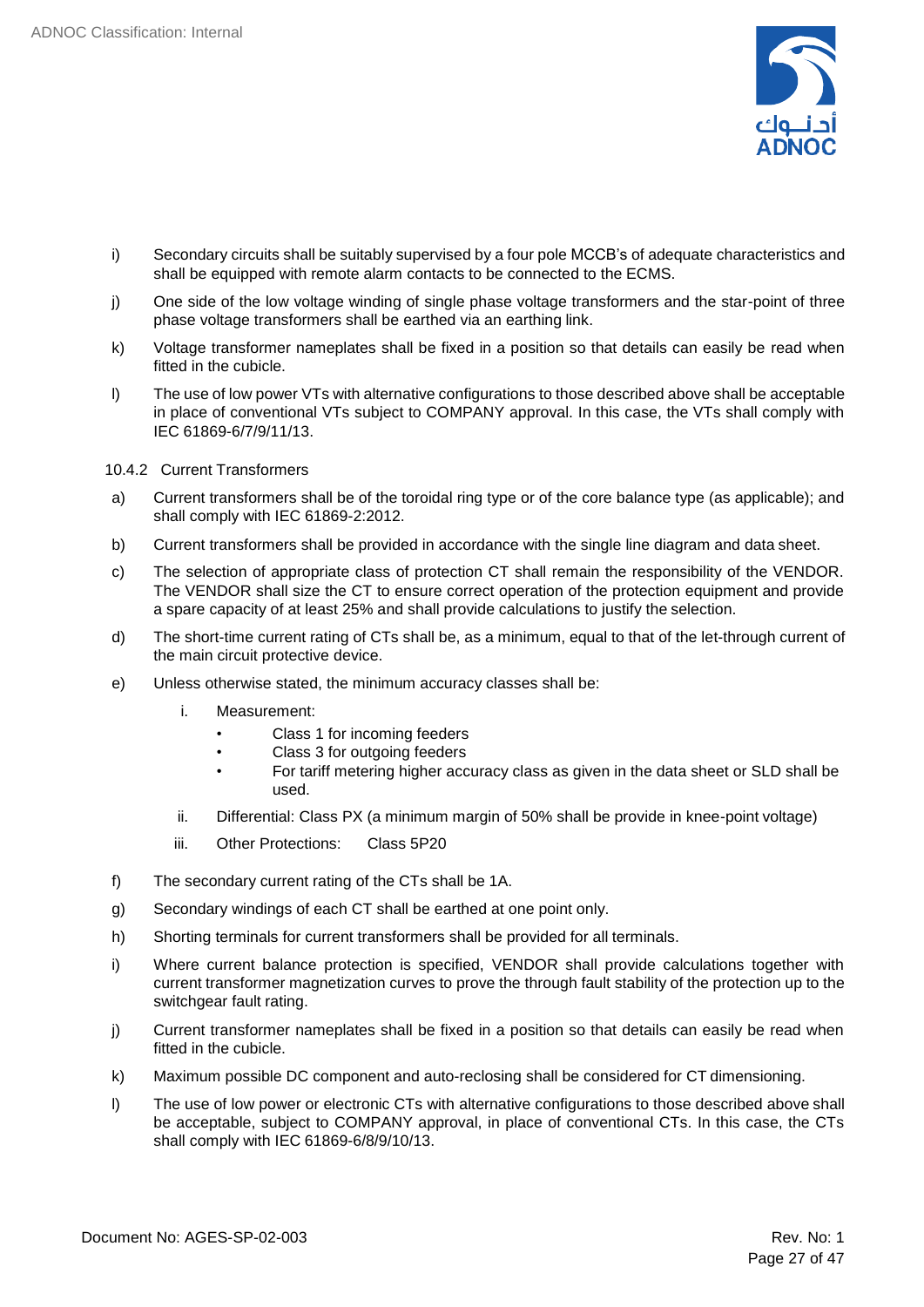

#### 10.4.3 Alternative Instrument Transformer Designs

Where offered, electronic or low power VTs and CTs, complying with stated IECs, will be considered by COMPANY and use of these shall be subject to COMPANY approval. VENDOR shall ensure that all electronic instrument transformers are fully compatible with the electronic device(s) or systems to which they are connected. Any interfacing device required to provide this compatibility shall be included.

Complete details of the proposed installation shall be included in tender documents to allow consideration of the use of these devices. Provision shall be made for a low energy analogue device within the transformer connection to allow for routine testing of relay set points. Supplier shall include within the tender for supply of a test device to enable such testing.

#### <span id="page-27-0"></span>10.5 PROTECTION AND CONTROL SYSTEM

#### 10.5.1 General

The functional units shall be equipped with integrated digital protection and control devices, which shall include the protection, automation, measurement, counting, monitoring, diagnosis, and communication functions.

VENDOR may include in the tender an option for fully digital switchgear integrating protection, control and interlocking between functional units within the switchgear and with other switchgear.

#### 10.5.2 Protection Relays

- a) Protection functionality shall be provided in accordance with
	- i. Single line diagrams.
	- ii. Protection and metering diagrams.
- b) Detailed requirements for protection relays are given in Annexure 2 of this specification.
- c) All IED devices shall be procured from manufacturers and suppliers approved by the COMPANY.
- d) VENDOR shall be responsible for protection relay, IED generic configuration and IED functional logic files.
- e) CONTRACTOR will be responsible for provision of protection relay settings specific to the load and the electrical system network.
- f) VENDOR shall submit functional logic diagrams and configuration settings files to CONTRACTOR/COMPANY. A responsibility matrix or flow chart shall be developed between both parties and used as an interface control document.
- g) Test blocks shall be provided for testing protection relays and CT/VT circuits. Necessary test plugs shall be supplied along with the switchgear.

#### 10.5.3 Tripping Circuit

- a) Interlocking shall be provided to ensure that a trip can only occur when the breaker is closed.
- b) Circuit breakers shall be electrically trip-free.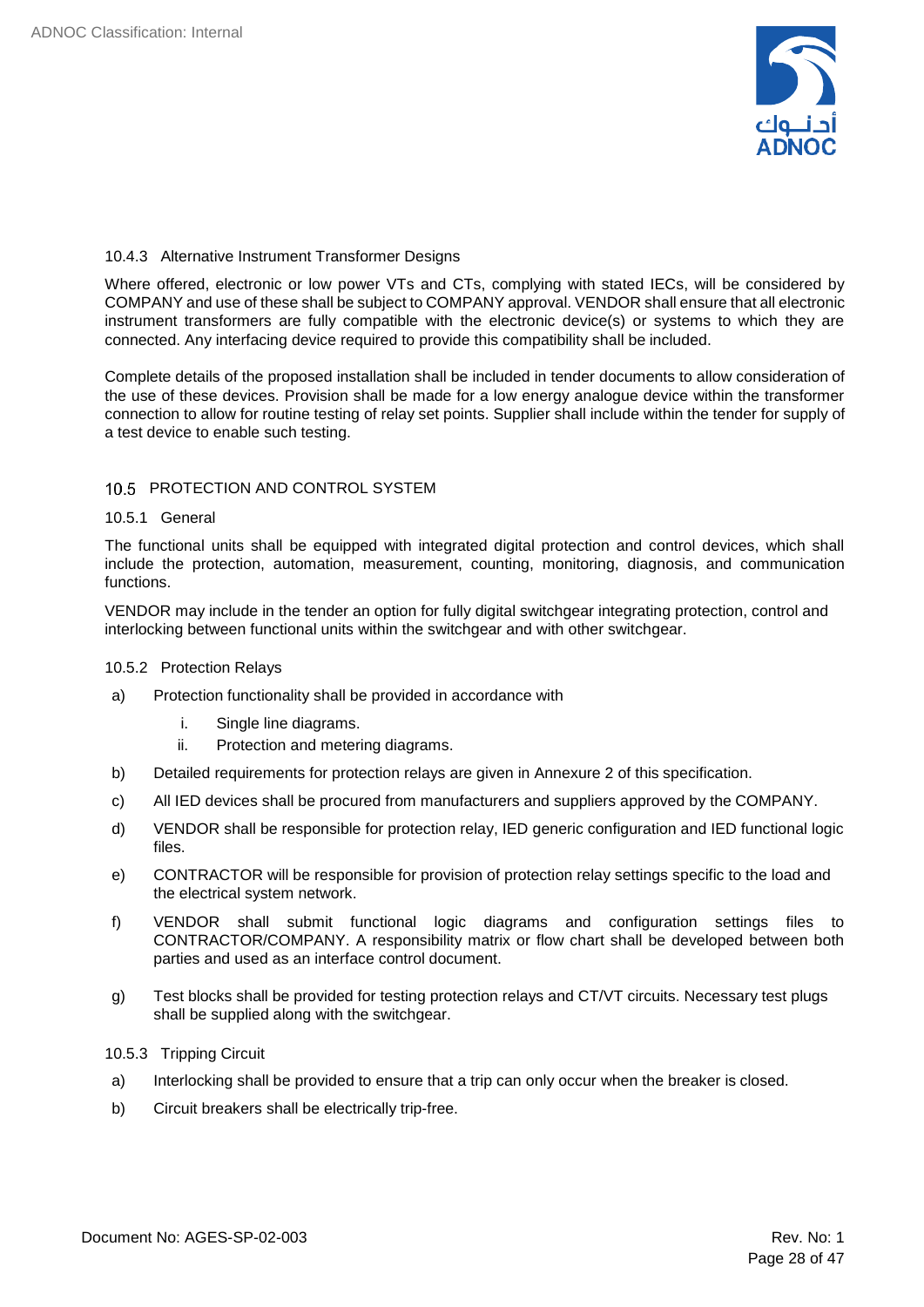

- c) A Trip Circuit Supervision (TCS) facility shall be provided to monitor the trip coil, trip circuit wiring and voltage supply and shall be operable independent of the status of the breaker (open or closed). A trip circuit fault, as detected by the TCS shall initiate an alarm and inhibit closure of the circuit breaker.
- d) When the circuit breaker is in the withdrawn position, the TCS shall be inoperative.
- e) Where defined in the data sheet, dual trip coils shall be provided.
- f) A manual trip pushbutton shall be included in the trip circuit, guarded to prevent inadvertent operation.
- g) The trip circuit for mechanically latched contactors shall be designed as those for circuit breakers.
- h) The trip circuit shall have independent overcurrent protection.
- i) Trip coil shall be "shunt trip". However, where specified, SIL rated fail safe trip coil shall be provided to trip specified critical loads when trip supply fails. (PSR)
- 10.5.4 Closing Circuit
- a) The closing coil shall be fitted with a mechanical anti-pumping feature to prevent repeated opening and closing of the circuit breaker, when closing is attempted on a standing fault.
- b) The closing circuit shall be interlocked to inhibit a close attempt in the event of an existing trip condition.
- c) The closing circuit shall function correctly for the maximum cable lengths shown on the data sheets.
- d) The closing circuit and spring charge circuits shall have independent overcurrent protection.

#### 10.5.5 High Voltage Detection and Indication

A capacitive, three phase voltage detector shall be provided at the HV cable terminals in each functional unit, and on front of both sides of bus section breakers. The device shall be fitted with test points for connection of an external phase comparator.

#### 10.5.6 External Interfaces

- a) If a functional unit is defined on the circuit schedule as forming part of a machinery package, the interface components shall conform to IEC TR 62061-1 for safety of machinery and control systems; and requirements for related documents.
- b) For emergency shutdown systems, separate SIL rated interface relays shall be used. SIL rated relays shall comply with IEC 61511-1 to the SIL level defined in the circuit schedule. Such shutdown signals shall be hard-wired into the relevant functional unit(s) by way of an external Interposing Relay Panel (IRP). (PSR)
- c) Details of the required I/O for control and monitoring will be given on the data sheet and associated documents.
- d) All defined monitoring and control points shall be transmitted to the ECMS, unless included in Emergency Shutdown logic described above. Digital interfaces with the ECMS shall be based on IEC 61850 protocol and shall conform to IEC 62271-3.
- e) A free-issue switchgear interface unit will be provided to VENDOR to enable interfacing with the ECMS. The interface shall be designed on a dual redundant basis. VENDOR shall liaise with the CONTRACTOR and ECMS supplier to confirm the functionality of the interface.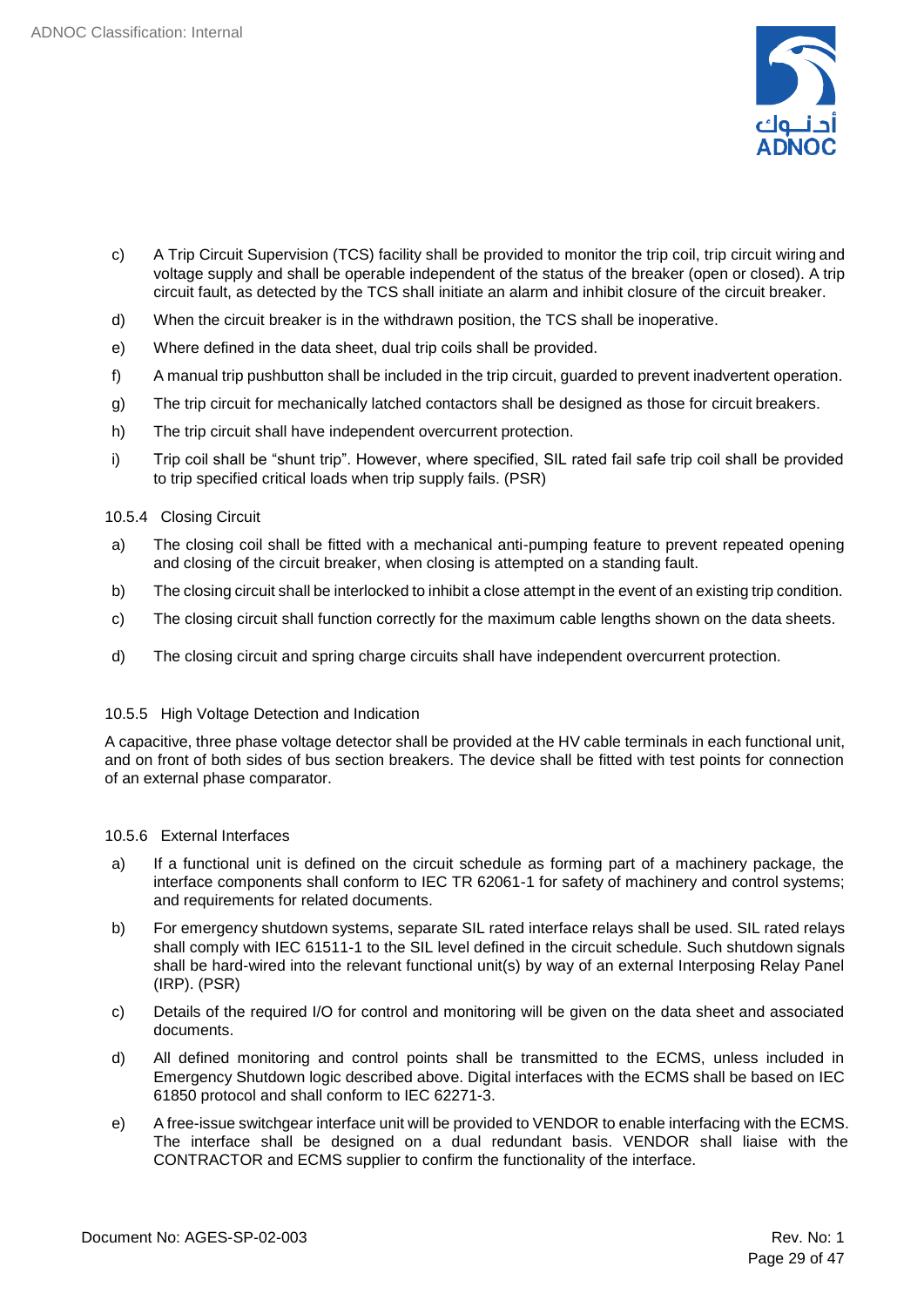

f) Where a fully digital switchgear is offered, the above interfacing details shall be amended to suit the arrangement of the systems provided; but shall comprise a fully dual redundant communication system subject to COMPANY approval.

#### 10.5.7 Cyber Security

- a) A role based access control shall be incorporated
- b) Cyber security for the products and external interface shall comply with IEC 62443 series of standards as applicable.
- c) Communication protocols shall comply with IEC 62351.
- d) VENDOR shall provide firewall and malware protection in line with COMPANY corporate cyber security policy.
- <span id="page-29-0"></span>10.6 ONLINE CONDITION MONITORING
- 10.6.1 General
	- a) Where specified in the requisition online condition monitoring as below shall be provided.
	- b) As a minimum an embedded condition monitoring system shall be included to monitor the following for each switchgear.
		- i. Temperature monitoring
		- ii. Partial discharge measurement
	- c) The condition monitoring embedded components and wiring shall not impact the switchgear ratings and certification.
	- d) The embedded condition monitoring system shall be maintenance free and subject to COMPANY approval.
- 10.6.2 Temperature Monitoring:
	- a) The temperature detectors shall be installed close to
		- i. Bus bar joint
			- ii. Circuit breaker spouts
		- iii. Cable terminations
	- b) Temperature sensors shall be either fibre-optic type or wireless sensors utilising mature technology.
	- c) Temperature measurement system shall determine the hot spot absolute temperature as well as the differential temperature above the absolute ambient temperature.
	- d) The system shall have the ability to provide load related thermal alarm threshold.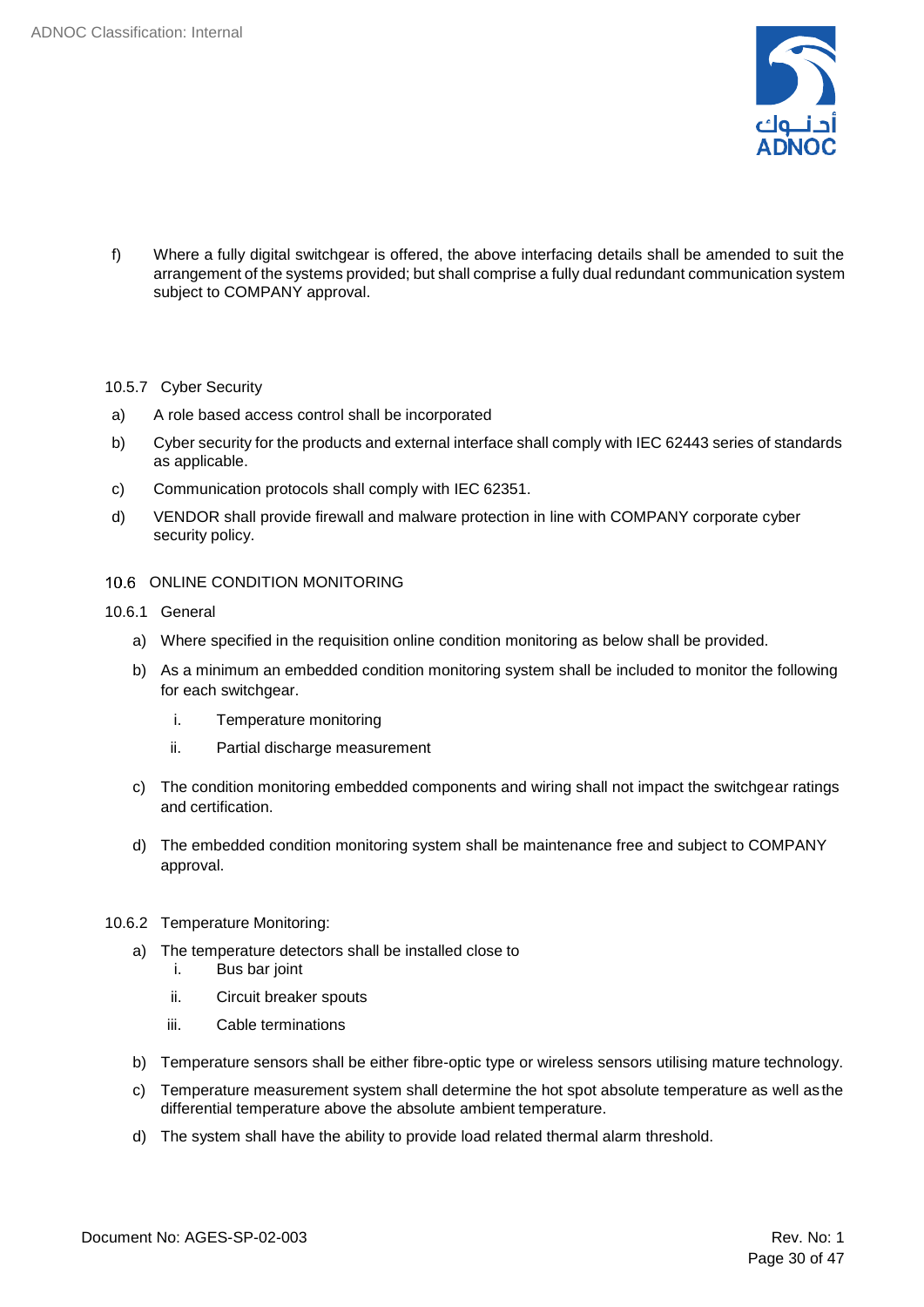

- 10.6.3 Online Partial Discharge Monitoring:
	- a) Online partial discharge monitoring shall be provided for switchgear 6.6 kV and above.
	- b) Partial discharge sensors shall be high frequency current transformer (HFCT) type.
- 10.6.4 Data Gathering and Analyser:
	- a) The system shall include
		- i. Data gathering, storage, and analyser module.
		- ii. Data analysers
		- iii. Wired and wireless communication links
		- iv. Communication link to ECMS

#### <span id="page-30-0"></span>10.7 RING MAIN UNITS

- a) Ring main units (RMUs) will be used for tie-ins at remote locations to the HV power distribution systems and for power supply system feeds to site areas.
- b) The RMU shall be a metal-enclosed free-standing assembly, dead-front, dust and vermin proof suitable for indoor or outdoor installations, as specified.
- c) The insulation medium for each compartment containing switching devices or busbars shall be as specified in data sheet and SLD.
- d) The complete RMU installation shall be capable of extension, should additional feeders be required for future installation(s).
- e) Ring-switches, fuse switches, disconnection switches and circuit breakers shall be complete with direct connected position indicators, showing the device status, visible from the front of the panel in which they are housed.
- f) Loss of service continuity as per IEC 62271-200 shall be "LSC1 category" for ring-switches; and of the "LSC2 category" for the outgoing functional units.
- g) All control, protection and metering requirements and data for the RMU design including, rated voltage, current ratings shall be as specified on datasheets and single line diagrams (SLDs).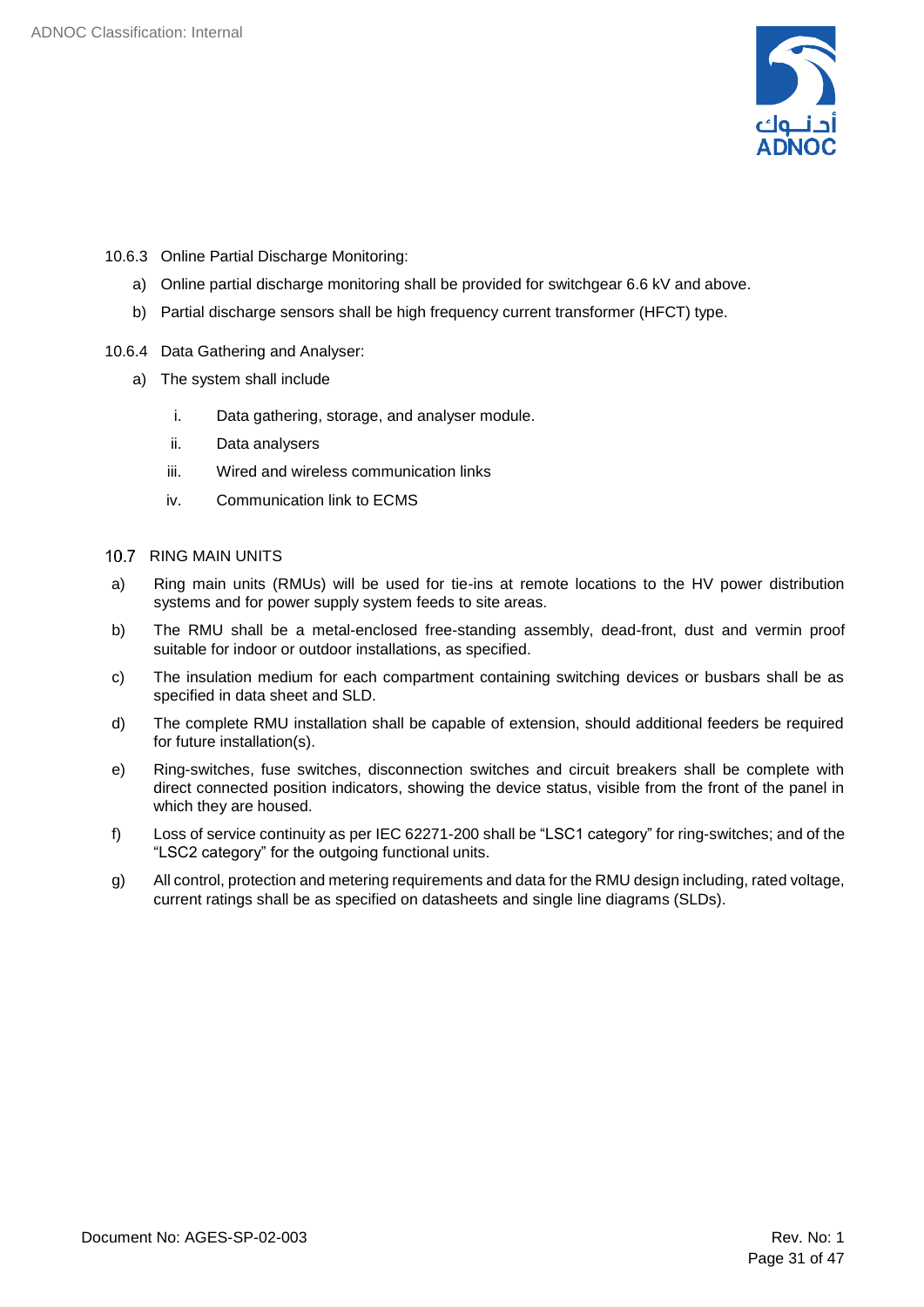

## <span id="page-31-0"></span>SECTION C

### <span id="page-31-1"></span>**11 DETAILS SCOPE OF SUPPLY**

The scope of supply of shall include:

- a) Detailed design
- b) Supply of materials
- c) Factory and site inspection and testing
- d) Documentation including certification
- e) Installation, commissioning and start-up assistance; where specified in the requisition
- f) Spare parts for 2 years operation

Refer to the project requisition document for detailed requirements

#### <span id="page-31-2"></span>**12 QUALITY CONTROL AND ASSURANCE**

Equipment shall only be purchased from vendors approved by ADNOC Category Management. This approval indicates that the VENDOR has an approved Quality management system and a proven track record in supply of this type of equipment.

#### <span id="page-31-3"></span>12.1 SUBCONTRACTORS/SUBVENDORS

The VENDOR shall assume unit responsibility and overall guarantee for the equipment package and associated equipment.

The VENDOR shall transmit all relevant purchase order documents including specifications to his subvendors and sub-contractors.

It is the VENDOR'S responsibility to enforce all purchase order and specification requirements on his subvendors and sub-contractors.

The VENDOR shall submit all relevant subvendor and subcontractor drawings and engineering data to the CONTRACTOR.

The VENDOR shall obtain and transmit all subvendor and subcontractor's warranties to the CONTRACTOR/COMPANY, in addition to the system warranty.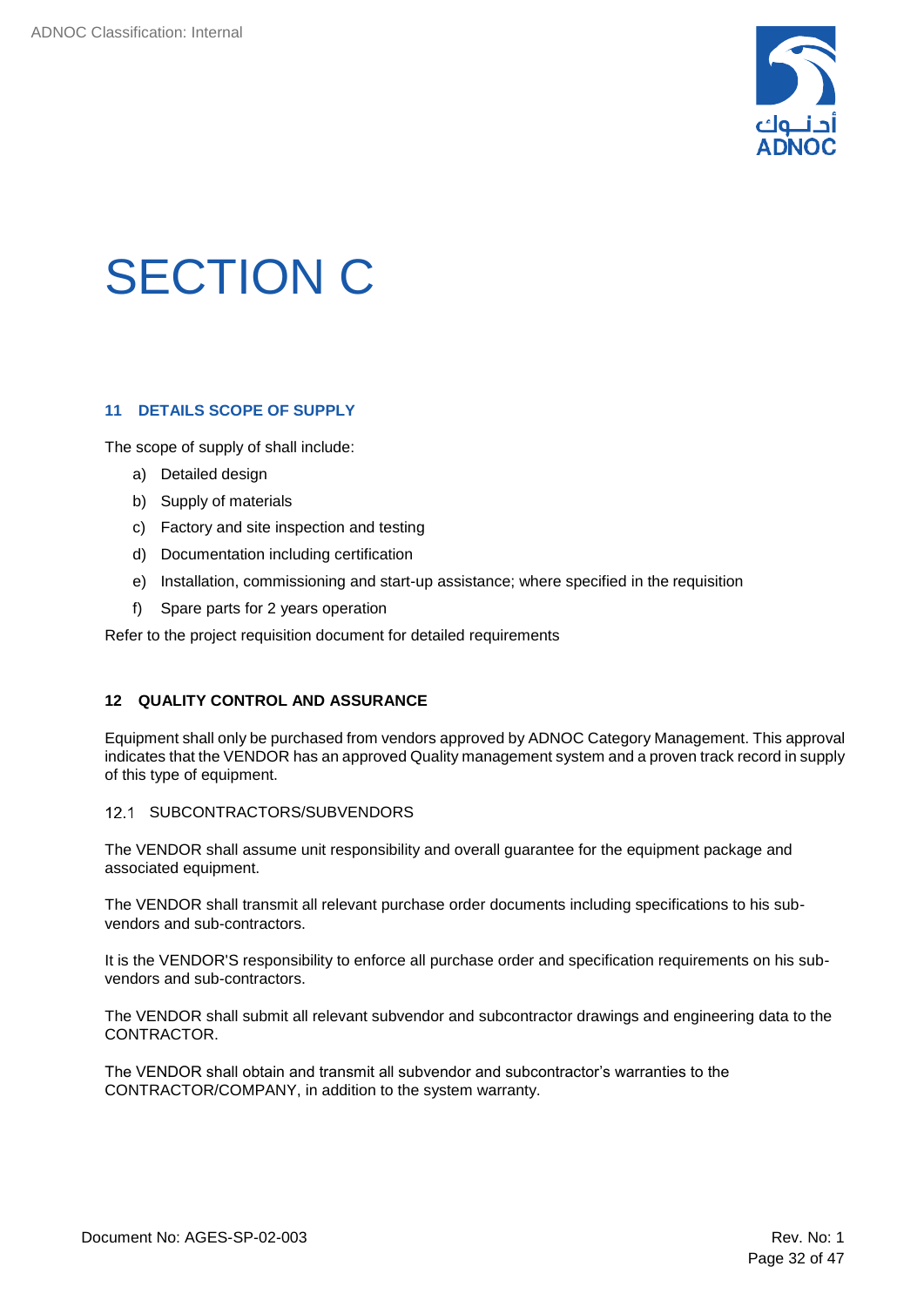

#### <span id="page-32-0"></span>**13 MATERIAL & CERTIFICATIONS**

Not applicable

#### <span id="page-32-1"></span>**14 INSPECTION & TESTING REQUIREMENTS**

#### <span id="page-32-2"></span>14.1 GENERAL

- a) Before leaving the VENDOR'S works, each item of equipment shall be inspected and tested in accordance with the relevant IEC Standards as listed in Section A of this specification.
- b) The VENDOR shall provide an Inspection and Testing Plan (ITP) at least 8 weeks' notice prior to the testing date.
- c) The ITP shall be submitted for review and acceptance by the COMPANY and include Witness and Hold points in the programme for VENDOR, CONTRACTOR, and the COMPANY.
- d) The COMPANY/CONTRACTOR or his nominee shall inspect the equipment and witness the required tests indicated in the Requisition at the time the equipment is offered for final inspection.
- e) A detailed test procedure of factory tests shall be submitted at least 3 months in advance of any testing, detailing the proposed inspection, testing and witness testing programme throughout the design and build of the equipment.
- f) Test certificates for each item of equipment shall be submitted prior to delivery for COMPANY acceptance.

#### 14.2 TESTS REPORTS

- <span id="page-32-3"></span>a) Test reports in accordance with the relevant IEC standards including the following shall be submitted to COMPANY.
	- i. The design values
	- ii. The tolerance values
	- iii. The real values as measured, including, if any, the intermediate values causing provisional refusal.
- b) VENDOR shall compile the records of all inspections and tests including routine tests and special tests in one document and shall submit as part of technical documentation.

#### <span id="page-32-4"></span>14.3 TYPE TESTS:

- a) Vendor shall submit the type test certificates for each item of equipment for tests as required in the applicable IEC standards, including the following additional tests.
	- i. Tests to evaluate the insulation of the equipment by the measurement of partial discharges.
- b) Type test certificates shall be submitted with the bid.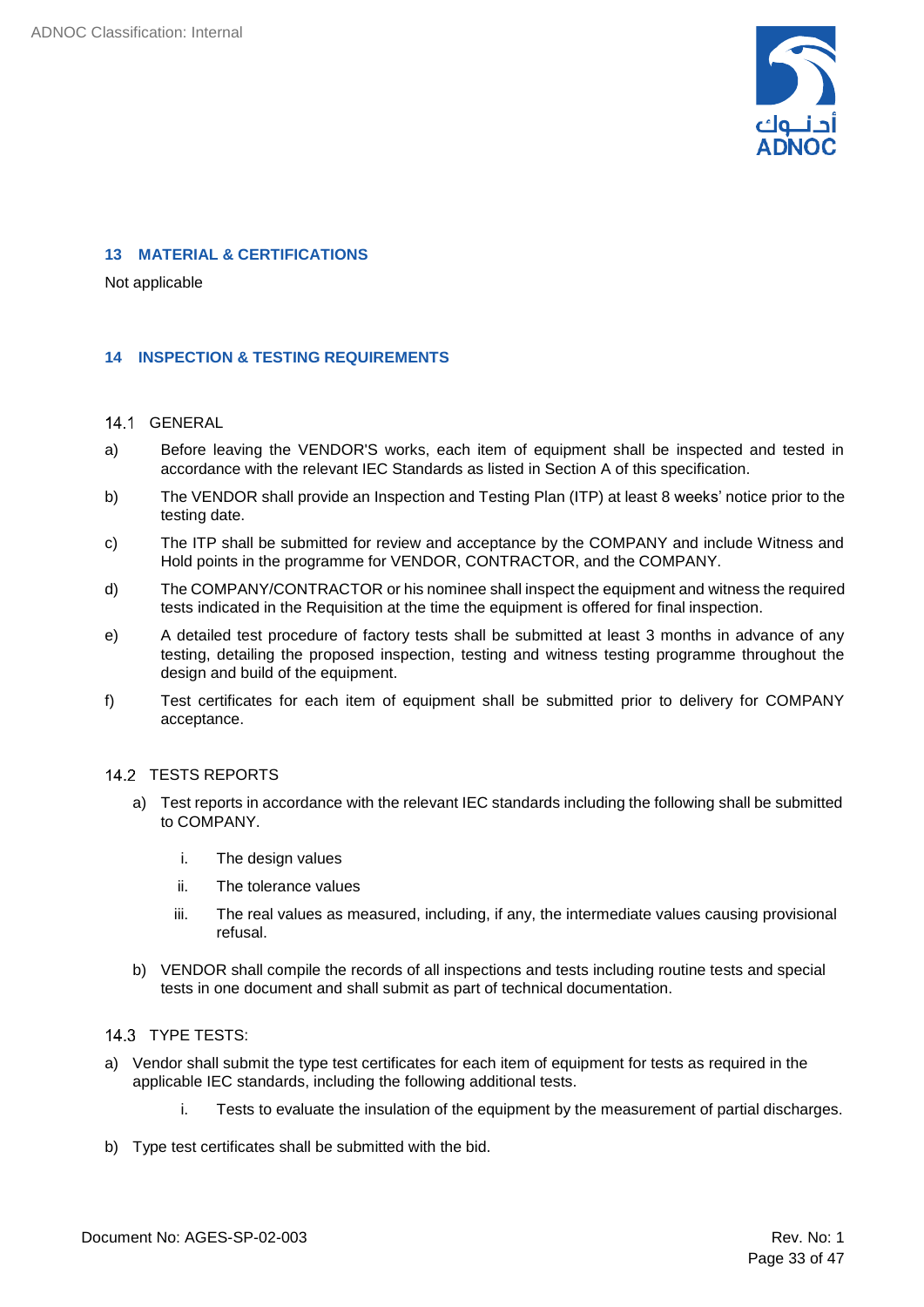

c) Test certificates shall be from an internationally recognised, independent testing authority, and shall be subject to Company acceptance.

#### <span id="page-33-0"></span>14.4 ROUTINE TESTS:

- a) Routine tests shall include but not be limited to the following.
- b) Routine tests shall be carried out in accordance with the IEC 62271-200 as per table below.

| IEC 62271-200<br><b>Clause Reference</b> | <b>Test</b>                                                    |
|------------------------------------------|----------------------------------------------------------------|
| 7.1                                      | Dielectric tests on main circuits                              |
| 7.2                                      | Tests on auxiliary and control circuits                        |
| 7.3                                      | Measurement of resistance of the main circuits                 |
| 7.4                                      | <b>Tightness tests</b>                                         |
| 7.5                                      | Design and visual checks                                       |
| 7.101                                    | Partial discharge measurement where stated on the data sheet   |
| 7.102                                    | Mechanical operational tests                                   |
| 7.103                                    | Not applicable to air insulated switchgear                     |
| 7.104                                    | Tests of auxiliary electrical, pneumatic and hydraulic devices |
| 7.105                                    | Tests after erection on site                                   |
| 7.106                                    | Not applicable to air insulated switchgear                     |

#### **Table 14.1 Routine Tests**

- c) Routine tests on switchgear components shall be carried out as per the relevant IEC standards.
- d) Routine tests shall also include:
	- i. Full functional tests including proving of interlocking, operating mechanisms, and limit switches, ancillary devices, etc.
	- ii. Relay primary and secondary injection tests
	- iii. Conformity of tags, labels, wires, and terminals markings.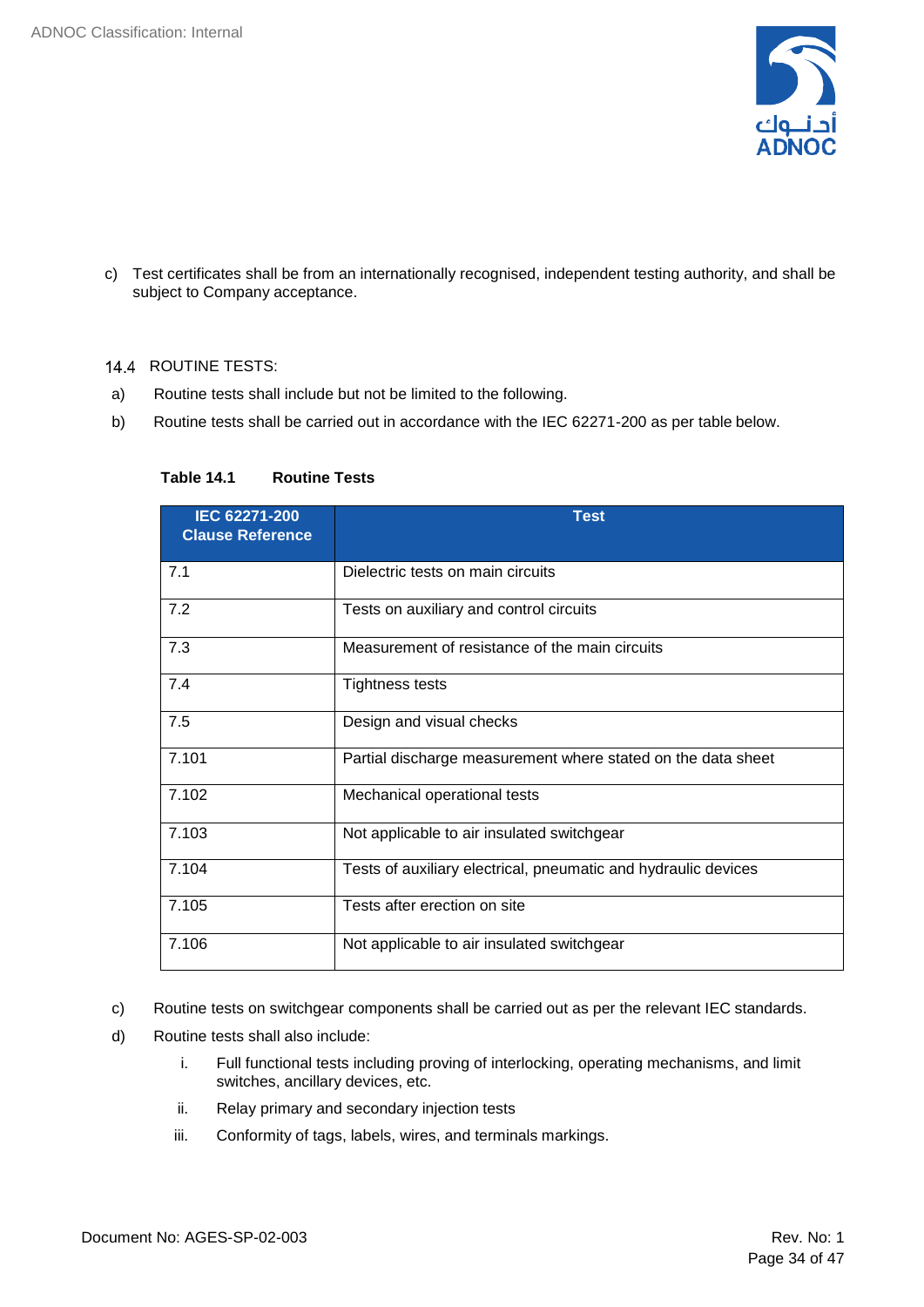

- iv. Interface with remote panels provided by a third party VENDOR
- v. ECMS Simulation Tests: Proving of successful interfacing of all necessary communication devices between ECMS and DCS systems. This shall include full functional tests on switchgear and its feeders such as: remote control, automatic starting, automatic transfer and load shedding, etc.

#### <span id="page-34-0"></span>**15 SPARE PARTS**

- a) The VENDOR shall propose:
	- i. A list of commissioning spare parts
	- ii. A list of 2 years operation spare parts
	- iii. A list of special tools required for erection, commissioning and maintenance
- b) Special tools required for erection, commissioning and maintenance shall be shipped together with the Switchgear.
- c) Each spare part shall be separately packed and clearly identified for storage management.

#### <span id="page-34-1"></span>**16 PAINTING, PRESERVATION & SHIPMENT**

#### <span id="page-34-2"></span>16.1 PAINTING

- a) Surface preparation and painting shall be in accordance with the COMPANY standard.
- b) Alternatively, VENDOR may propose the standard for enhanced protection against corrosion in outdoor climates. The paint system applied shall provide adequate protection against the adverse effects of the climatic conditions specified. Full details of VENDOR's painting specification shall be provided with the proposal for COMPANY approval.
- c) The equipment shall be fully tropicalized.
- d) Colour shade shall be grey, RAL 7035.
- <span id="page-34-3"></span>16.2 SHIPMENT

Manufacturer's standard packing shall be acceptable unless otherwise stated in the COMPANY's preservation and export packing procedure and on data sheet. Installation of impact recorders on individual packing boxes and containers shall be included.

#### <span id="page-34-4"></span>**17 COMMISSIONING**

The requirements of commissioning shall be included in the requisition document.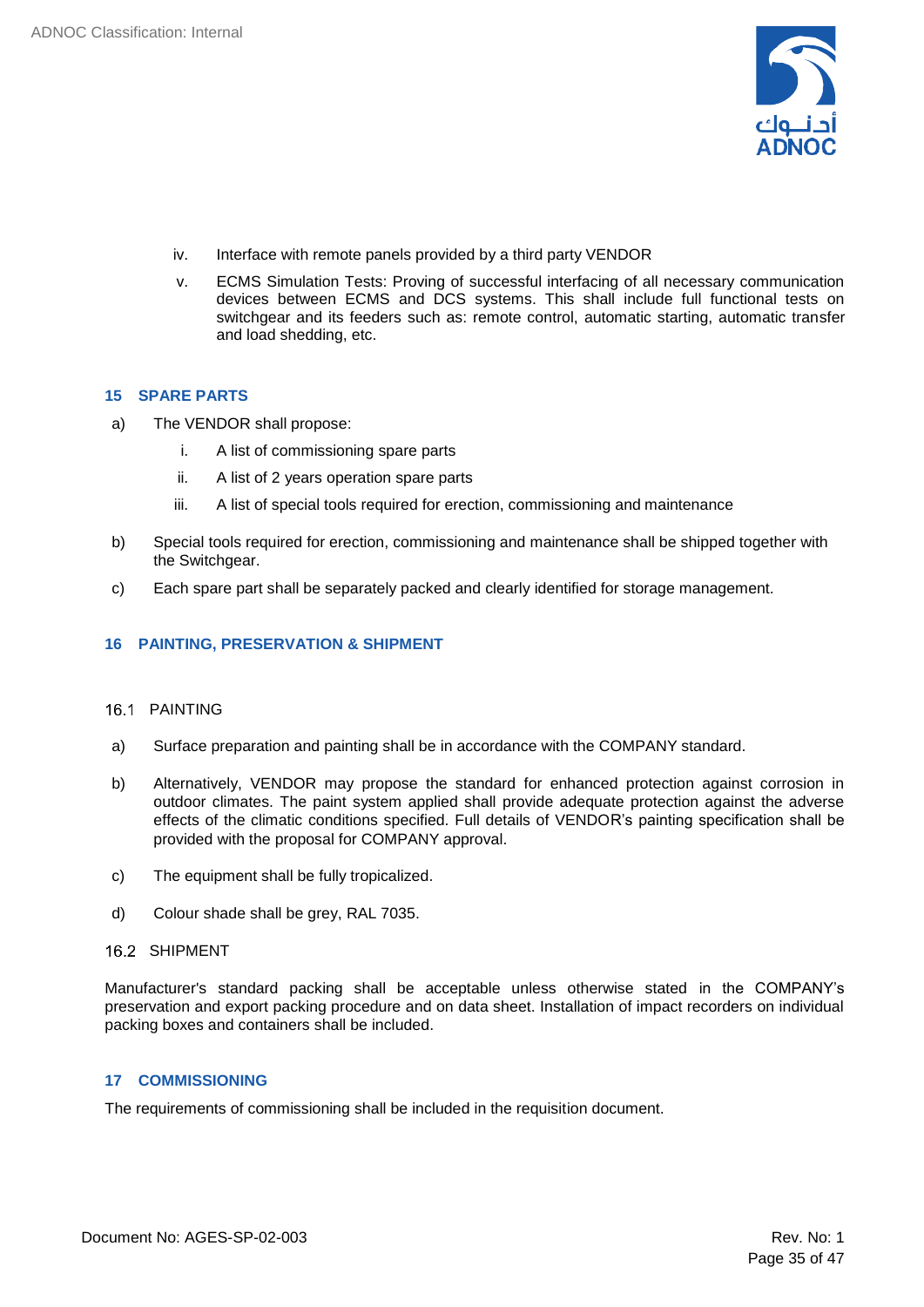

#### <span id="page-35-0"></span>**18 TRAINING**

The requirements of commissioning shall be included in the requisition document.

#### <span id="page-35-1"></span>**19 DOCUMENTATION/VENDOR DATA RECORDS**

#### 19.1 GENERAL

- <span id="page-35-2"></span>a) VENDOR shall submit the type and number of drawings and documentation for CONTRACTOR'S authorization or information as listed in the Material Requisitions and Purchase Orders.
- b) Schedule of documents and data submittal shall be as agreed in the purchase order.
- c) Comments made by CONTRACTOR on drawing submittal shall not relieve the VENDOR of any responsibility in meeting the requirements of the specifications. Such comments shall not be construed as permission to deviate from requirements of the Purchase Order unless specific and mutual agreement is confirmed in writing.
- d) Each drawing shall be provided with a block in the bottom right-hand corner incorporating the following information:
	- i. Official trade name of the VENDOR.
	- ii. VENDOR'S drawing number.
	- iii. Drawing title giving the description of contents whereby the drawing can be identified.
	- iv. A symbol or letter indicating the latest issue or revision.
	- v. Purchase order number and item tag numbers.
- e) Revisions:
	- i. Document and drawing revisions shall be identified with symbols adjacent to the alterations.
	- ii. A brief description of each revision shall be given in tabular form.
	- iii. If applicable, the authority and date of the revision shall be listed. The term "Latest Revision" shall not be used.
- f) All documents shall show the relevant order number, item tag numbers and VENDOR'S references and shall be distributed as specified in the purchase order documents.
- g) Graphic symbols for electrical diagrams shall be according to IEC 60617-DB. Device code numbers shall be as per ANSI C-37.2 -1996.
- h) All documents and drawings shall be in English.
- i) Installation, operating and maintenance manuals shall be arranged as follows:
	- i. The front cover, spine and inside page shall state the purchase order number and VENDOR'S reference number.
	- ii. The inside front page shall carry an index listing the contents of each section of the manual.
	- iii. Individual sections shall be completed and shall refer to the equipment actually supplied.
	- iv. Published data shall also be included, including published data for bought-in items.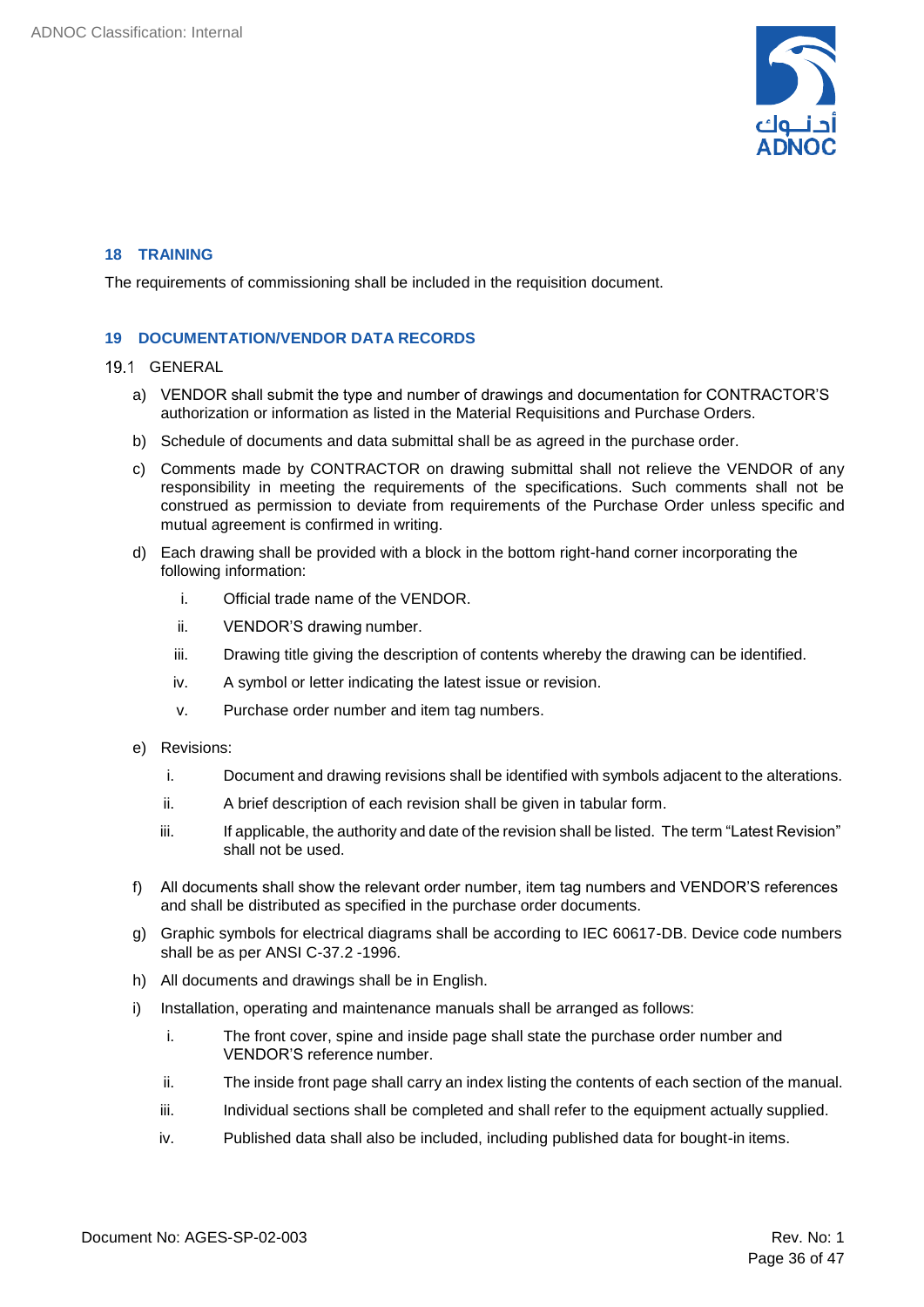

- v. Full detail for installation setting up shall be included.
- vi. Recommended test data shall be stated, covering initial and also regular testing shall be given. For example high voltage AC or DC test values.
- vii. Items requiring regular inspection, checking, testing and maintenance shall be listed and the time scale clearly indicated.
- viii. Important items shall be cross referenced to other part of the manual as necessary.
- ix. Fault finding chapter shall be included.
- x. As built panel and interconnection wiring diagrams.
- xi. CD ROM for programming protection relays.
- xii. Parts and equipment lists.

#### 19.2 DELIVERABLES

<span id="page-36-0"></span>Unless otherwise stated in the requisition or purchase order documents, the VENDOR shall as a minimum supply the following documents. The language used shall be ENGLISH.

| With Bid:                 |                                                                                                                                                               |  |
|---------------------------|---------------------------------------------------------------------------------------------------------------------------------------------------------------|--|
|                           |                                                                                                                                                               |  |
| a.                        | Preliminary single-line diagram.                                                                                                                              |  |
| b.                        | Preliminary general arrangement and floor plan drawings.                                                                                                      |  |
| C.                        | Minimum clearances around the assemblies for ventilation and safety during<br>operation and maintenance.                                                      |  |
| d.                        | Type Test Certificates. Test values shall be furnished with test certificates.                                                                                |  |
| After placement of order: |                                                                                                                                                               |  |
| a.                        | Single-line diagram.                                                                                                                                          |  |
| b.                        | Schematic diagrams of all different types of circuits.                                                                                                        |  |
| C.                        | Final assembly arrangement drawing showing main circuits, main<br>dimensions, foundation plan, shipping section and cable termination<br>arrangement details. |  |
| d.                        | Minimum clearances around the assemblies for ventilation and safety during<br>operation and maintenance.                                                      |  |
| е.                        | Total mass of the assembly and of the individual shipping sections.                                                                                           |  |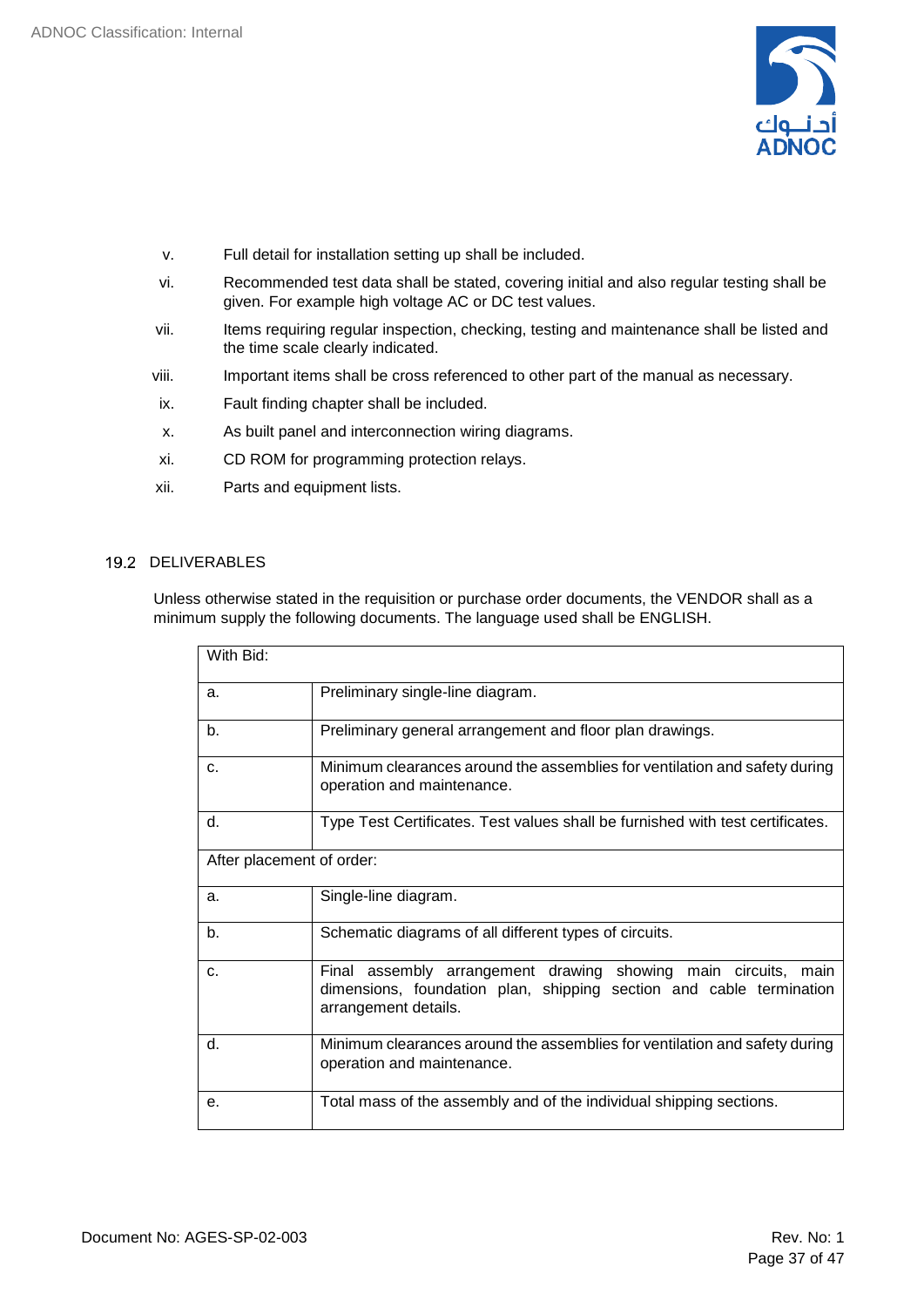

|    | Transport, installation, commissioning, operation and maintenance<br>instructions, limited and specific to the assembly and its components. |
|----|---------------------------------------------------------------------------------------------------------------------------------------------|
| g. | List of spare parts (commissioning, insurance & two years operations)                                                                       |
|    | Test report of the final routine testing. Test values shall be furnished with<br>test certificates.                                         |
|    | Details, catalogues and characteristics of protective relays.                                                                               |
|    | Interface wiring diagram                                                                                                                    |

### <span id="page-37-0"></span>**20 GUARANTEES & WARRANTY**

The VENDOR shall guarantee, in accordance with the general conditions that the equipment shall meet the performance conditions specified in this specification, associated documents and data sheets.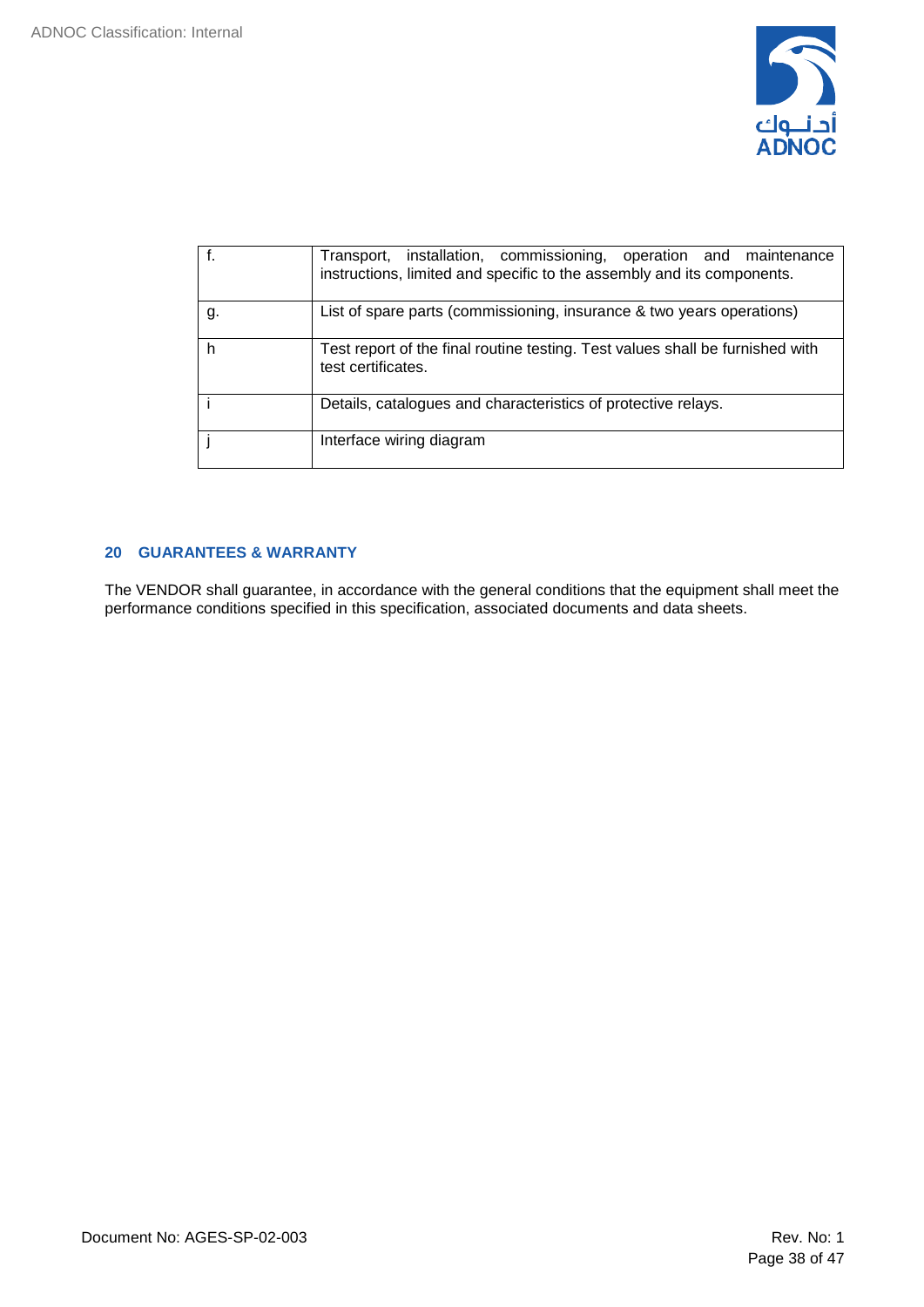

## <span id="page-38-0"></span>SECTION D

### <span id="page-38-1"></span>**21 DATA SHEETS TEMPLATES**

Data sheet shall be inserted and decided by ADNOC

Data sheet (Document number to be advised later)

#### <span id="page-38-2"></span>**22 STANDARD DRAWINGS**

To be advised later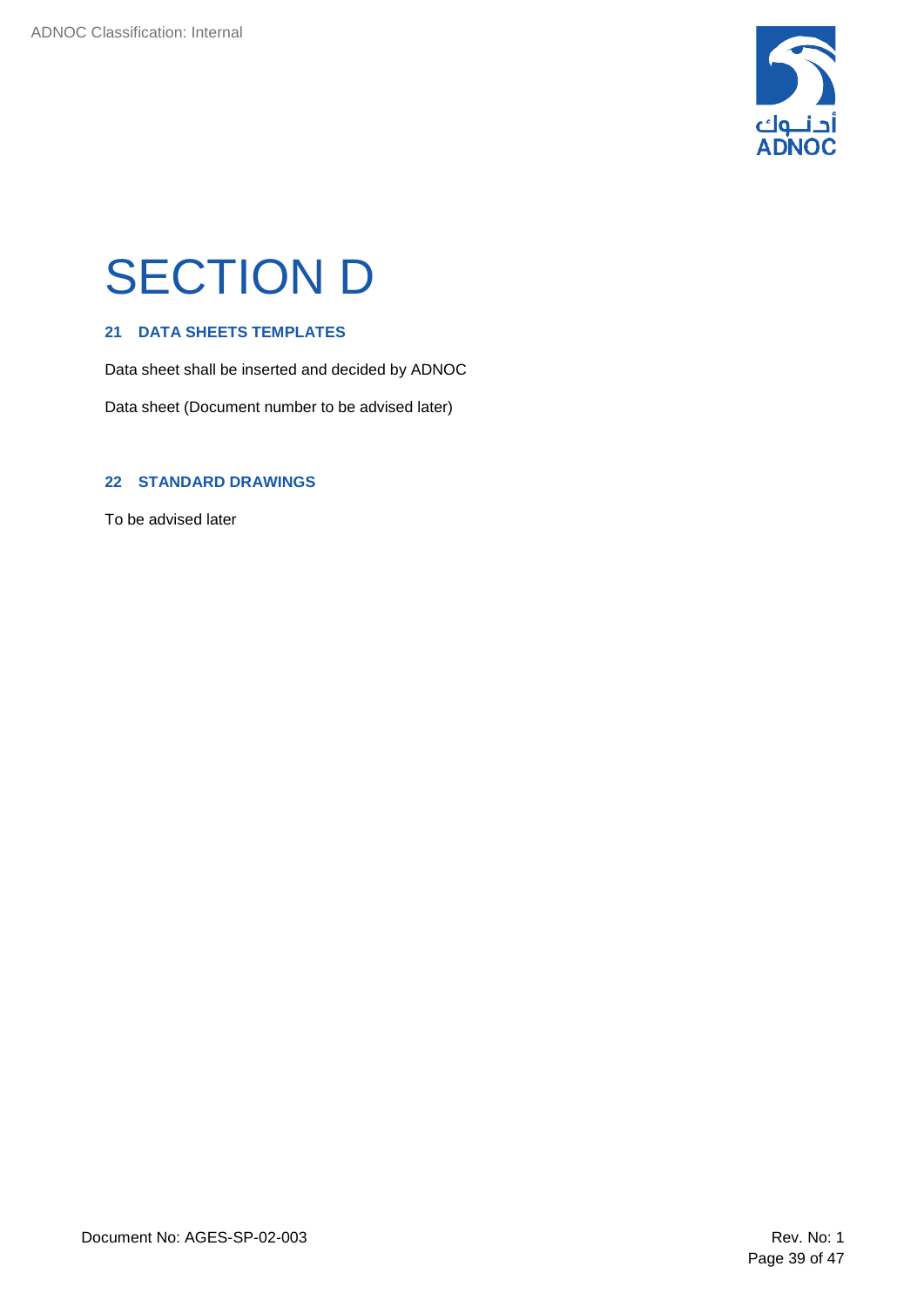

## <span id="page-39-0"></span>SECTION –E

#### <span id="page-39-1"></span>**23 ANNEXURE-1: AUXILIARY AND CONTROL EQUIPMENT ADDITIONAL REQUIREMENTS:**

#### **1.0 SCOPE**

This Annexure specifies the requirements for the auxiliary and control equipment such as enclosures and components, anti-condensation heaters, wiring, earthing, identification labels and markings, colour coding etc., where these are not fully covered by the main specification.

#### **2.0 NORMATIVE REFERENCES:**

- IEC 60204 Safety of Machinery. Electrical Equipment of Machines.
- IEC 60332 Tests on electric and optical fibre cables under fire conditions.
- IEC 60364 Low Voltage Electrical Installations
- IEC 60445 Basic and safety principles for man-machine interface, marking and identification. Identification of equipment terminals, conductor terminations and conductors
- IEC 60754-1 Test on gases evolved during combustion of materials from cables. Determination of the halogen acid gas content
- IEC 61034‑2 Measurement of smoke density of cables burning under defined conditions Part 2: Test procedure and requirements.
- IEC 61439 Low Voltage Switchgear and Controlgear Assemblies

In addition, the auxiliary and control equipment and components shall comply with the relevant IEC standards

#### **3.0 ENCLOSURE**

- **3.1** The auxiliary control panels shall be:
	- a) Fabricated sheet steel, or GRP where specified in the data sheet.
	- b) Painted and finished in accordance with the VENDOR as well as COMPANY standard for indoor or outdoor installation as applicable whichever is stringent.
	- c) Have bottom cable entry, unless specified otherwise on the data sheets.
	- d) Provided with LED type panel light, operated by a door switch, unless specified otherwise.
	- e) Pad-lockable incoming supply switch where applicable.
	- f) Equipped with an anti-condensation heater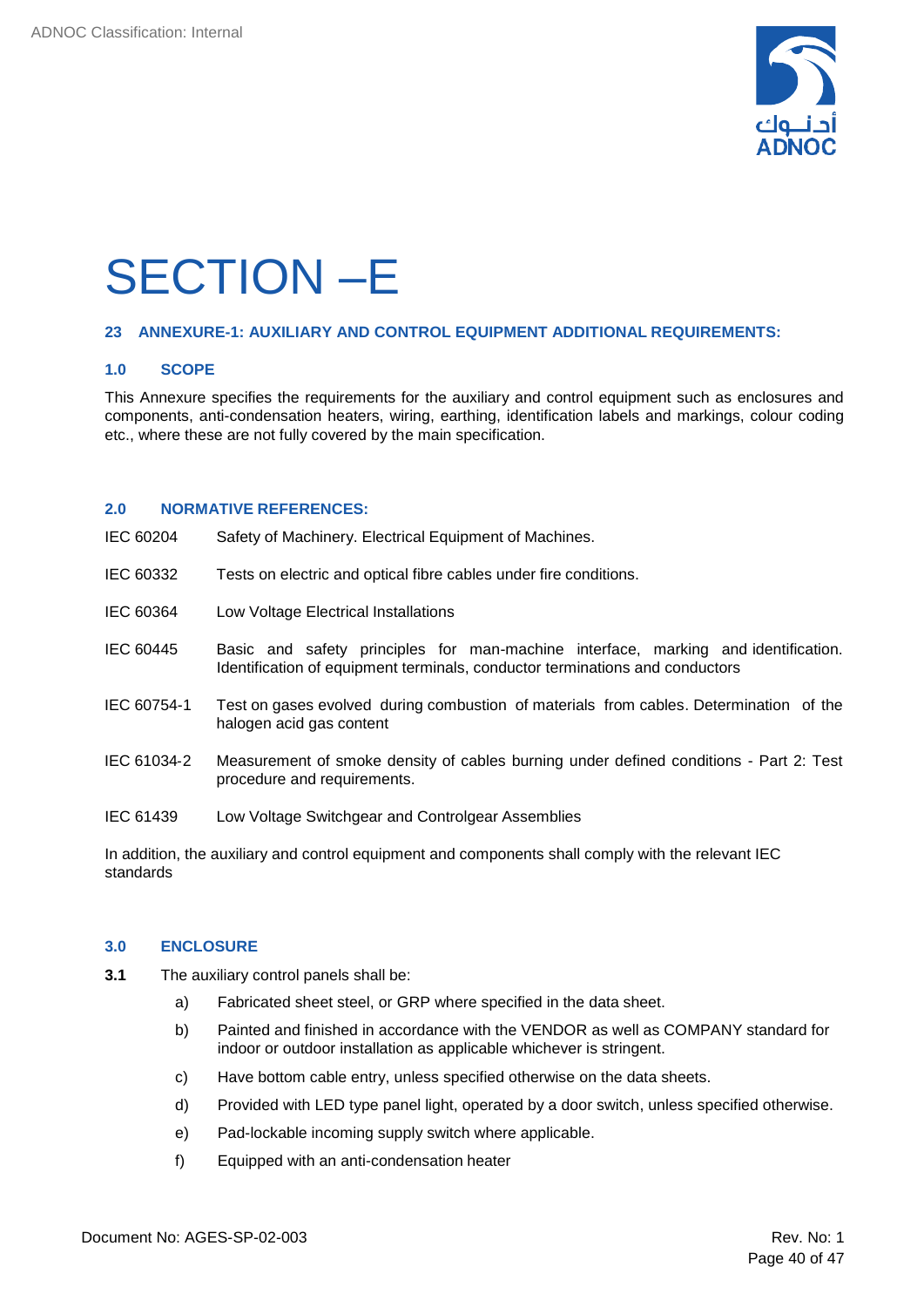

- **3.2** Floor mounted panels shall be rigid, self-supporting, and installed on a base frame.
- **3.3** Enclosures and doors shall be fabricated of heavy gauge steel of minimum thickness of 2mm with structural reinforcing members as 3mm minimum.
- **3.4** Wall mounted panels shall be suitable for bolting to a frame to be fixed to the wall.
- **3.5** Components mounted within the control panels shall be din rail mounted on a removable back-plate.
- **3.6** Door mounted metering, protection, and indication components shall be flush mounted.

### **4.0 WIRING AND TERMINATION**

- **4.1** Wire Conductor material shall be stranded copper
- **4.2** Minimum conductor size shall be as below.
	- a) Power circuit: 2.5 sq. mm
	- b) Control circuit: 1.0 sq. mm
	- c) Data communication: Unless otherwise specified the minimum conductor size for data communication shall be as per Table 5 of IEC 60204-1.
- **4.3** Wire insulation shall be:
	- a) 450/750V grade for power circuits
	- b) 250V grade for instrumentation.
- **4.4** Wiring, including accessories and trunking shall be as below:
	- a) Flame retardant complying with IEC 60332 series standards.
	- b) Where specified on data sheet these shall be low smoke and halogen free complying with the following requirements.
		- i. Minimum light transmission value of 60%, conforming to IEC 61034‑2.
		- ii. Maximum halogen gas emission of 0.5%, when tested in accordance with IEC 60754‑1.
- **4.5** Cables shall be run in trunking or conduits. Separate trunking shall be provided within the panel for CONTRACTOR wiring to be completed at site, where terminal blocks are not mounted adjacent to incoming cable glands.
- **4.6** Trunking fill shall be limited to maximum 70%.
- **4.7** Gland plates shall be undrilled metallic compatible with cable armour and panel material.
- **4.8** Terminals and lugs shall be one of the following:
	- a) Crimped bootlace type lugs.
	- b) Crimped ring type copper lugs.
	- c) Screw-less push-in type terminals (if approved by Approving Authority).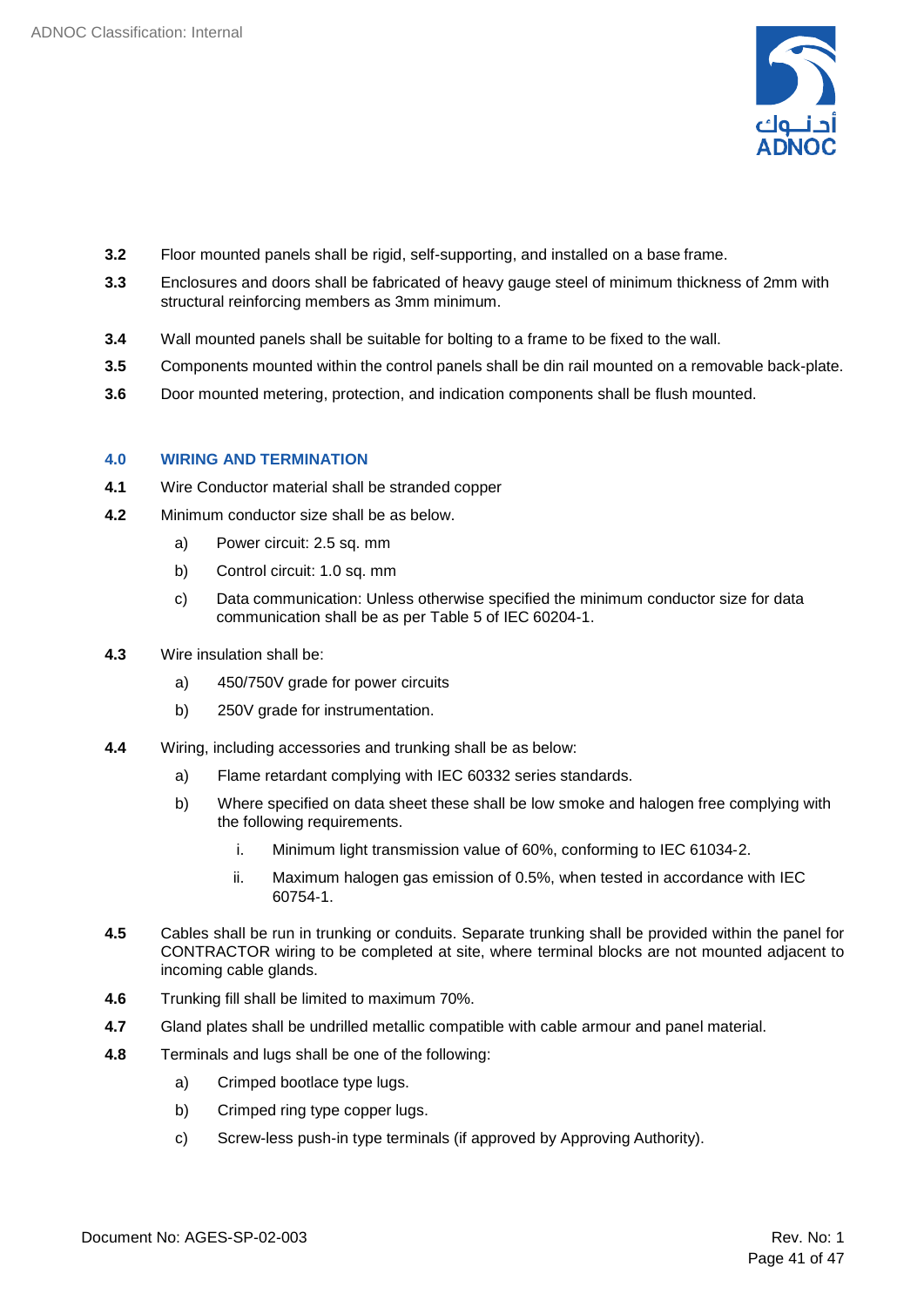

- **4.9** Wires shall be identified at terminating points using printed heat-shrink sleeves.
- **4.10** 20% spare terminals shall be provided in each section of terminal blocks for future use.
- **4.11** All spare I/O contacts of protection and auxiliary relays shall be wired to terminal blocks and numbered as per VENDOR documentation.
- **4.12** Unless the access to live terminals is prevented by interlocking (or otherwise), terminal and lugs at voltage above 110 V shall be shrouded.
- **4.13** Terminal Arrangement and Segregation:
	- a) Terminal blocks shall be grouped into separate terminals for internal and external connections.
	- b) Terminals carrying different voltages shall be segregated.
	- c) Only one conductor shall be terminated in one side of a terminal
- **4.14** Where necessary shorting terminals (or switch terminals) shall be used to facilitate operations and testing.
- **4.15** Terminals associated with inductive CT circuits shall be provided with shorting links mounted in an accessible position in LV compartment.
- **4.16** Disconnection links shall be used for earthing of control supplies and CTs.
- **4.17** VTs shall be provided with isolating type terminals.
- **4.18** The VENDOR shall include in his scope of supply test plugs and connection cables for relay testing purposes

#### **5.0 Colour Coding and Marking:**

- **5.1** The colour and marking of actuators (push buttons) shall be in accordance with IEC 60204-1.
- **5.2** The following colour code shall be used:
- **5.3** Status signal light:
	- a) On/closed: RED
	- b) Off/Open: GREEN
	- c) Fault/Trip: YELLOW
	- d) Voltage presence: WHITE
	- e) Anti-con heater on WHITE
- **5.4** Non-illuminated push button:
	- a) On/Close/Start: GREEN
	- b) Off/Open/Stop: RED
	- c) Emergency Stop RED
	- d) Lamp test BLACK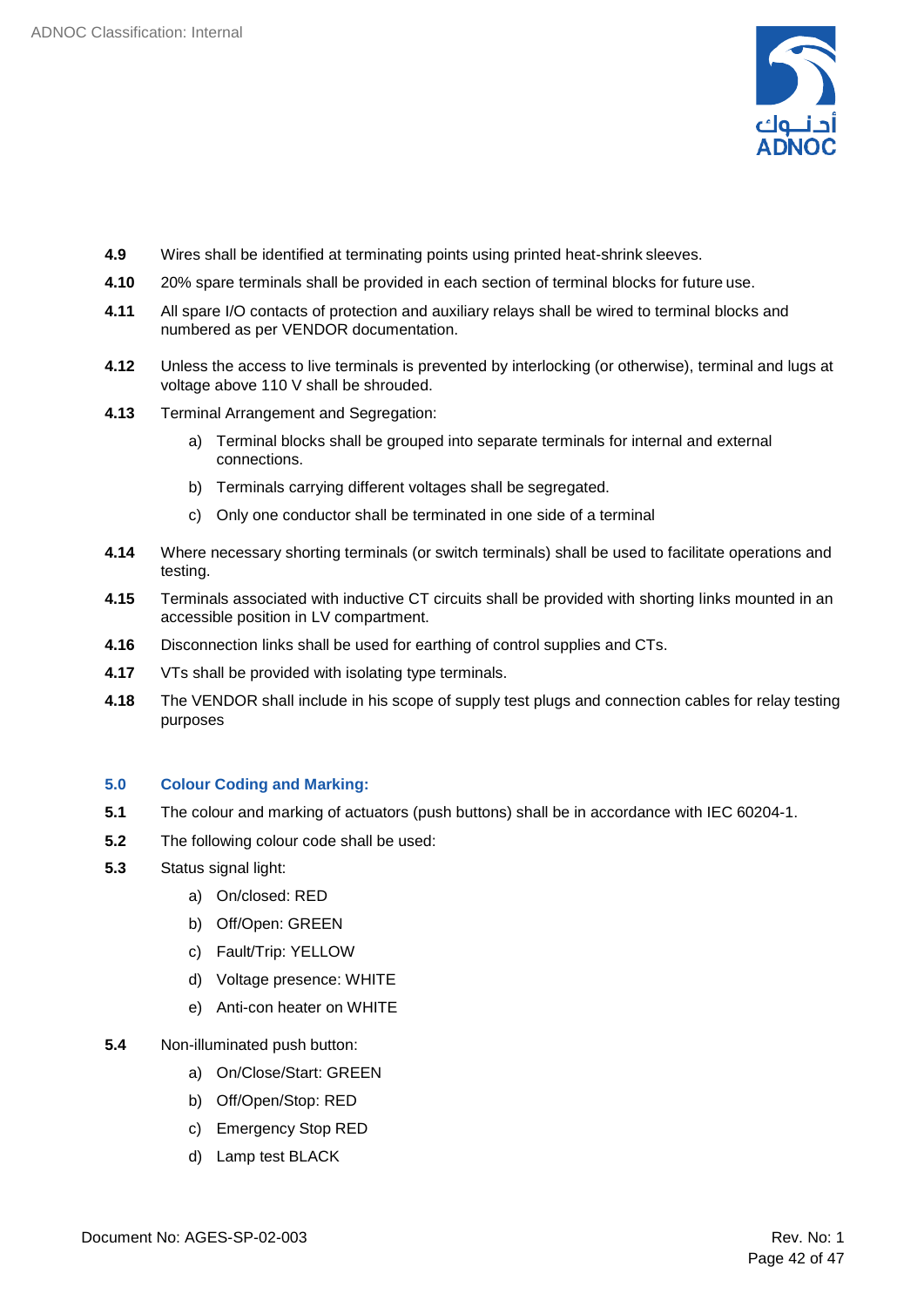

- e) Reset BLUE (if any)
- **5.5** Mechanical indication shall be provided for the following positions of circuit breakers, if applicable:
	- a) Close / Open position
	- b) Test / Service / Withdrawn position
	- c) Spring charged / discharged condition
	- d) Earth switch position Open / Closed
- **5.6** Conductors and terminals shall be in compliance with the IEC 60445

#### **6.0 EARTHING AND BONDING**

- **6.1** A separate earth bar shall be provided within the panel for termination of all earth wires.
- **6.2** The earth bar shall be insulated from the back-plate but connected by one earthing conductor to the back-plate. Unless otherwise specified, this bus bar shall have a minimum cross-sectional area in accordance with clause 8.2.2 of IEC 60204-1.
- **6.3** Earthing bus bars and conductors shall be hard-drawn, high-conductivity copper.
- **6.4** A means of earthing the incoming cable glands and the enclosure to this central earthing point shall also be provided.
- **6.5** An earth stud shall be provided on all doors, with earthing straps across hinges.
- **6.6** Panels containing instrument circuits requiring instrument reference earth shall be equipped with a separate instrument earth bar insulated from the enclosure protective earth.
- **6.7** A separate IS earth bar, insulated from both the PE and the instrument earth bar, shall be provided for non-galvanic IS components located in the panel.

#### **7.0 LABELS AND IDENTIFICATION**

- **7.1** Equipment and components shall be tagged as per the ADNOC tagging and numbering procedure, document reference (Document number will be advised later)
- **7.2** Each equipment and component shall be labelled as per the general arrangement drawings.
- **7.3** Warning labels shall be provided with white characters on a red background for the following.
	- a) Terminals remaining live when a function is isolated
	- b) Terminals associated with an external source of supply
- **7.4** Labels shall be laminated, engraved Traffolyte with black letters on a white background. The text shall be in the language nominated on project documentation.

### **8.0 ANTI-CONDENSATION HEATER:**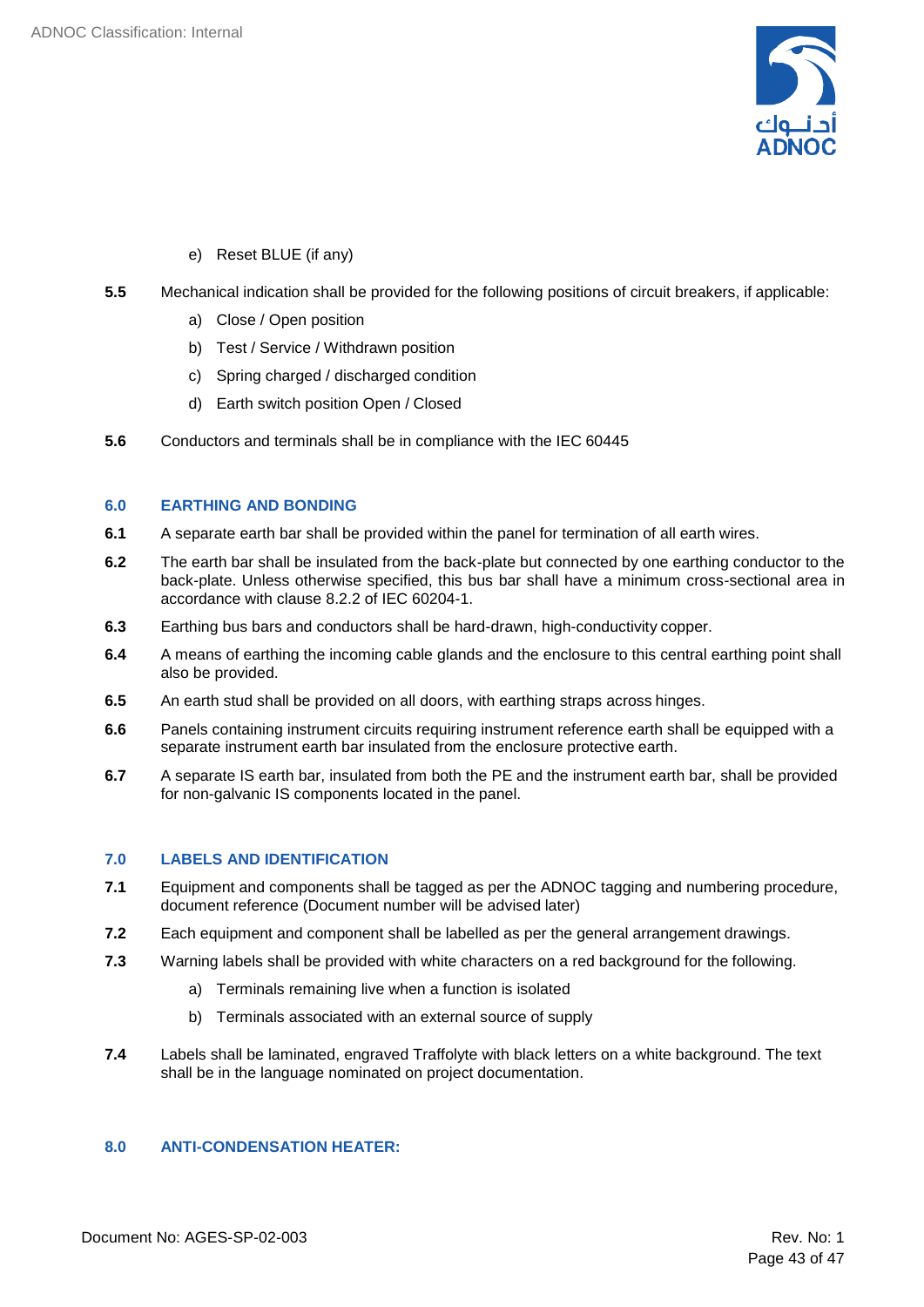

- **8.1** Each assembly section of enclosures shall be equipped with anti-condensation heaters.
- **8.2** The capacity of heaters shall be sufficient to prevent the formation of possible condensation under the service conditions.
- **8.3** Anti-condensation heaters shall:
	- a) Have IP 2X protection
	- b) Be fitted with a guard.
- **8.4** Anti-condensation heaters shall be controlled by hygrostats.
- **8.5** The heater shall be energised from an external power source at 240/220VAC, single phase and neutral.
- **8.6** Each heater circuit shall be provided with a manually controlled cut off switch mounted at thecontrol cubicle/compartment.
- **8.7** Each heater circuit shall be supplied from a residual current circuit breaker (RCCB) equipped with the following:
	- a) 30 mA earth leakage protection.
	- b) Auxiliary contacts for 'tripped' and status indication.
	- c) Padlocking facility.
- **8.8** 'Heater circuit live' indication shall be provided by means of white colour LED or lamp.
- **8.9** Panel power supplies for anti-condensation heater circuits associated with external equipment, e.g. excitation systems, shall be switched on automatically when the equipment is not running.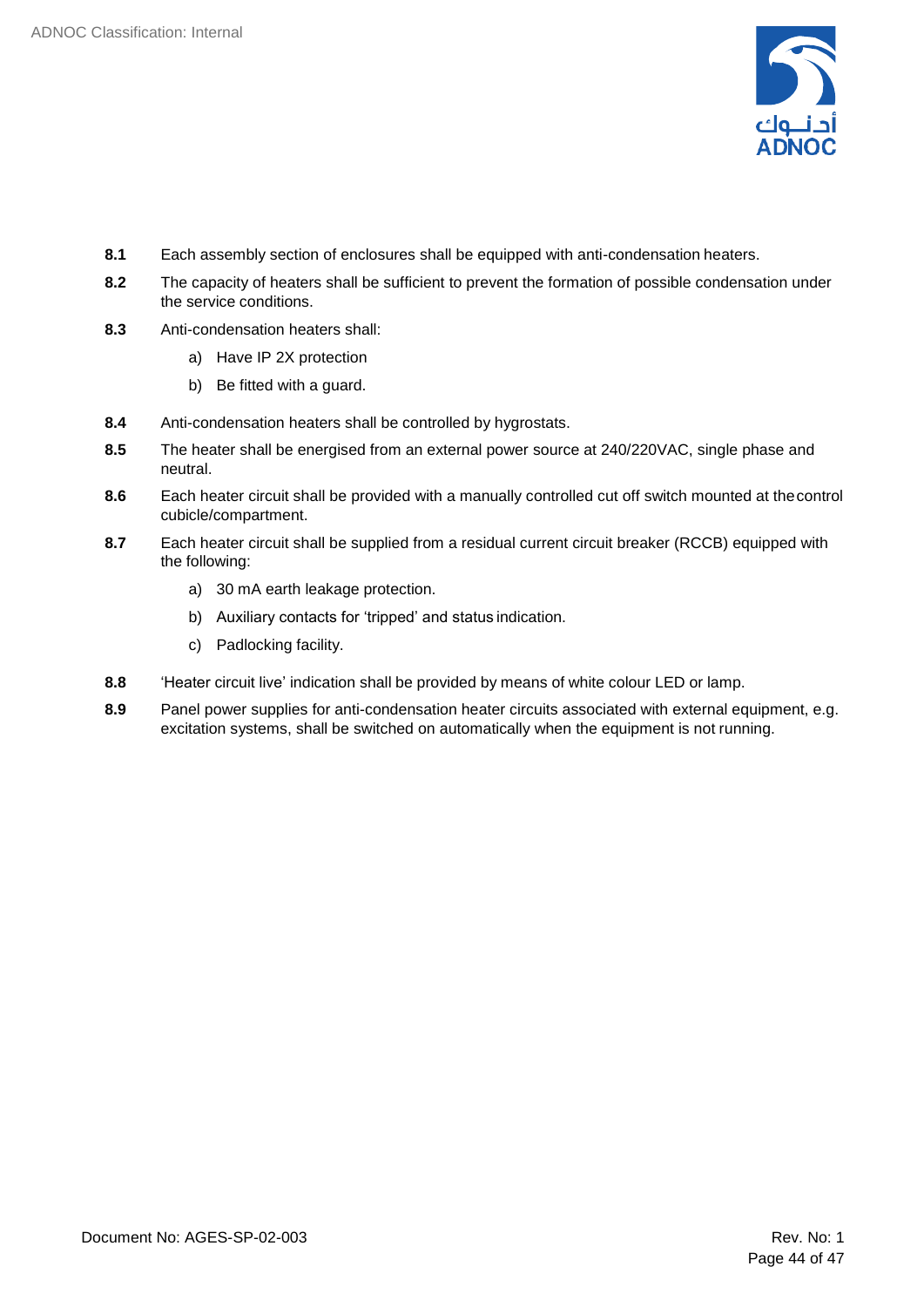

#### <span id="page-44-0"></span>**24 ANNEXURE-2: PROTECTION RELAYS:**

#### **1.0 SCOPE**

The purpose of this Annexure is to define the technical, installation and connection requirements for protection relays and auxiliary components associated with electrical equipment covered in this specification.

#### **2.0 NORMATIVE REFERENCES**

| IEC 60255 (all parts) | Measuring Relays and Protection Equipment                                      |
|-----------------------|--------------------------------------------------------------------------------|
| IEC 60870             | <b>Tele-control Equipment and Systems</b>                                      |
| IEC 61850 (all Parts) | Communication Networks and Systems for Power Utility Automation                |
| IEC 62271-3           | High-voltage Switchgear and Controlgear. Digital Interfaces based on IEC 61850 |
| IEC 62439             | Industrial Communications Networks                                             |

#### **3.0 FUNCTIONAL REQUIREMENTS**

- **3.1** Protection relay design, manufacture and testing shall comply with IEC 60255.
- **3.2** Protection relays shall be micro-processor based, multi-function type, incorporating a digital display and serial communication facilities.
- **3.3** The relay shall be selected to suit the protection functions and circuit configuration (as applicable) and shall include Event and Disturbance recording facilities / Data logging, etc.
- **3.4** An inbuilt Trip coil & Close coil supervision facility shall be provided for protection relays associated with circuit breaker feeders.
- **3.5** Where fully digital switchgear is offered, the protection relays shall be provided with the necessary Low Energy Analogue Input facilities, Transducers, etc.
- **3.6** Protection relays shall be located on the low voltage compartment of the switchgear panels unless otherwise specified.
- **3.7** Protection devices shall have an HMI on which metering, circuit monitoring and alarm/trip parameters shall be displayed.
- **3.8** HMI and front of panel-mounted relays shall be flush mounted and of withdrawable design. CT connections shall be automatically shorted if the device is withdrawn.
- **3.9** Each protection relay shall have facilities for calibration and injection testing without disconnection of secondary wiring.
- **3.10** Accessible test blocks, for calibration and testing of the protection relay functions, shall be located adjacent to the device to which they are connected.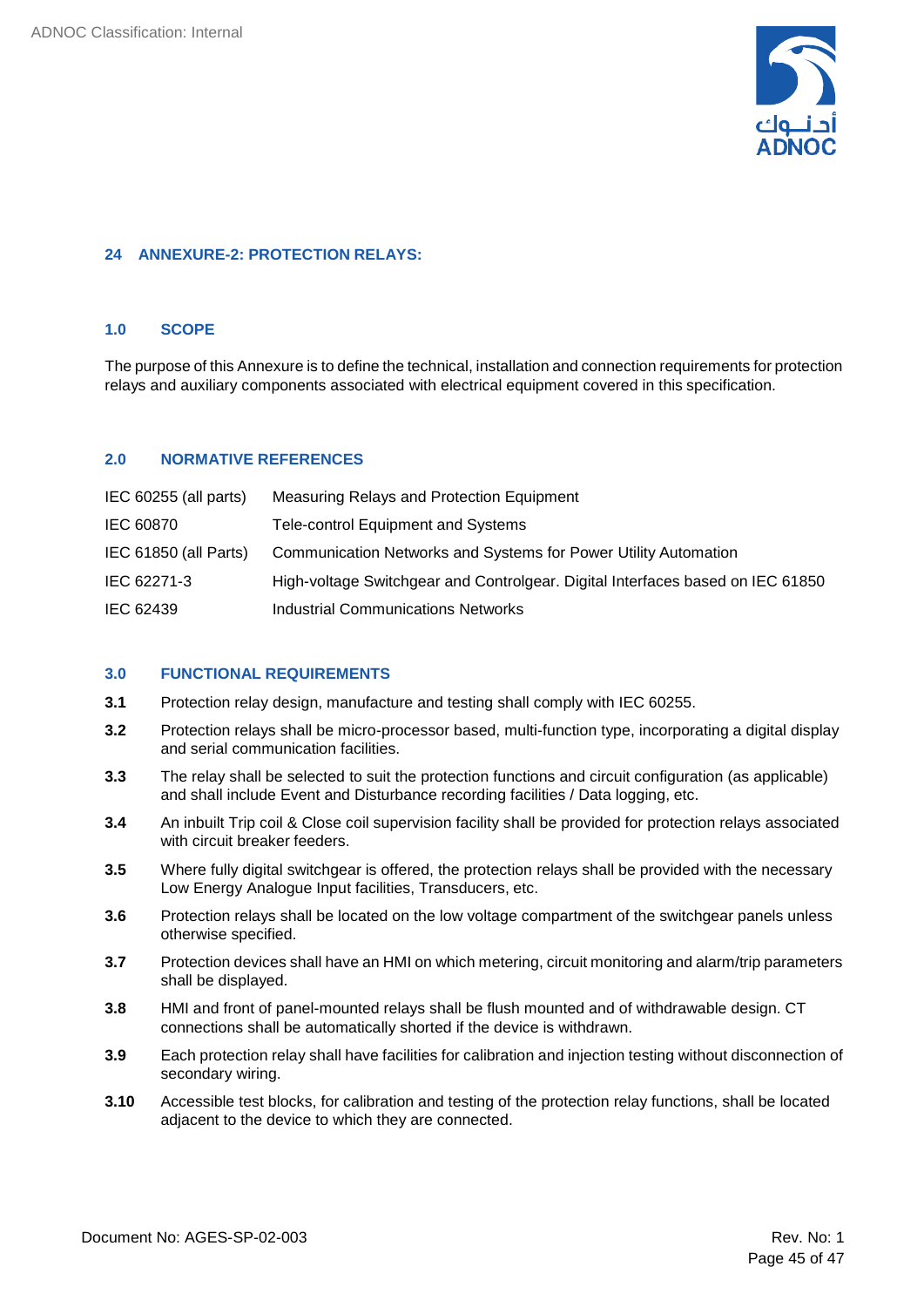

- **3.11** The power supply to the relays shall be derived from the trip/close power supply as defined in the data sheets. Loss of supply shall not initiate a main circuit trip.
- **3.12** Protection relays shall include provision for input of a number of RTDs, where specified, for temperature monitoring using PT100 sensors and shall be capable of inclusion of Arc Flash detection systems.
- **3.13** Protection relays shall be designed to withstand the environmental conditions defined in Clause 4.3 Table 1 of IEC 60255-1.
- **3.14** Circuit breaker status signals into the protection relay shall be taken directly from the breaker auxiliary contacts, not via interposing relays.

#### **4.0 DIGITAL COMMUNICATION INTERFACE**

- **4.1** Digital communications interface shall be provided to ensure compliance with IEC 61850 (all parts) as detailed in IEC 62271-3.
- **4.2** Protection devices shall be provided with two ports for serial communication to enable integration into the electrical control and monitoring system (ECMS), via an ECMS interface unit in each switchgear.
- **4.3** A further port, located on the front panel, shall be provided for connection of an Engineering Laptop. It shall be possible to update relay parameters from the remote Engineering Workstations (part of the ECMS system) and local lap-tops.
- **4.4** The relay shall be capable of supporting differing communication protocols, however the communication between relays and ECMS shall be IEC 61850 with ring topology as redundancy communication.
- **4.5** Protection relays shall be capable of time synchronizing with an external master clock, located in the ECMS, via the communication network.
- **4.6** Relays shall support file transfer protocol (FTP) and file transfer through IEC 61850.
- **4.7** For fully digital switchgear options, the process bus network connections shall be fully redundant, with GOOSE (Generic Object Oriented Substation Events to IEC 61850) communication and PRP (Parallel Redundancy Protocol to IEC 62439) included to provide vertical and horizontal communication.

#### **5.0 HMI**

- **5.1** User interface shall provide a colour LCD front panel display, and navigation keys
- **5.2** The HMI display shall include the applicable Single Line representation of the circuit with online metering, status and alarm information and control functionality.
- **5.3** The HMI shall be capable of displaying measured values, calculated values, I/O status, device status, target messages, events and configured relay settings
- **5.4** The HMI shall be capable of displaying up to 32 digital and 16 analogue data channels
- **5.5** The HMI shall include an event recorder, displaying an extensive listing of time-stamped events.